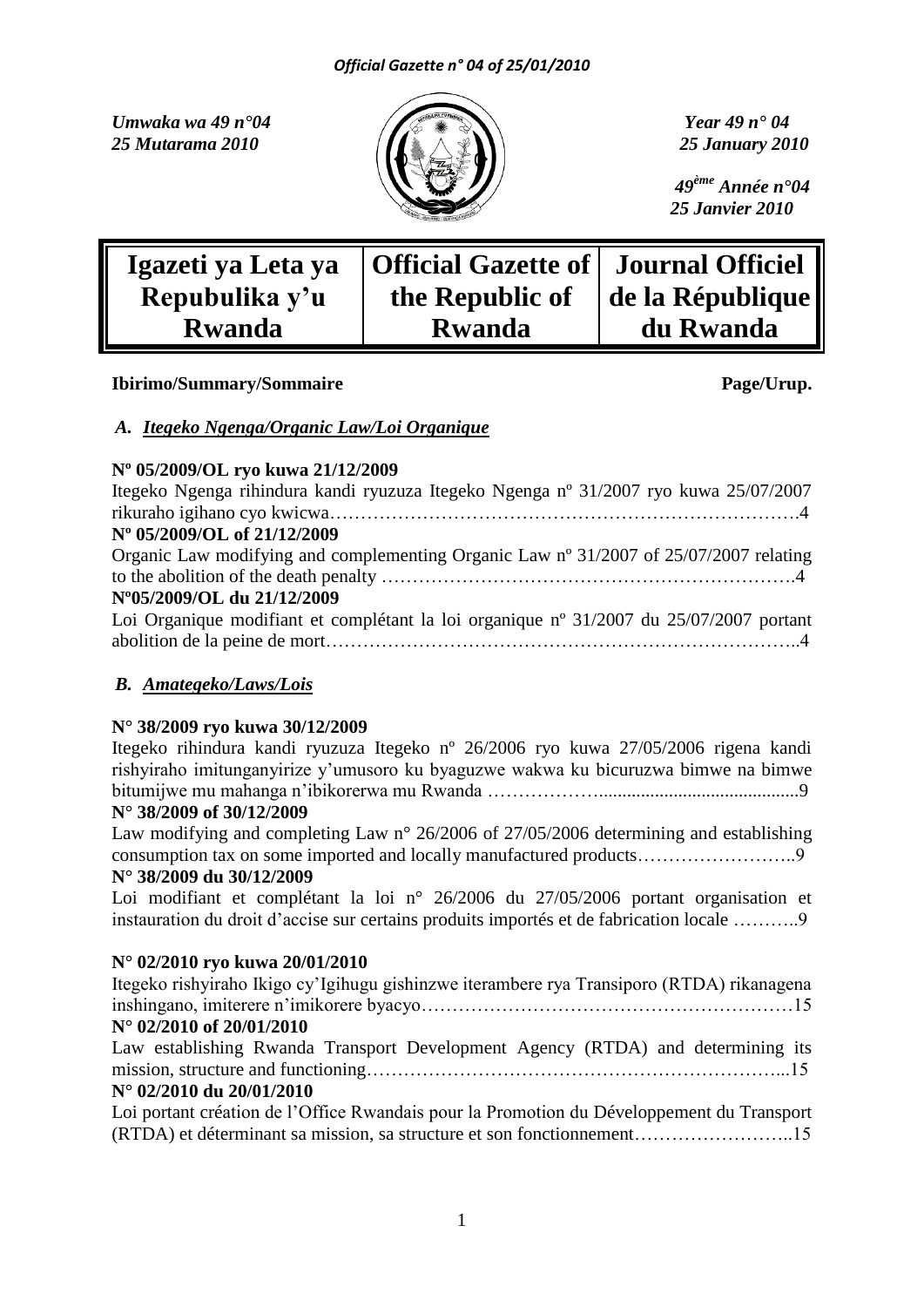# *C. Amateka ya Minisitiri w'Intebe/Prime Minister's Orders/***Arrêté***s du Premier Ministre*

| N°87/03 ryo kuwa 22/10/2009                                                                |
|--------------------------------------------------------------------------------------------|
| Iteka rya Minisitiri w'Intebe rishyiraho Perezida w'Inama y'Ubuyobozi y'Ikigo cy'Igihugu   |
|                                                                                            |
| N°87/03 of 22/10/2009                                                                      |
| Prime Minister's Order appointing the Chairman of Board of Directors of Rwanda Revenue     |
|                                                                                            |
| N°87/03 du 22/10/2009                                                                      |
| Arrêté du Premier Ministre portant nomination du Président du Conseil d'Administration de  |
| N° 88/03 ryo kuwa 22/10/2009                                                               |
| Iteka rya Minisitiri w'Intebe rishyiraho umwe mu bagize Inama y'Ubuyobozi ya Banki         |
|                                                                                            |
| N° 88/03 of 22/10/2009                                                                     |
| Prime Minister's Order appointing a member of Board of Directors of Commercial Bank of     |
|                                                                                            |
| N° 88/03 du 22/10/2009                                                                     |
| Arrêté du Premier Ministre portant nomination d'un membre du Conseil d'Administration de   |
|                                                                                            |
|                                                                                            |
| N° 89/03 ryo kuwa 22/10/2009                                                               |
| Iteka rya Minisitiri w'Intebe rishyiraho umukozi wa Leta muri Minisiteri39                 |
| N° 89/03 of 22/10/2009                                                                     |
| Prime Minister's Order appointing a civil servant in a Ministry39                          |
| N°89/03 du 22/10/2009                                                                      |
| Arrêté du Premier Ministre portant nomination d'un agent de l'Etat au Ministère39          |
|                                                                                            |
| N° 90/03 ryo kuwa 22/10/2009                                                               |
| Iteka rya Minisitiri w'Intebe rishyiraho Umushakashatsi kuri Porogaramu z'Ubutegetsi bwite |
|                                                                                            |
| $N^{\circ}$ 90 /03 of 22/10/2009                                                           |
| Prime Minister's Order appointing the Central Government Programs Researcher43             |
| N° 90/03 du 22/10/2009                                                                     |
| Arrêté du Premier Ministre portant nomination d'un Chercheur sur les programmes du         |
|                                                                                            |
| N° 93/03 ryo kuwa 22/10/2009                                                               |
| Iteka rya Minisitiri w'Intebe rishyiraho abagize Inama y'Ubuyobozi y'Ikigo cy'Igihugu      |
|                                                                                            |
| N° 93/03 of 22/10/2009                                                                     |
| Prime Minister's Order appointing members of Board of Directors of Motor Vehicle           |
|                                                                                            |
| N° 93/03 du 22/10/2009                                                                     |
| Arrêté du Premier Ministre portant nomination des membres du Conseil d'Administration du   |
|                                                                                            |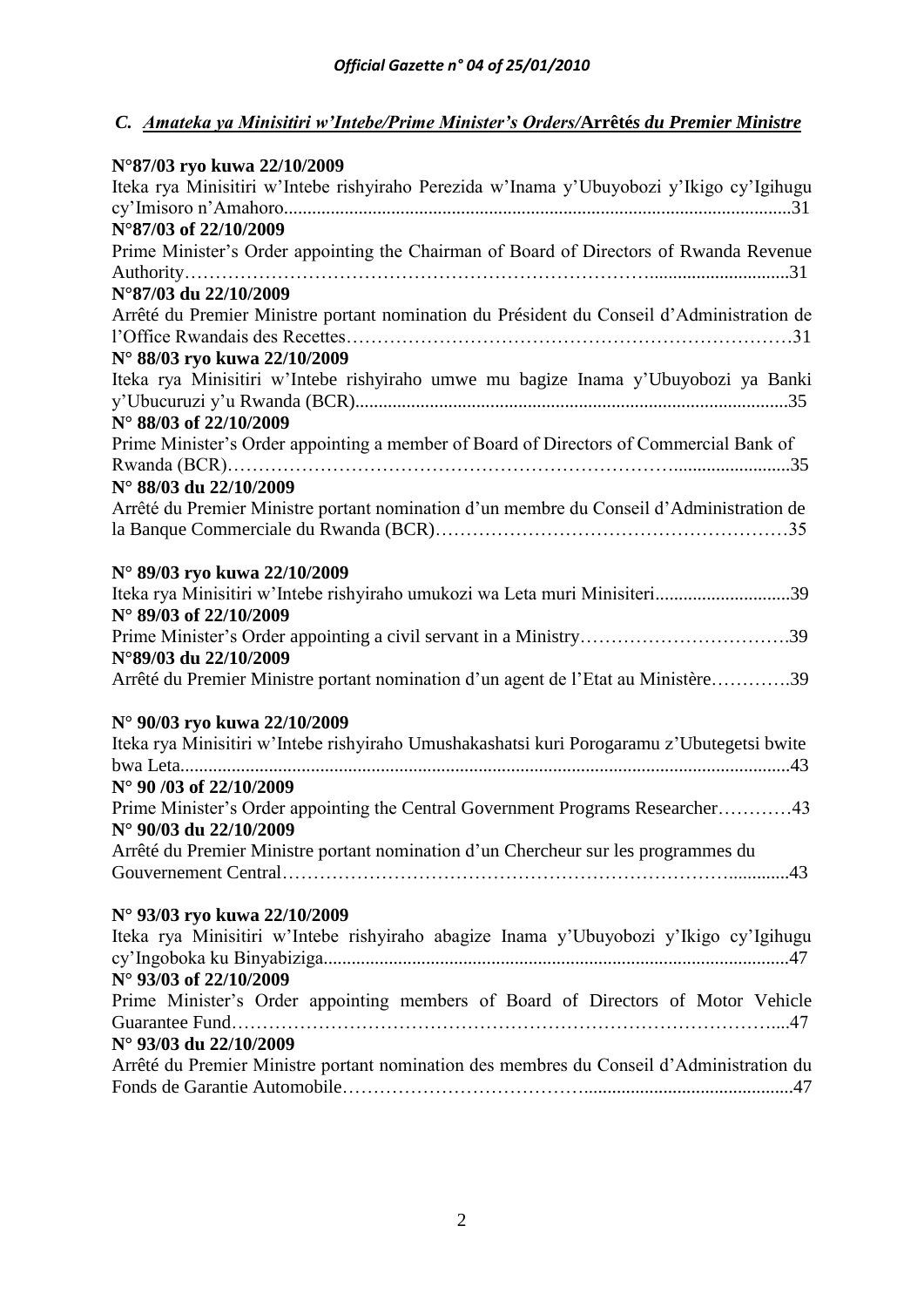# **N° 94/03 ryo kuwa 22/10/2009**

# **N° 96/03 ryo kuwa 23/10/2009**

| Iteka rya Minisitiri w'Intebe rishyiraho umwe mu bagize Inama y'Ubuyobozi y'Ikigo        |
|------------------------------------------------------------------------------------------|
|                                                                                          |
| $N^{\circ}$ 96/03 of 23/10/2009                                                          |
| Prime Minister's Order appointing a member of Board of Directors of health insurance     |
|                                                                                          |
| N° 96/03 du 23/10/2009                                                                   |
| Arrêté du Premier Ministre portant nomination d'un membre du Conseil d'Administration de |
|                                                                                          |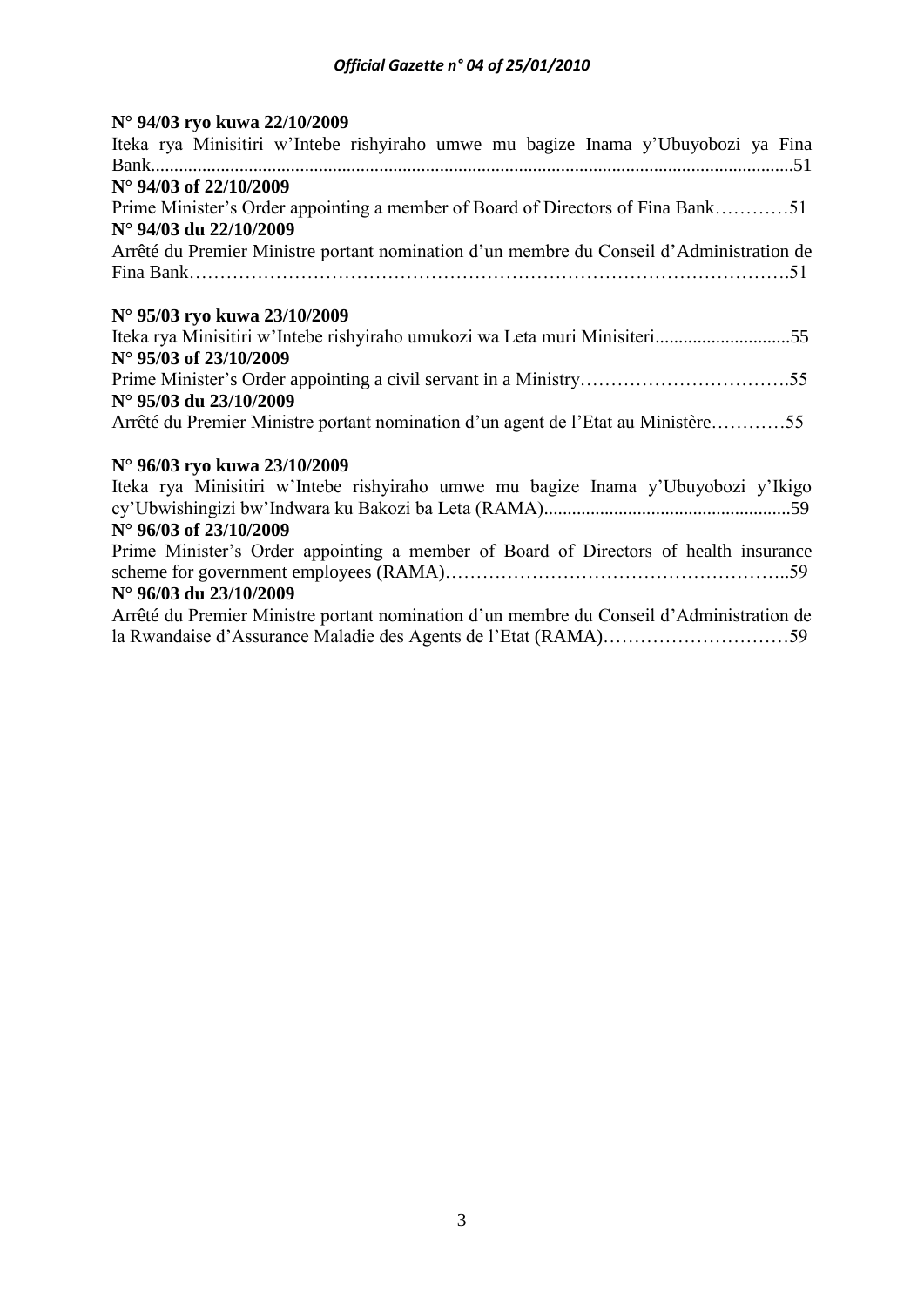**ITEGEKO NGENGA Nº 05/2009/OL RYO ORGANIC LAW Nº05/2009/OL OF LOI ORGANIQUE Nº05/2009/OL DU KUWA 21/12/2009 RIHINDURA KANDI RYUZUZA ITEGEKO NGENGA Nº COMPLEMENTING ORGANIC LAW Nº COMPLETANT LA LOI ORGANIQUE Nº 31/2007 RYO KUWA 25/07/2007 31/2007 OF 25/07/2007 RELATING TO RIKURAHO IGIHANO CYO KWICWA 21/12/2009 MODIFYING AND THE ABOLITION OF THE PENALTY 21/12/2009 MODIFIANT ET 31/2007 DU 25/07/2007 PORTANT DEATH ABOLITION DE LA PEINE DE MORT** 

### **ISHAKIRO**

### **TABLE OF CONTENTS**

### **TABLE DES MATIERES**

- **Ingingo ya mbere: Igihano cy'igifungo cya Article One: Life imprisonment with special Article premier: Peine de réclusion burundu cy'umwihariko provisions criminelle à perpétuité**
- **Ingingo ya 2: Itegurwa, isuzumwa n'itorwa Article 2: Drafting, consideration and Article 2: Initiation, examen et adoption de ry'iri tegeko ngenga adoption of this Organic Law la présente loi organique**

**Ingingo ya 3: Ivanwaho ry'ingingo Article 3: Repealing provision z'amategeko zinyuranyije n'iri tegeko ngenga Article 3: Disposition abrogatoire**

**Ingingo ya 4: Igihe iri tegeko ngenga Article 4: Commencement ritangira gukurikizwa Article 4: Entrée en vigueur**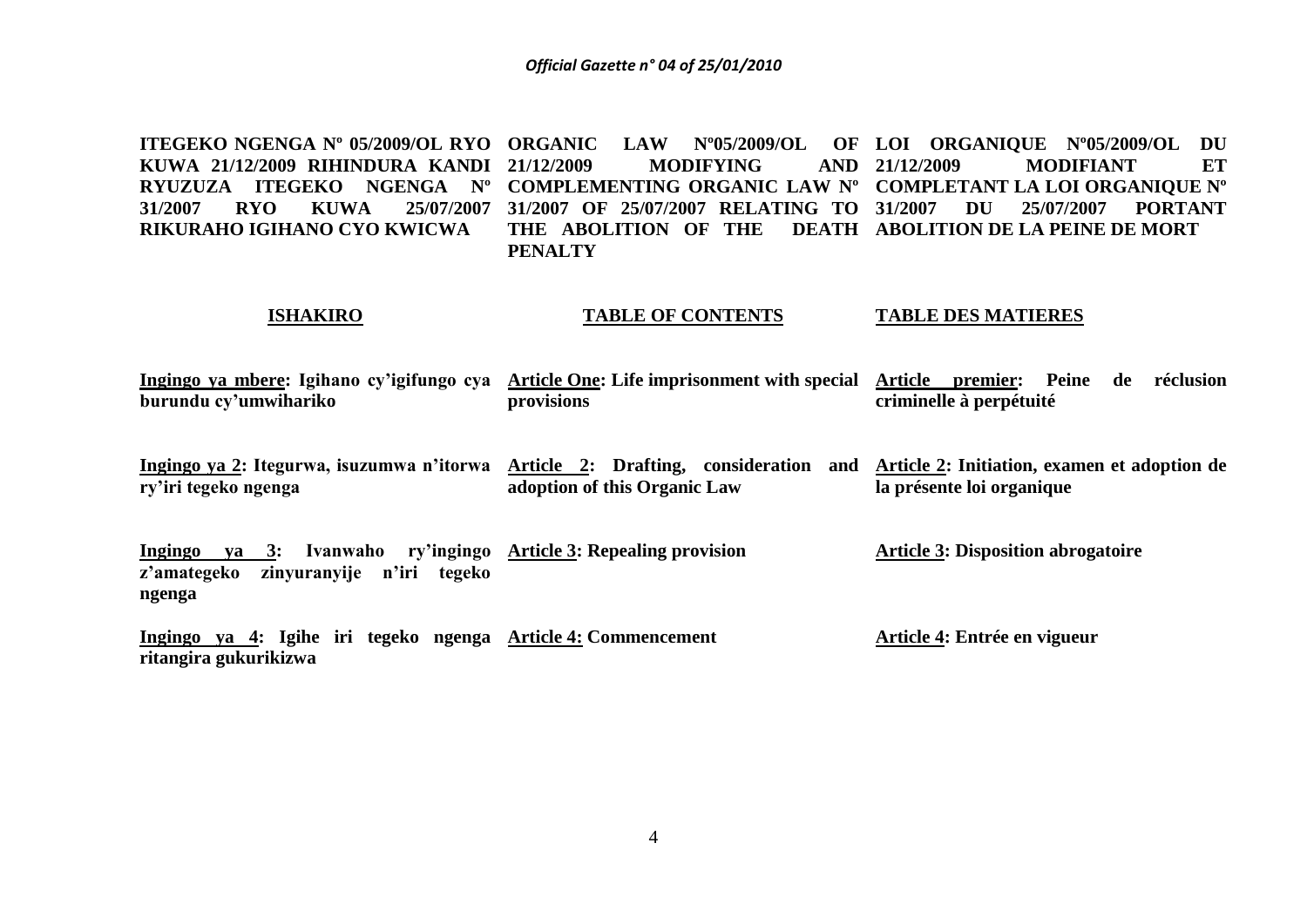**ITEGEKO NGENGA Nº 05/2009/OL RYO ORGANIC LAW Nº05/2009/OL OF LOI ORGANIQUE Nº05/2009/OL DU KUWA 21/12/2009 RIHINDURA KANDI RYUZUZA ITEGEKO NGENGA Nº COMPLEMENTING ORGANIC LAW Nº COMPLETANT LA LOI ORGANIQUE Nº 31/2007 RYO KUWA 25/07/2007 31/2007 OF 25/07/2007 RELATING TO RIKURAHO IGIHANO CYO KWICWA 21/12/2009 MODIFYING AND THE ABOLITION OF THE DEATH ABOLITION DE LA PEINE DE MORT PENALTY 21/12/2009 MODIFIANT ET 31/2007 DU 25/07/2007 PORTANT** 

**Twebwe, KAGAME Paul,**  Perezida wa Repubulika ;

**We, KAGAME Paul,**  President of the Republic;

**Nous, KAGAME Paul,**  Président de la République;

**INTEKO** ISHINGA AMATEGEKO THE PARLIAMENT HAS ADOPTED LE-PARLEMENT A ADOPTE ET NOUS **YEMEJE, NONE NATWE DUHAMIJE, AND WE SANCTION, PROMULGATE SANCTIONNONS, PROMULGUONS LA DUTANGAJE ITEGEKO RITEYE RITYA KANDI DUTEGETSE AND ORDER IT BE PUBLISHED IN THE SUIT ET ORDONNONS QU'ELLE SOIT KO RYANDIKWA MU IGAZETI YA LETA YA REPUBULIKA Y'U RWANDA THE FOLLOWING ORGANIC LAW LOI ORGANIQUE DONT LA TENEUR**  GAZETTE OF **REPUBLIC OF RWANDA PUBLIEE AU JOURNAL OFFICIEL DE LA REPUBLIQUE DU RWANDA**

### **INTEKO ISHINGA AMATEGEKO:**

### **THE PARLIAMENT:**

**LE PARLEMENT:**

| Umutwe w'Abadepite, mu nama yawo yo<br>kuwa 2 Ugushyingo 2009; | The Chamber of Deputies, in its session of 2 La Chambre des Députés, en sa séance du 2<br>November 2009;                                                                                                                                                                                                                                                                                                            | novembre 2009; |
|----------------------------------------------------------------|---------------------------------------------------------------------------------------------------------------------------------------------------------------------------------------------------------------------------------------------------------------------------------------------------------------------------------------------------------------------------------------------------------------------|----------------|
| Ugushyingo 2009;                                               | Umutwe wa Sena mu nama yawo yo kuwa 27 The Senate, in its session of 27 November Le Sénat en sa séance du 27 novembre 2009;<br>2009:                                                                                                                                                                                                                                                                                |                |
|                                                                | Ishingiye ku Itegeko Nshinga rya Repubulika Pursuant to the Constitution of the Republic of Vu la Constitution de la République du<br>y'u Rwanda ryo ku wa 04 Kamena 2003, Rwanda of 04 June 2003, as amended to date Rwanda du 04 juin 2003 telle que révisée à ce<br>nk'uko ryavuguruwe kugeza ubu, cyane cyane especially in its Articles 10, 12, 62, 66, 67, 88, jour, spécialement en ses articles 10, 12, 62, |                |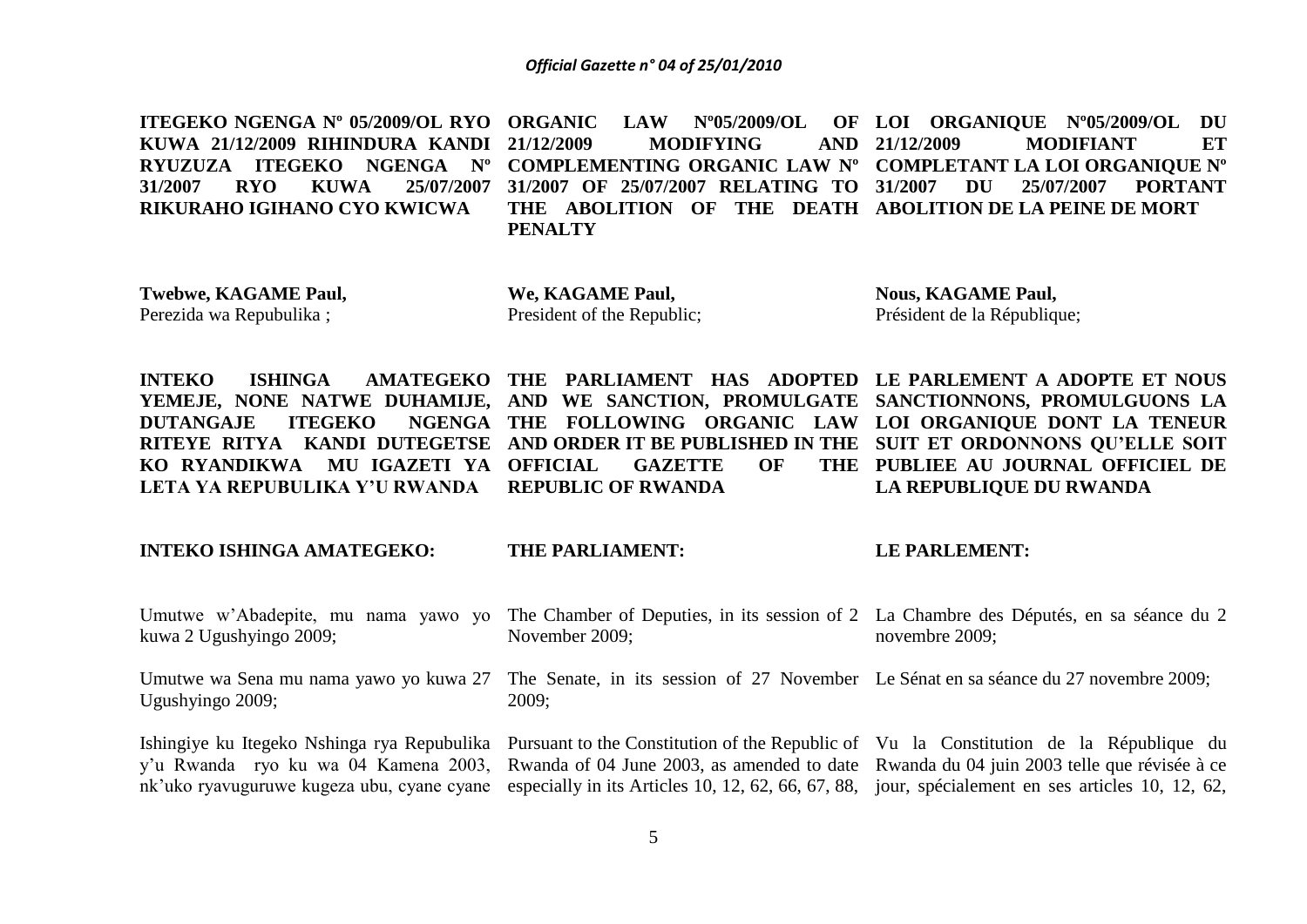mu ngingo zaryo iya 10, iya 12, iya 62, iya 89, 90, 92, 93, 94, 95, 108 and 201; 66, iya 67, iya 88, iya 89, iya 90, iya 92, iya 93, iya 94, iya 95, iya 108 n'iya 201;

Isubiye ku Itegeko Ngenga n° 31/2007 ryo ku wa 25/07/2007 rikuraho igihano cyo kwicwa nk'uko ryahinduwe kandi ryujujwe kugeza ubu, cyane cyane mu ngingo yaryo ya 4;

### **YEMEJE:**

### **Ingingo ya mbere : Igihano cy'igifungo cya burundu cy'umwihariko**

Ingingo ya 4 y'Itegeko Ngenga nº 31/2007 ryo kuwa 25/07/2007 rikuraho igihano cyo kwicwa nk'uko ryahinduwe kandi ryujujwe kugeza ubu ihinduwe kandi yujujwe ku buryo to date is hereby modified and complemented est modifié et complété comme suit : bukurikira :

"Igihano cy'igifungo cya burundu cy'umwihariko ni igihano cy'igifungo cya burundu gituma ugihanishijwe adashobora guhabwa imbabazi izo ari zo zose, gufungurwa by'agateganyo cyangwa guhanagurwaho ubusembwa nibura imyaka makumyabiri (20) y'igifungo.

Having reviewed the Organic Law n° 31/2007 of 25/07/2007 relating to the abolition of the Death Penalty as modified and complemented to date, especially in Article 4;

### **ADOPTS:**

### **ADOPTE :**

### **Article One: Life imprisonment with special provisions Article premier: Peine de réclusion criminelle à perpétuité**

Article 4 of the Organic Law nº 31/2007 of L'article 4 de la Loi Organique nº 31/2007 du as follows:

"Life imprisonment with special provisions is imprisonment which shall prevent a convicted person from being entitled to any kind of mercy, conditional release or rehabilitation, unless he/she has served at least twenty (20) atarangiza years of imprisonment.

gushyira mu bikorwa igihano cy'igifungo cya and execution of life imprisonment with d'exécution de la peine de réclusion criminelle

Itegeko rigena uburyo bwo kurangiza no The law provides for the mode of enforcement La loi détermine le régime d'application et

moins vingt ans (20) d'emprisonnement.

25/07/2007 relating to the abolition of the 25/07/2007 portant abolition de la peine de death penalty as modified and complemented mort telle que modifiée et complétée à ce jour

> «La peine de réclusion criminelle à perpétuité est une peine de prison à vie qui exclut le condamné du bénéfice de mesure de grâce, d'amnistie, de la libération conditionnelle ou de la réhabilitation sans qu'il ait accompli au

66, 67, 88, 89, 90, 92, 93, 94, 95, 108 et 201;

Revu la Loi Organique nº 31/2007 du 25/07/2007 portant abolition de la peine de mort telle que modifiée et complétée à ce jour

spécialement en son article 4;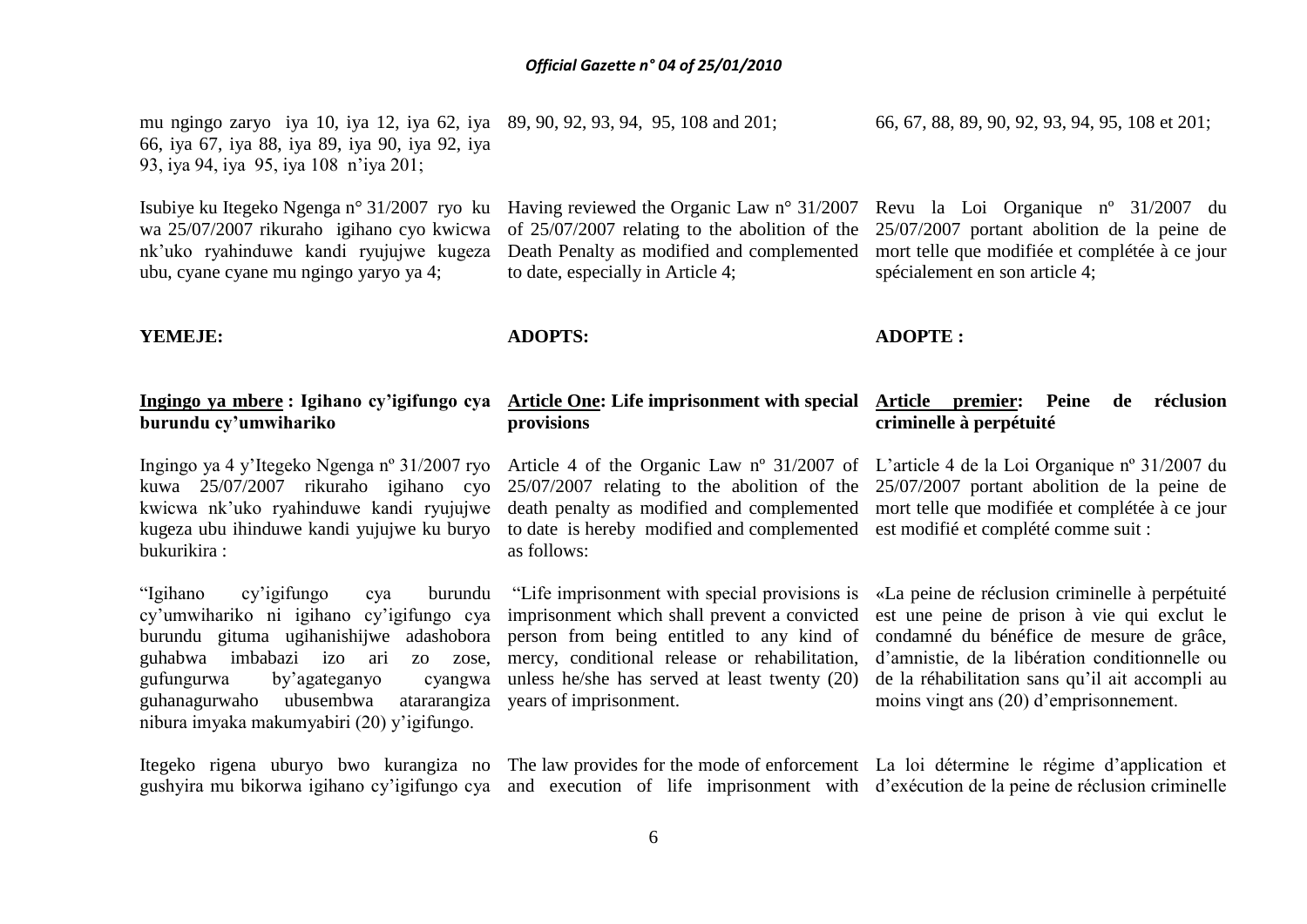| burundu cy'umwihariko".                                                                                                | special provisions."                                                                                                                                                      | à perpétuité. »                                                                                                                                            |  |
|------------------------------------------------------------------------------------------------------------------------|---------------------------------------------------------------------------------------------------------------------------------------------------------------------------|------------------------------------------------------------------------------------------------------------------------------------------------------------|--|
| ry'iri tegeko ngenga                                                                                                   | adoption of this Organic Law                                                                                                                                              | Ingingo ya 2: Itegurwa, isuzumwa n'itorwa Article 2: Drafting, consideration and Article 2: Initiation, examen et adoption de<br>la présente loi organique |  |
| ritorwa mu rurimi rw'Ikinyarwanda.                                                                                     | Iri tegeko ngenga ryateguwe, risuzumwa kandi This Organic Law was drafted, considered and La présente loi organique a été initiée,<br>adopted in Kinyarwanda.             | examinée et adoptée en Kinyarwanda.                                                                                                                        |  |
| Ingingo ya 3: Ivanwaho ry'ingingo Article 3: Repealing provision<br>z'amategeko<br>zinyuranyije n'iri tegeko<br>ngenga |                                                                                                                                                                           | <b>Article 3: Disposition abrogatoire</b>                                                                                                                  |  |
| tegeko ngenga kandi zinyuranyije na ryo Organic Law are hereby repealed.<br>zivanyweho.                                | Ingingo zose z'amategeko abanziriza iri All prior legal provisions contrary to this Toutes les dispositions légales antérieures                                           | contraires à la présente loi organique sont<br>abrogées.                                                                                                   |  |
| Ingingo ya 4: Igihe iri tegeko ngenga Article 4: Commencement<br>ritangira gukurikizwa                                 |                                                                                                                                                                           | Article 4: Entrée en vigueur                                                                                                                               |  |
| munsi ritangarijweho mu Igazeti ya Leta ya<br>Repubulika y'u Rwanda.                                                   | Iri tegeko ngenga ritangira gukurikizwa ku This Organic Law shall come into force on the<br>date of its publication in the Official Gazette<br>of the Republic of Rwanda. | La présente loi organique entre en vigueur le<br>jour de sa publication au Journal Officiel de la<br>République du Rwanda.                                 |  |
| Kigali, kuwa 21/12/2009                                                                                                | Kigali, on 21/12/2009                                                                                                                                                     | Kigali, le 21/12/2009                                                                                                                                      |  |
| $(s\acute{e})$<br><b>KAGAME Paul</b><br>Perezida wa Repubulika                                                         | $(s\acute{e})$<br><b>KAGAME Paul</b><br>President of the Republic                                                                                                         | $(s\acute{e})$<br><b>KAGAME Paul</b><br>Président de la République                                                                                         |  |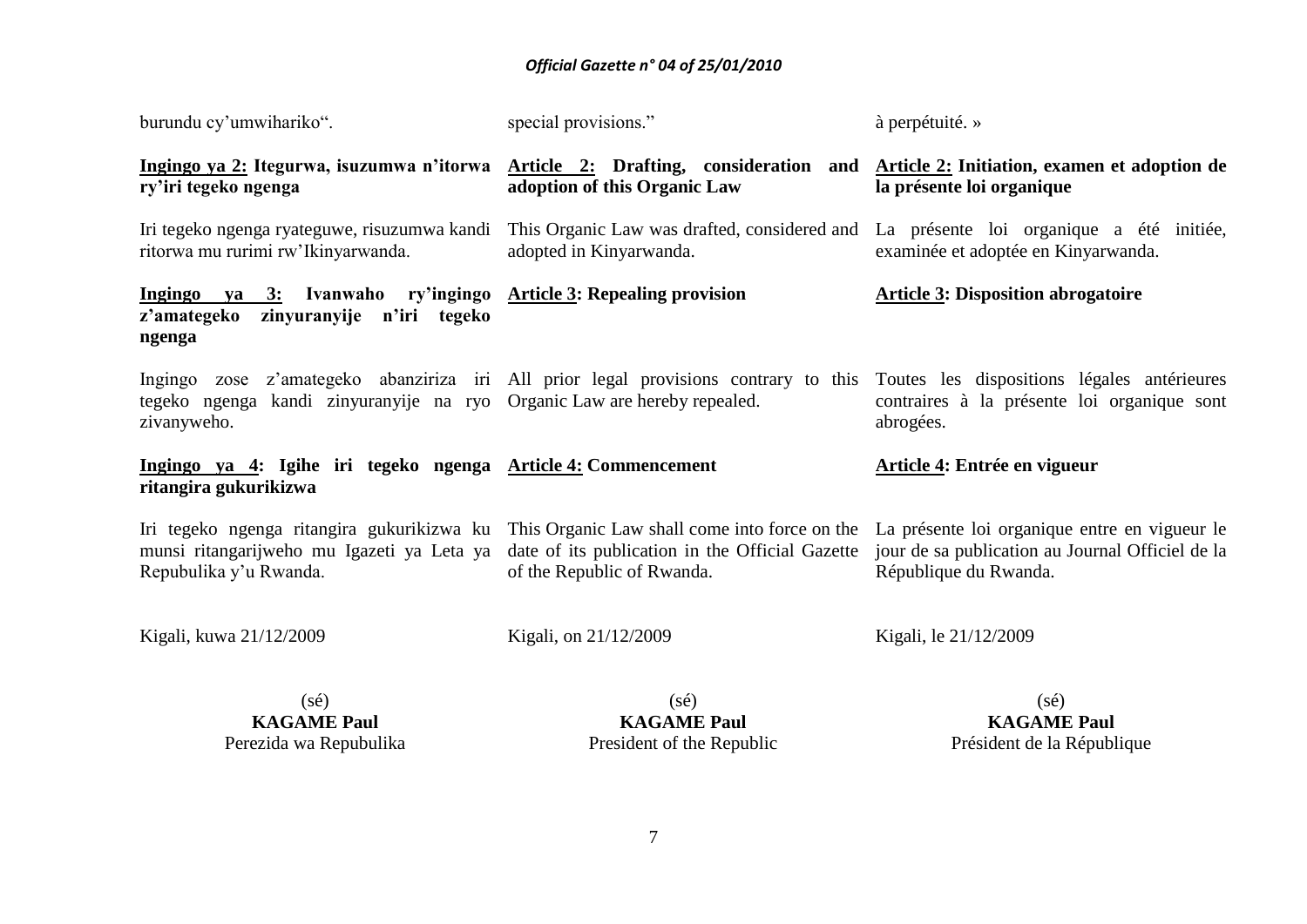$(s\acute{e})$ 

 $(s\acute{e})$ 

### (sé)

**MAKUZA Bernard** Minisitiri w'Intebe

**MAKUZA Bernard** Prime Minister

**MAKUZA Bernard** Premier Ministre

**Bibonywe kandi bishyizweho Ikirango cya Seen and sealed with the Seal of the Vu et scellé du Sceau de la République: Repubulika: Republic:**

(sé)

(sé)

(sé)

**KARUGARAMA Tharcisse** Minisitiri w'Ubutabera/ Intumwa Nkuru ya Leta

**KARUGARAMA Tharcisse** Minister of Justice/Attorney General

**KARUGARAMA Tharcisse** Ministre de la Justice/Garde des Sceaux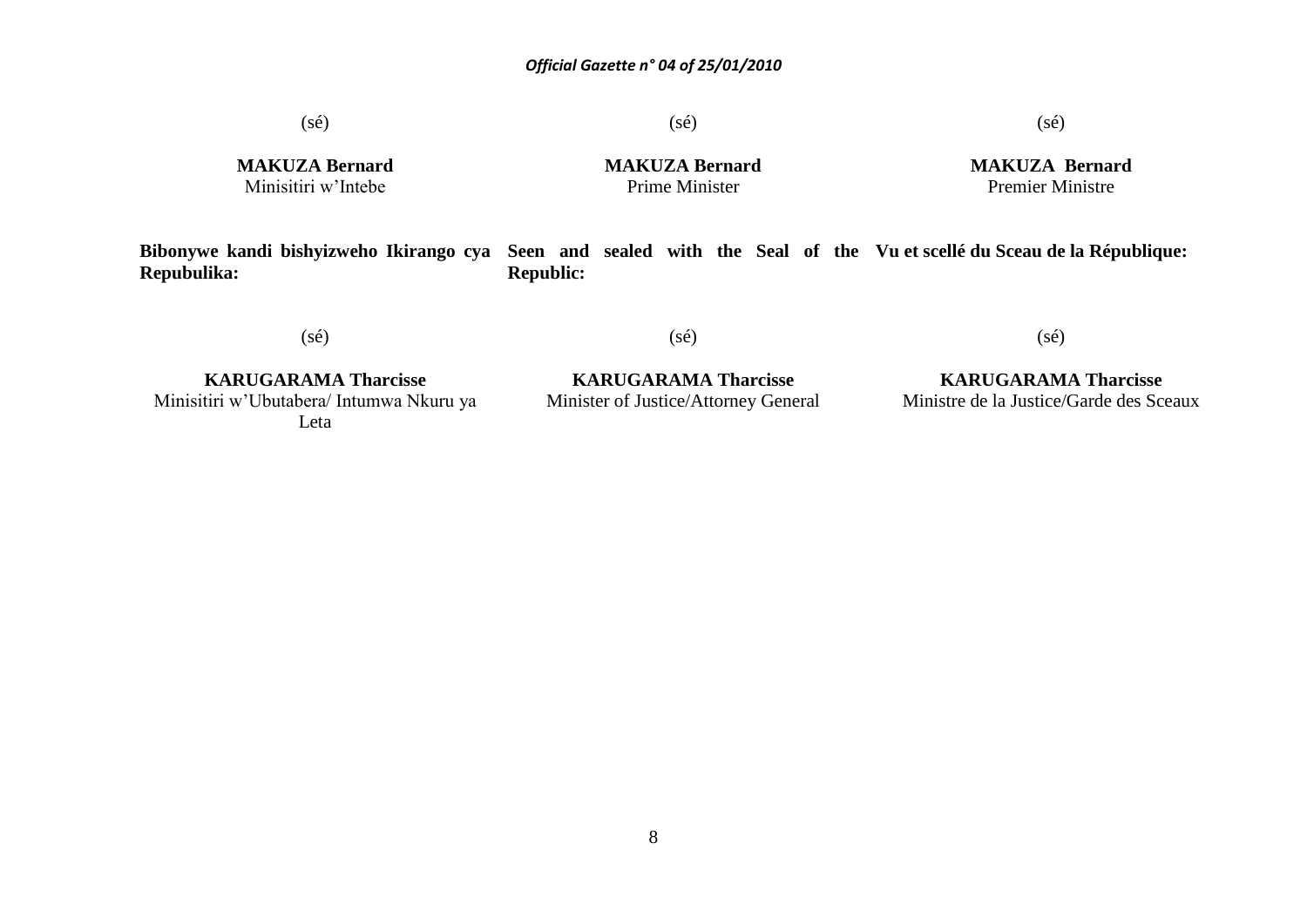**ITEGEKO N°38/2009 RYO KUWA LAW N°38/2009 OF 30/12/2009 30/12/2009 RIHINDURA RYUZUZA ITEGEKO Nº 26/2006 RYO KUWA 27/05/2006 RIGENA KANDI DETERMINING AND ESTABLISHING RISHYIRAHO IMITUNGANYIRIZE CONSUMPTION TAX ON SOME INSTAURATION DU DROIT Y'UMUSORO KU WAKWA KU BICURUZWA BIMWE MANUFACTURED PRODUCTS NA BIMWE BITUMIJWE MU MAHANGA N'IBIKORERWA MU RWANDA MODIFYING AND COMPLETING LAW MODIFIANT ET COMPLETANT LA**  26/2006 OF 27/05/2006 LOI N° **IMPORTED AND LOI N°38/2009 DU 30/12/2009 LOI N° 26/2006 DU 27/05/2006 PORGANISATION ET** LOCALLY D'ACCISE SUR CERTAINS PRODUITS **IMPORTES ET DE FABRICATION LOCALE** 

### **TABLE OF CONTENTS TABLE DES MATIERES**

### **ISHAKIRO**

| <b>Ingingo</b><br><b>Ibicuruzwa</b><br>mbere:<br>va<br>n'ibipimo byabyo by'umusoro | <b>Article One: Products and corresponding</b><br>rates        | <b>Article Premier</b><br>: Produits<br>taux<br>-et<br>correspondants |
|------------------------------------------------------------------------------------|----------------------------------------------------------------|-----------------------------------------------------------------------|
| ya 2: Itegurwa,<br>isuzumwa<br>Ingingo<br>n'itorwa ry'iri tegeko                   | Article 2: Drafting, consideration and<br>adoption of this Law | Article 2 : Initiation, examen et adoption<br>de la présente loi      |
| Ingingo ya 3: Ivanwaho ry'ingingo<br>z'amategeko zinyuranyije n'iri tegeko         | <b>Article 3: Repealing provision</b>                          | <b>Article 3 : Disposition abrogatoire</b>                            |
| Ingingo ya 4: Igihe iri tegeko ritangira Article 4: Commencement<br>gukurikizwa    |                                                                | Article 4 : Entrée en vigueur                                         |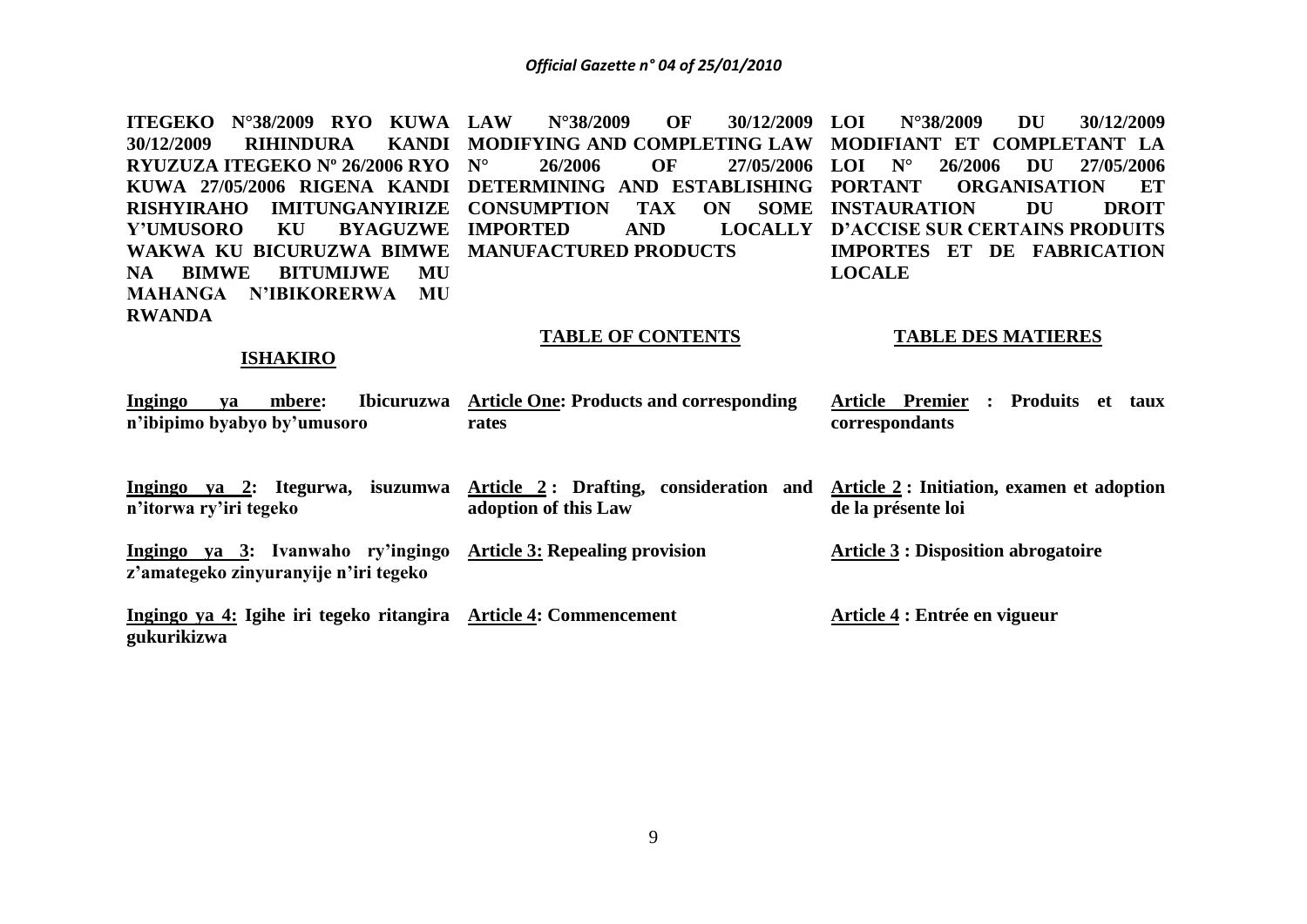**ITEGEKO N°38/2009 RYO KUWA 30/12/2009 RIHINDURA RYUZUZA ITEGEKO Nº 26/2006 RYO KUWA 27/05/2006 RIGENA KANDI DETERMINING AND ESTABLISHING RISHYIRAHO IMITUNGANYIRIZE Y'UMUSORO KU BYAGUZWE WAKWA KU BICURUZWA BIMWE MANUFACTURED PRODUCTS NA BIMWE BITUMIJWE MU MAHANGA N'IBIKORERWA MU RWANDA LAW N°38/2009 OF 30/12/2009**  KANDI MODIFYING AND COMPLETING LAW **N° 26/2006 OF 27/05/2006 LOI N° 26/2006 DU 27/05/2006 CONSUMPTION TAX ON SOME INSTAURATION DU DROIT IMPORTED AND LOCALLY D'ACCISE SUR CERTAINS PRODUITS LOI N°38/2009 DU 30/12/2009 MODIFIANT ET COMPLETANT LA PORGANISATION ET IMPORTES ET DE FABRICATION LOCALE**

| <b>Twebwe, KAGAME Paul,</b> | We, KAGAME Paul,           | <b>Nous, KAGAME Paul,</b>   |
|-----------------------------|----------------------------|-----------------------------|
| Perezida wa Repubulika;     | President of the Republic; | Président de la République; |
|                             |                            |                             |

**INTEKO ISHINGA AMATEGEKO THE PARLIAMENT HAS ADOPTED LE PARLEMENT A ADOPTE ET** YEMEJE, NONE NATWE AND WE SANCTION, PROMULGATE **DUHAMIJE, DUTANGAJE ITEGEKO THE FOLLOWING LAW AND ORDER PROMULGUONS LA LOI DONT LA RITEYE RITYA KANDI DUTEGETSE IT BE PUBLISHED IN THE OFFICIAL TENEUR SUIT ET ORDONNONS KO RYANDIKWA MU IGAZETI YA GAZETTE OF THE REPUBLIC OF QU'ELLE SOIT PUBLIEE AU LETA YA REPUBULIKA Y'U RWANDA RWANDA SANCTIONNONS. JOURNAL OFFICIEL DE LA REPUBLIQUE DU RWANDA**

**INTEKO ISHINGA AMATEGEKO: THE PARLIAMENT: LE PARLEMENT :** 

Umutwe w'Abadepite, mu nama yawo yo The Chamber of Deputies, in its session of La Chambre des Députés, en sa séance du kuwa 30 Ugushyingo 2009; 30 November 2009; 30 novembre 2009;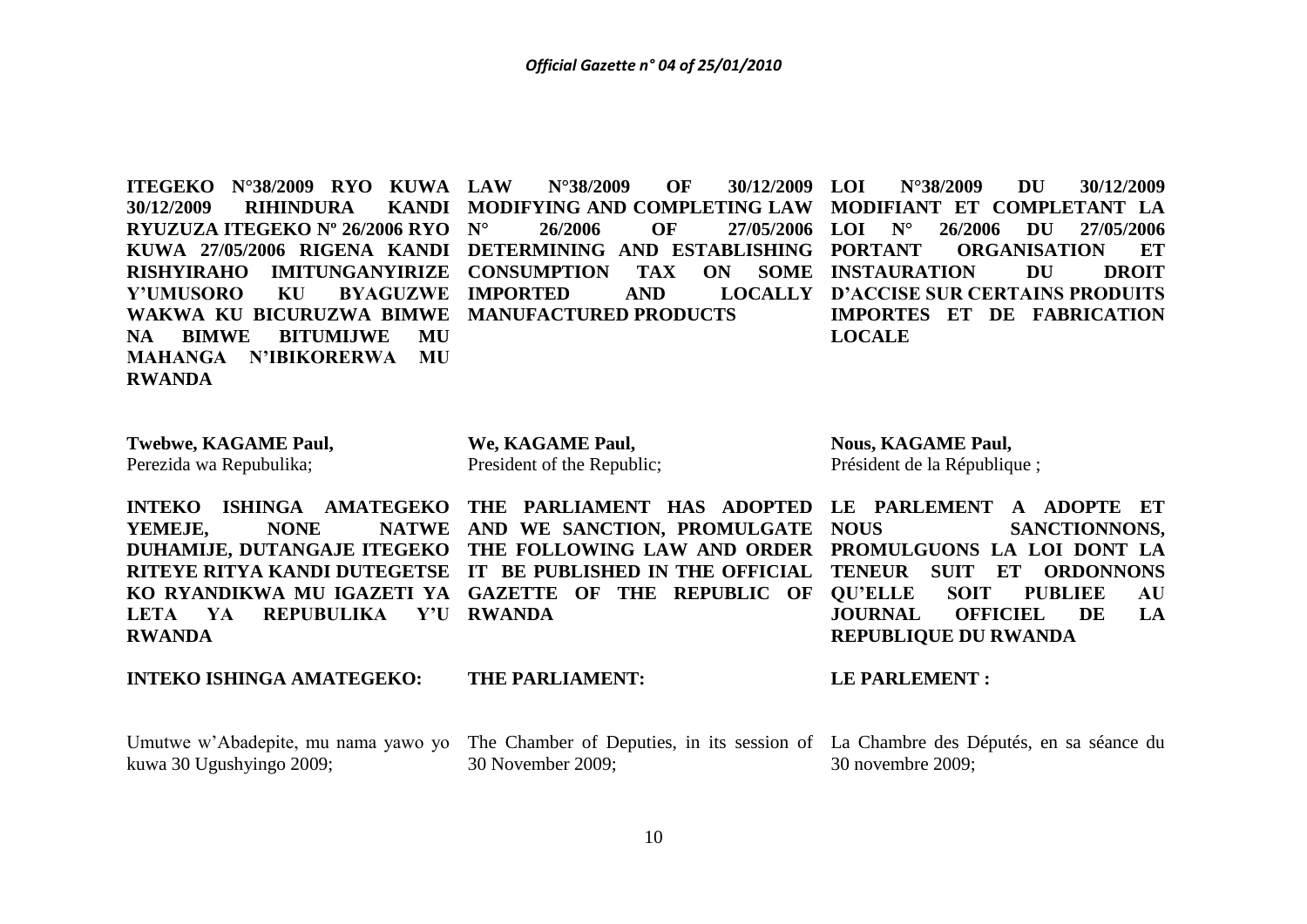Repubulika y'u Rwanda ryo kuwa 04 Kamena 2003 nk'uko ryavuguruwe kugeza ubu, cyane cyane mu ngingo zaryo, iya 62, iya 66, iya 67, iya 81, iya 90, iya 91, iya 92, iya 93, iya 94, iya 108 n'iya 201;

27/05/2006 rigena kandi rishyiraho Rwanda nk'uko ryahinduwe kandi Article 4: ryujujwe kugeza ubu, cyane cyane mu ngingo yaryo ya 4 ;

Ishingiye ku Itegeko Nshinga rya Pursuant to the Constitution of the Republic Vu la Constitution de la République du of Rwanda of June 4, 2003 as amended to date, especially in its Articles 62, 66, 67, 81,90, 91, 92, 93, 94, 108 and 201;

imitunganyirize y'umusoro ku byaguzwe consumption tax on some imported and d'accise sur certains produits importés et de wakwa ku bicuruzwa bimwe na bimwe locally manufactured products as modified fabrication locale telle que modifiée et bitumijwe mu mahanga n'ibikorerwa mu and complemented to date, especially in complétée à ce jour, spécialement en son 27/05/2006 determining and establishing portant organisation et instauration du droit

Rwanda du 04 juin 2003 telle que révisée à ce jour, spécialement en ses articles 62, 66, 67, 81, 90, 91, 92, 93, 94, 108 et 201 ;

Isubiye ku Itegeko nº 26/2006 ryo kuwa Having reviewed Law n° 26/2006 of Revu la loi n° 26/2006 du 27/05/2006 article 4;

### **YEMEJE:**

### **Ingingo ya mbere: Ibicuruzwa n'ibipimo byabyo by'umusoro**

Ingingo ya 4 y'Itegeko nº 26/2006 ryo kuwa 27/05/2006 rigena kandi rishyiraho imitunganyirize y'umusoro ku byaguzwe wakwa ku bicuruzwa bimwe na bimwe bitumijwe mu mahanga n'ibikorerwa mu Rwanda nk'uko ryahinduwe kandi ryujujwe kugeza ubu ihinduwe kandi yujujwe ku buryo bukurikira:

### **ADOPTS:**

### **Article One: Products and corresponding rates**

Article 4 of Law n° 26/2006 of 27/05/2006 determining and establishing consumption tax on some imported and locally manufactured products as modified and complemented to date is modified and completed as follows:

### **ADOPTE :**

### **Article Premier : Produits et taux correspondants**

L'article 4 de la loi n° 26/2006 du 27/05/2006 portant organisation et instauration du droit d'accise sur certains produits importés et de fabrication locale telle que modifiée et complétée à ce jour est modifié et complété comme suit :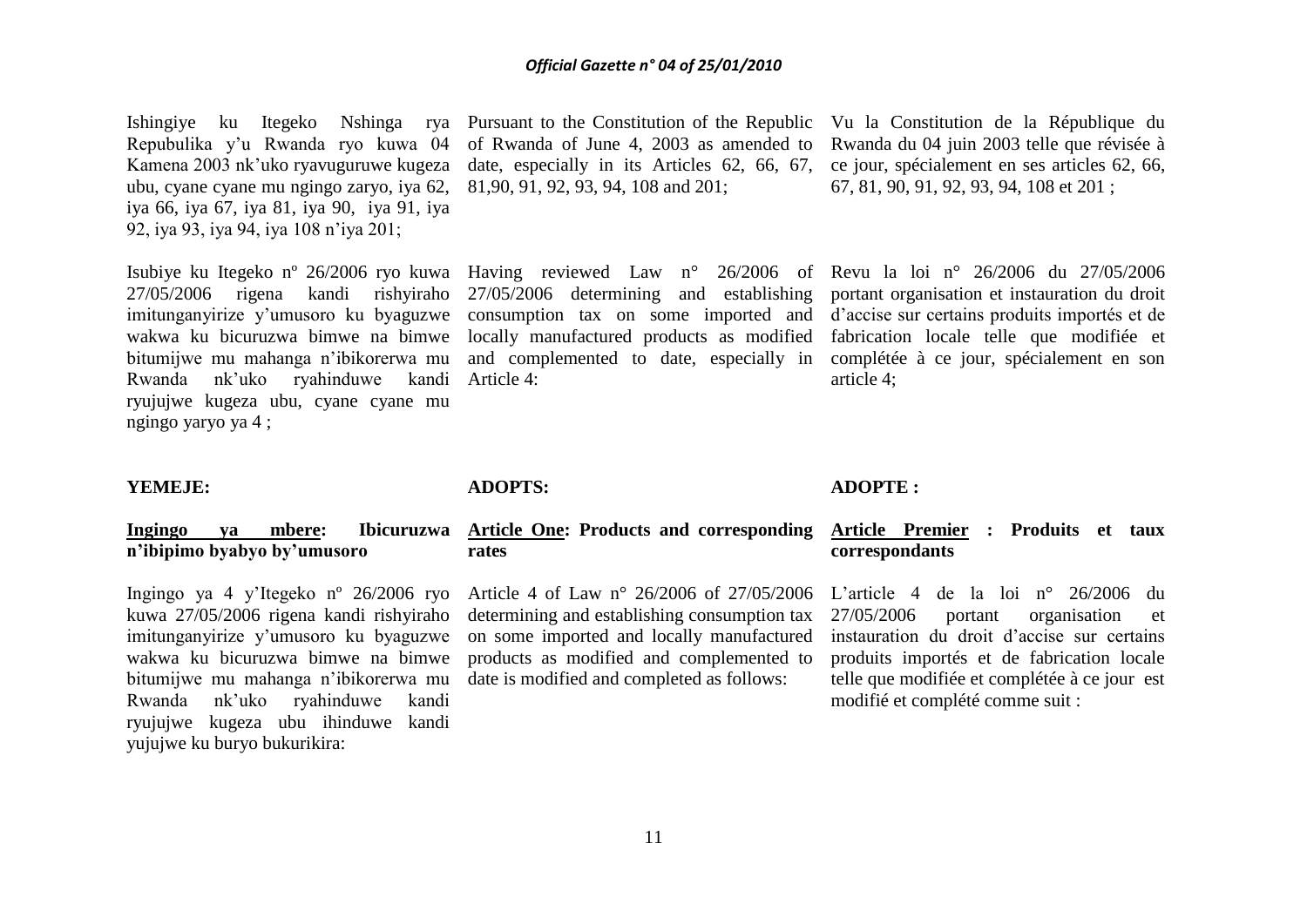«Umusoro ku byaguzwe wakwa ku «Consumption tax shall be levied on the «Le droit d'accise est imposé aux produits et bicuruzwa no ku ijanisha ry'umusoro following products at the corresponding rates: aux taux suivants : bikurikira :

| <b>Ibicuruzwa</b>             | <b>Ibipimo</b> | <b>Products</b>                 | Tax rate | <b>Produits</b>                | Taux d'imposition |
|-------------------------------|----------------|---------------------------------|----------|--------------------------------|-------------------|
| Imitobe y'imbuto              | 5%             | <b>Fruit Juices</b>             | 5%       | Jus de fruits                  | 5 %               |
| Limonades, soda n'indi mitobe | 39 %           | Lemonade, Soda and other juices | 39%      | Limonades, sodas et autres jus | 39%               |
| Amazi mvaruganda              | 10 %           | Mineral Water                   | 10%      | Eaux minérales                 | 10%               |
| Byeri                         | 60 %           | Beer                            | 60%      | <b>Bi</b> ères                 | 60%               |
| Divayi                        | 70 %           | Wine                            | 70%      | <b>Vins</b>                    | 70%               |
| Ibyotsi, Likeri na            | 70 %           | Brandies, liquors and whisky    | 70%      | Eaux-de-vie, liqueurs et       | 70%               |
| Wisiki                        |                |                                 |          | whiskies                       |                   |
| Itabi                         | 150%           | Cigarettes                      | 150%     | <b>T</b> abacs                 | 150%              |
| Lisansi na mazutu             | 76 %           | Premium and Gas oil             | 76%      | <b>Essence et mazout</b>       | 76%               |
| Amavuta                       | 37%            | Lubricants                      | 37%      | <b>Lubrifiants</b>             | 37%               |
| Imodoka zifite moteri zifite  | 5 %            | Vehicles with an engine         | 5%       | Véhicules avec un moteur       | 5%                |
| ubushobozi buri munsi ya      |                | capacity of less than 1500cc    |          | d'une puissance inférieure à   |                   |
| 1500 cc                       |                |                                 |          | 1500cc                         |                   |
| Imodoka zifite moteri zifite  | 10 %           | Vehicles with an engine         | 10%      | Véhicules avec un moteur       | 10%               |
| ubushobozi buri hagati ya     |                | capacity of between 1500 and    |          | d quissance variant            |                   |
| 1500 na 2500 cc               |                | $2500 \text{ cc}$               |          | entre $1500$ et $2500cc$       |                   |
| Imodoka zifite moteri zifite  | 15 %           | Vehicles with an engine         | 15%      | Véhicules avec un moteur       | 15%               |
| ubushobozi buri hejuru ya     |                | capacity of above 2500 cc       |          | d'une puissance supérieure     |                   |
| 2500 cc                       |                |                                 |          | à 2500cc                       |                   |
| Amata y'ifu                   | 10 %           | Powdered Milk                   | 10%      | Lait en poudre                 | 10%               |
| rikoresheje<br>Itumanaho      | 5%             | Telephone communications        | 5%       | <b>Communications</b>          | 5%                |
| telefoni                      |                |                                 |          | téléphoniques                  |                   |
|                               |                |                                 |          |                                |                   |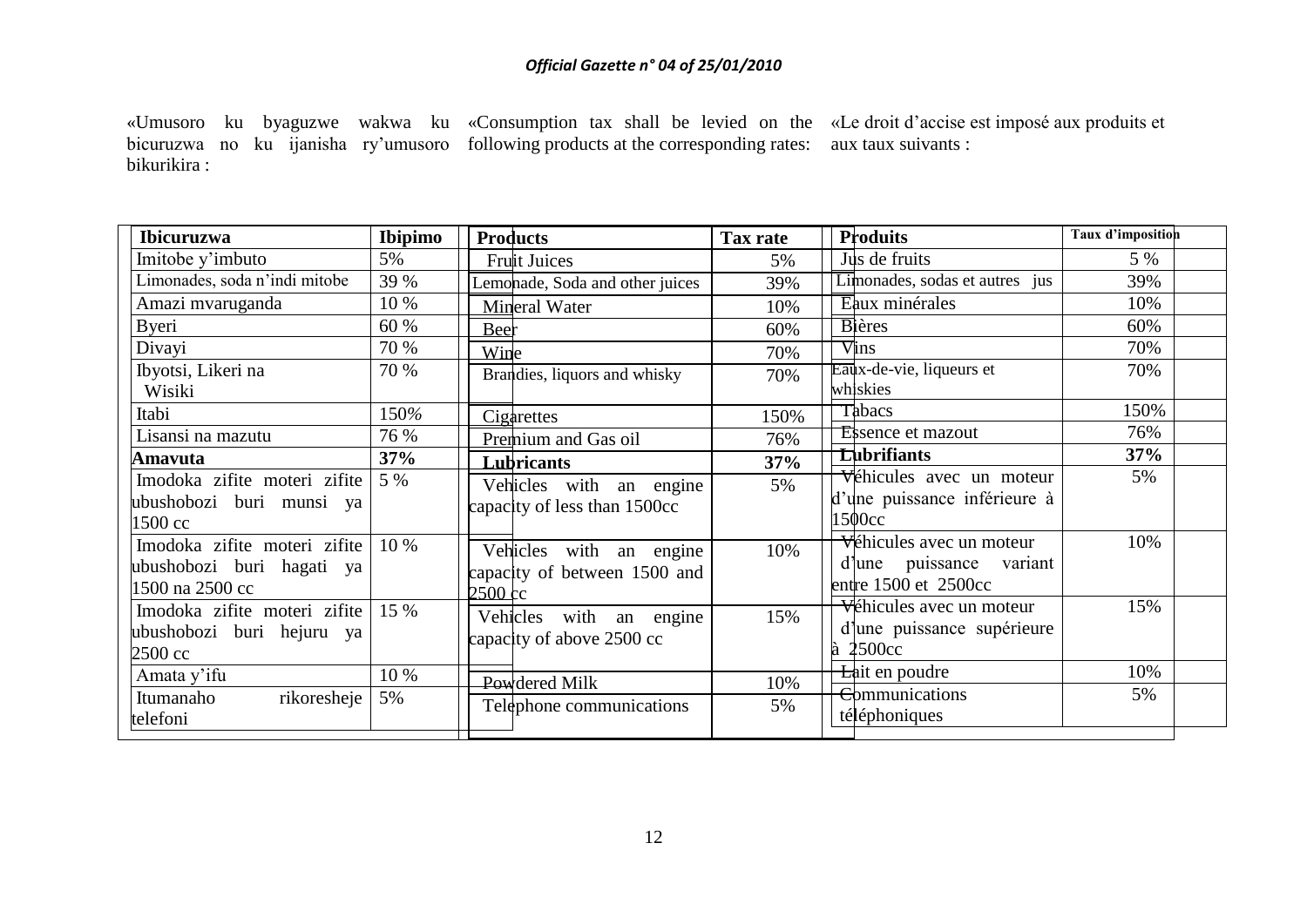| Ingingo ya $2$ :<br>Itegurwa,<br>isuzumwa<br>n'itorwa ry'iri tegeko                                                 | Article 2: Drafting, consideration and<br>adoption of this Law                                                         | Article 2: Initiation, examen et adoption<br>de la présente loi                                                  |  |
|---------------------------------------------------------------------------------------------------------------------|------------------------------------------------------------------------------------------------------------------------|------------------------------------------------------------------------------------------------------------------|--|
| rurimi<br>Iri<br>tegeko<br>ryateguwe<br>mu<br>rw'icyongereza, risuzumwa kandi ritorwa<br>mu rurimi rw'ikinyarwanda. | This Law was drafted in English, it has been<br>considered and adopted in Kinyarwanda.                                 | La présente loi a été initiée en anglais, elle a<br>été examinée et adoptée en Kinyarwanda.                      |  |
| Ingingo ya 3: Ivanwaho ry'ingingo<br>z'amategeko zinyuranyije n'iri tegeko                                          | <b>Article 3: Repealing provision</b>                                                                                  | <b>Article 3: Disposition abrogatoire</b>                                                                        |  |
| Ingingo zose z'amategeko abanziriza iri<br>kandi zinyuranyije naryo zivanyweho.                                     | All prior legal provisions contrary to this Law<br>are hereby repealed.                                                | Toutes les dispositions légales antérieures<br>contraires à la présente loi sont abrogées.                       |  |
| Ingingo ya 4: Igihe iri tegeko ritangira<br>gukurikizwa                                                             | <b>Article 4: Commencement</b>                                                                                         | Article 4 : Entrée en vigueur                                                                                    |  |
| Iri tegeko ritangira gukurikizwa guhera ku<br>munsi ritangarijweho mu Igazeti ya Leta<br>ya Repubulika y'u Rwanda.  | This Law shall come into force on the date of<br>its publication in the Official Gazette of the<br>Republic of Rwanda. | La présente loi entre en vigueur le jour de sa<br>publication au Journal Officiel de la<br>République du Rwanda. |  |
| Kigali, kuwa 30/12/2009                                                                                             | Kigali, on 30/12/2009                                                                                                  | Kigali, le 30/12/2009                                                                                            |  |
| $(\mathrm{s}\acute{\mathrm{e}})$                                                                                    | $(s\acute{e})$                                                                                                         | $(\mathrm{s}\acute{\mathrm{e}})$                                                                                 |  |

**KAGAME Paul** Perezida wa Repubulika

**KAGAME Paul** President of the Republic

**KAGAME Paul** Président de la République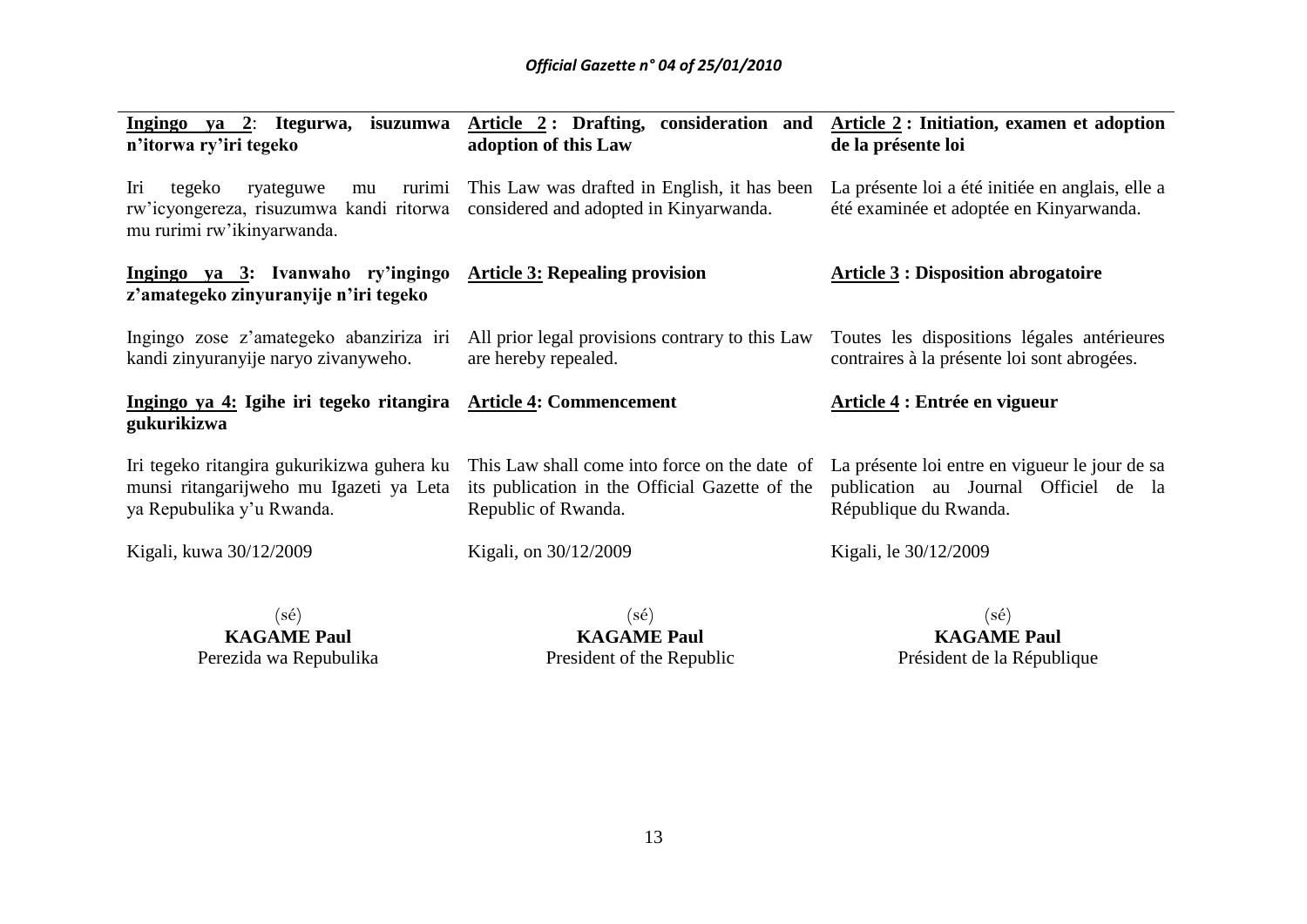(sé)

**MAKUZA Bernard** Minisitiri w'Intebe

(sé) **MAKUZA Bernard**

Prime Minister

(sé)

**MAKUZA Bernard** Premier Ministre

**Bibonywe kandi bishyizweho Ikirango cya Repubulika:**

**Seen and sealed with the Seal of the Republic:**

**Vu et scellé du Sceau de la République:**

(sé) **KARUGARAMA Tharcisse** Minisitiri w'Ubutabera/ Intumwa Nkuru ya Leta

(sé) **KARUGARAMA Tharcisse** Minister of Justice/ Attorney General

 $(s\acute{e})$ **KARUGARAMA Tharcisse** Ministre de la Justice/ Garde des Sceaux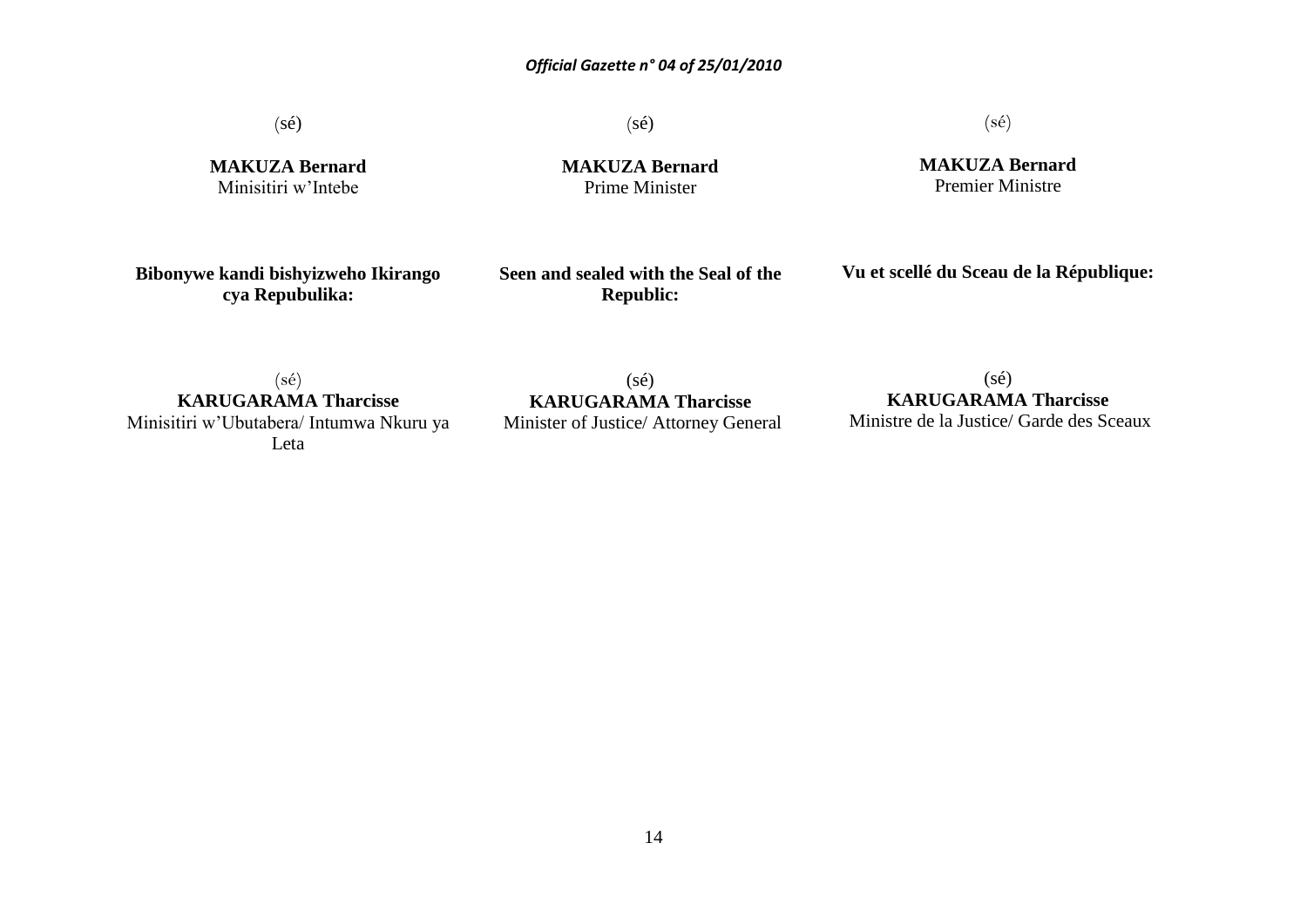**ITEGEKO** N°02/2010 RYO KUWA LAW **20/01/2010 RISHYIRAHO CY'IGIHUGU GISHINZWE DEVELOPMENT AGENCY (RTDA) AND ITERAMBERE RYA (RTDA) RIKANAGENA INSHINGANO, STRUCTURE AND FUNCTIONING IMITERERE N'IMIKORERE BYACYO LAU N°02/2010 OF ESTABLISHING RWANDA TRANSPORT CREATION DE L'OFFICE RWANDAIS TRANSIPORO DETERMINING ITS LOI N° 02/2010 DU 20/01/2010 PORTANT**  LA PROMOTION DU **MISSION, DEVELOPPEMENT DU TRANSPORT (RTDA) ET DETERMINANT SA MISSION, SA STRUCTURE ET SON FONCTIONNEMENT**

### **ISHAKIRO**

# **TABLE OF CONTENTS**

### **TABLE DES MATIERES**

| <b>INGINGO</b><br><b>UMUTWE</b><br><b>WA</b><br><b>MBERE:</b><br><b>RUSANGE</b> | <b>CHAPTER</b><br>ONE:<br><b>GENERAL</b><br><b>PROVISIONS</b>               | <b>CHAPITRE PREMIER: DISPOSITIONS</b><br><b>GENERALES</b>         |
|---------------------------------------------------------------------------------|-----------------------------------------------------------------------------|-------------------------------------------------------------------|
| Ingingo ya mbere: Icyo iri tegeko rigamije                                      | <b>Article One: Purpose of this Law</b>                                     | Article premier: Objet de la présente loi                         |
| Ingingo ya 2: Icyicaro cya RTDA                                                 | <b>Article 2: Head office of RTDA</b>                                       | Article 2 : Siège du RTDA                                         |
| WA II: INSHINGANO<br><b>UMUTWE</b><br>ZA<br><b>RTDA</b>                         | <b>CHAPTER II: MISSION OF RTDA</b>                                          | <b>CHAPITRE II: MISSIONS DU RTDA</b>                              |
| <u>Ingingo ya 3</u> : Inshingano za RTDA                                        | <b>Article 3: Mission of RTDA</b>                                           | <b>Article 3: Missions du RTDA</b>                                |
| <b>UMUTWE</b><br><b>URWEGO</b><br><b>WA</b><br>Ш:<br><b>RUREBERERA RTDA</b>     | <b>SUPERVISING</b><br><b>CHAPTER</b><br>III:<br><b>AUTHORITY OF RTDA</b>    | <b>CHAPITRE III: ORGANE DE TUTELLE</b><br><b>DU RTDA</b>          |
| Ingingo ya 4: Urwego rureberera RTDA<br>n'amasezerano ya gahunda y'ibikorwa     | Article 4: Supervising Authority of RTDA<br>and the contract of performance | Article 4: Organe de tutelle du RTDA et<br>contrat de performance |
| Ingingo ya 5: Ibikubiye mu masezerano<br>yerekeye gahunda y'ibikorwa            | Article 5: Content of the contract of Article 5:<br>performance             | Contenu<br>de<br>du<br>contrat<br>performance                     |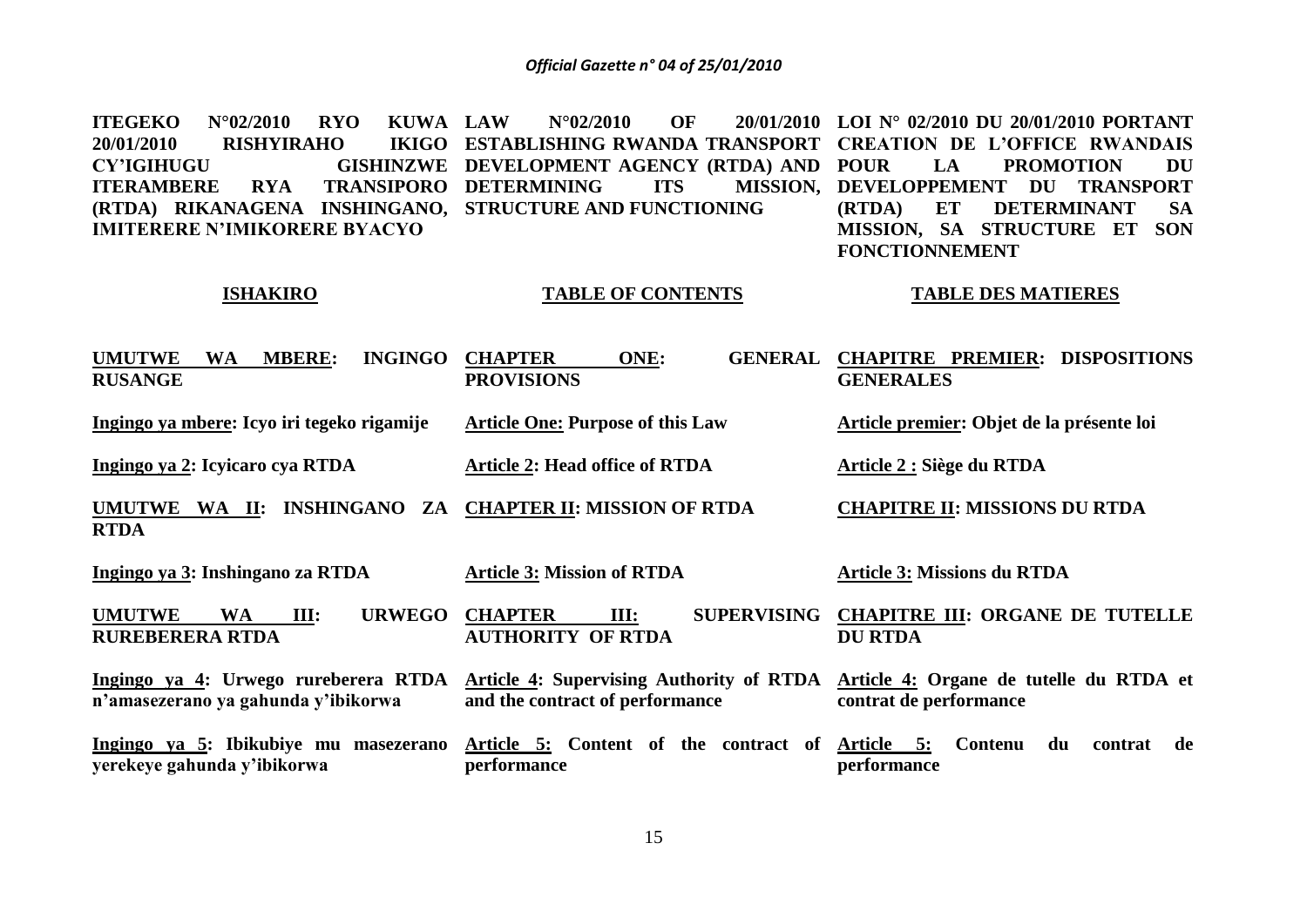| <b>UMUTWE</b><br><b>IMITERERE</b><br><b>WA</b><br>IV:<br><b>N'IMIKORERE BYA RTDA</b> | <b>STRUCTURE</b><br><b>CHAPTER</b><br>IV:<br><b>AND</b><br><b>FUNCTIONING OF RTDA</b>                                                                                    | <b>ET</b><br><b>CHAPITRE IV:</b><br><b>STRUCTURE</b><br>FONCTIONNEMENT DU RTDA                                                                    |
|--------------------------------------------------------------------------------------|--------------------------------------------------------------------------------------------------------------------------------------------------------------------------|---------------------------------------------------------------------------------------------------------------------------------------------------|
| Ingingo ya 6: Inzego z'Ubuyobozi za RTDA                                             | <b>Article 6: Management Organs of RTDA</b>                                                                                                                              | <b>Article 6: Organes de direction du RTDA</b>                                                                                                    |
| Icyiciro cya mbere: Inama y'Ubuyobozi                                                | <b>Section One: Board of Directors</b>                                                                                                                                   | Section première: Conseil d'Administration                                                                                                        |
| Ingingo ya 7: Inama y'Ubuyobozi ya RTDA                                              | <b>Article 7: Board of Directors of RTDA</b>                                                                                                                             | Article 7: Conseil d'Administration du<br><b>RTDA</b>                                                                                             |
| Ingingo ya 8: Ibigenerwa abagize Inama<br>y'Ubuyobozi bitabiriye inama               | <b>Article 8:</b> Sitting allowances for members of<br>the Board of Directors                                                                                            | Article 8: Jetons de présence des membres<br>du Conseil d'Administration                                                                          |
| Ingingo ya 9: Ibitabangikanywa no kuba mu<br>Nama y'Ubuyobozi                        | <b>Article</b><br><b>Incompatibilities</b><br>9:<br>with<br>membership of the Board of Directors                                                                         | Article 9: Incompatibilités avec la qualité de<br>membre du Conseil d'Administration                                                              |
| Icyiciro cya 2: Ubuyobozi Bukuru                                                     | <b>Section 2: General Directorate</b>                                                                                                                                    | <b>Section 2: Direction Générale</b>                                                                                                              |
| Ingingo ya 10: Abagize Ubuyobozi Bukuru<br>bwa RTDA                                  | Article 10: Members of RTDA General<br><b>Directorate</b>                                                                                                                | Article 10: Membres de la Direction<br>Générale du RTDA                                                                                           |
| RTDA n'ibigenerwa abagize Ubuyobozi<br>Bukuru n'abakozi ba RTDA                      | Ingingo ya 11: Sitati igenga abakozi ba Article 11: Statutes governing RTDA's staff<br>members and emoluments for members of<br>the General Directorate and RTDA's staff | Article 11: Statut régissant le personnel du<br>RTDA et appointements accordés aux<br>membres de la Direction Générale et au<br>personnel du RTDA |
| UMUTWE WA V: UMUTUNGO N'IMARI CHAPTER<br><b>BYA RTDA</b>                             | $\mathbf{V}$ :<br><b>PROPERTY</b><br><b>AND</b><br><b>FINANCE OF RTDA</b>                                                                                                | <b>PATRIMOINE</b><br><b>ET</b><br><b>CHAPITRE</b><br>$\mathbf{V}$ :<br><b>FINANCES DU RTDA</b>                                                    |
| Ingingo ya 12:<br>n'inkomoko yawo                                                    | Umutungo wa RTDA Article 12: Property of RTDA and its source                                                                                                             | Article 12: Patrimoine du RTDA et ses<br>sources                                                                                                  |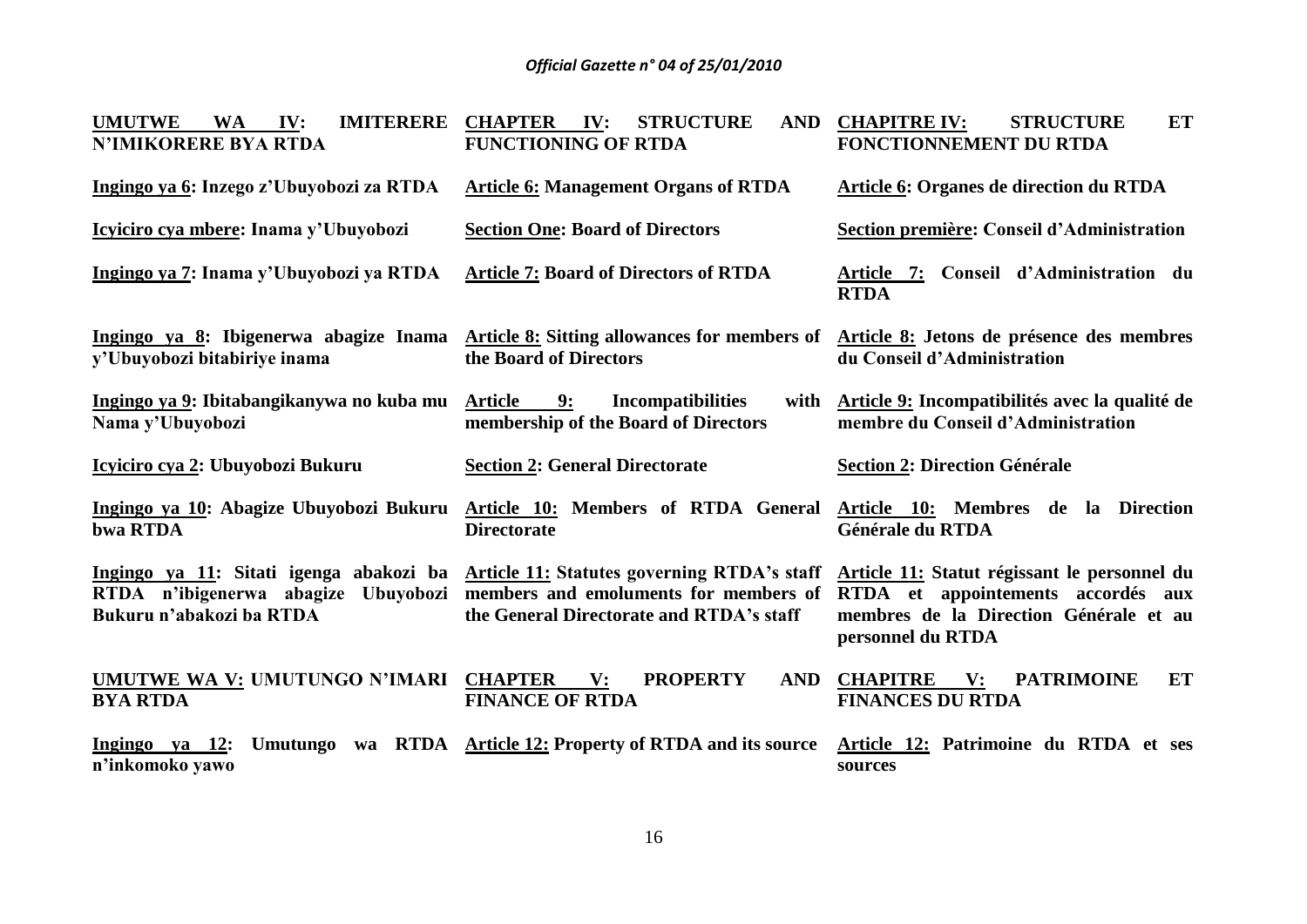| Ingingo ya 13:             |  | Imikoreshereze Article 13: Use and audit of the property | Article 13: Utilisation et audit du patrimoine |
|----------------------------|--|----------------------------------------------------------|------------------------------------------------|
| n'imigenzurire by'umutungo |  |                                                          |                                                |

Ingingo ya 14: Iyemeza n'imicungire <u>Article 14:</u> Approval and management of <u>Article 14:</u> Adoptionet gestion du budget du **by'ingengo y'imari ya RTDA the Budget of RTDA RTDA**

**Ingingo ya 15: Raporo w'ibaruramari Article 15: Annual financial report Article 15: Rapport annuel de l'exercice comptable**

**UMUTWE WA VI: INGINGO ZISOZA CHAPTER VI: FINAL PROVISIONS CHAPITRE VI: DISPOSITIONS FINALES**

**Ingingo ya 16: Itegurwa, isuzumwa n'itorwa Article 16: Drafting, consideration and ry'iri tegeko adoption of this Law Article 16: Initiation, examen et adoption de la présente loi**

**Ingingo ya 17: Ivanwaho ry'ingingo Article 17: Repealing provision z'amategeko zinyuranyije n'iri tegeko**

**Ingingo ya 18: Igihe iri tegeko ritangira Article 18: Commencement gukurikizwa** 

**Article 17: Disposition abrogatoire** 

**Article 18: Entrée en vigueur**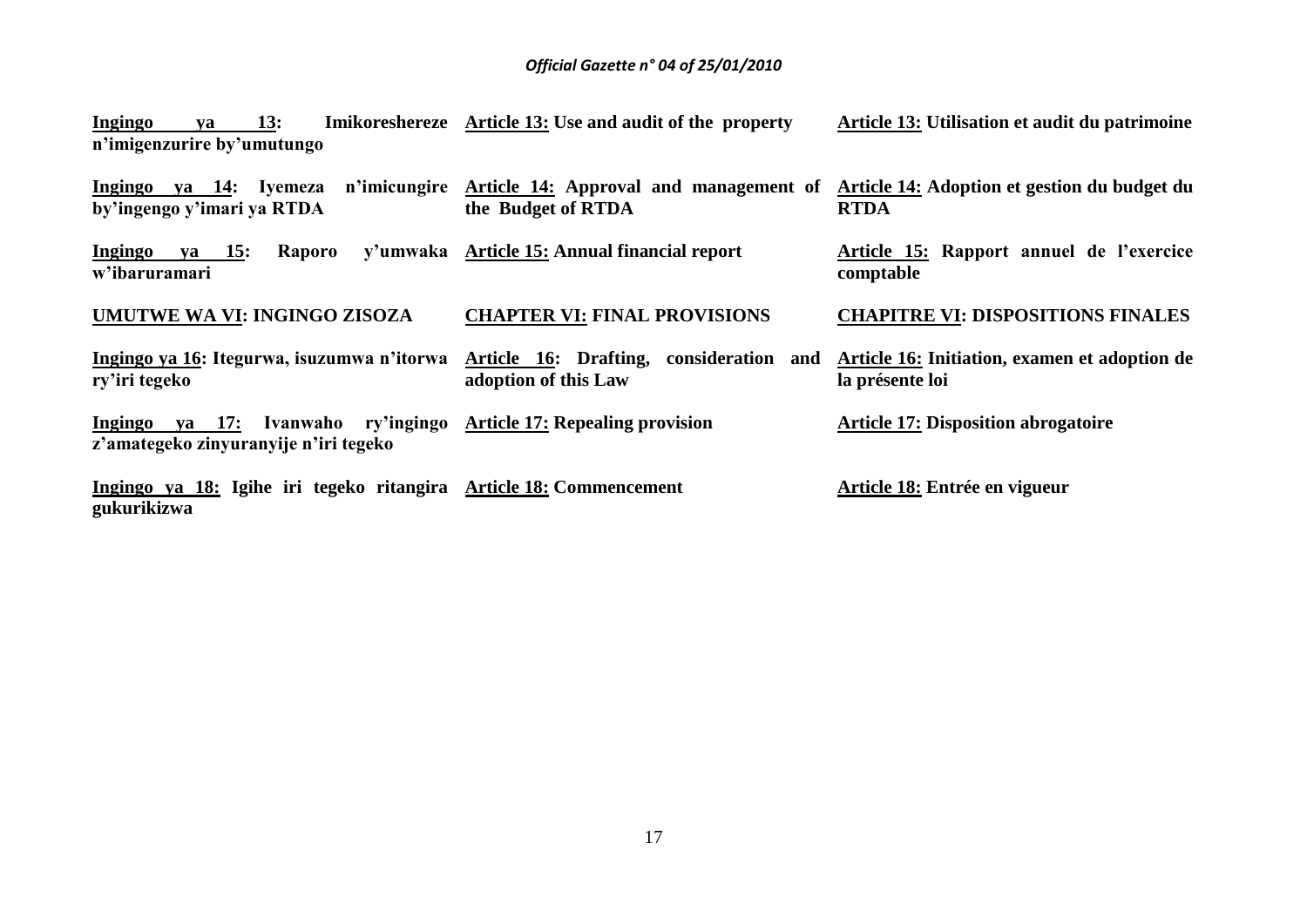**ITEGEKO** N°02/2010 RYO KUWA LAW 20/01/2010 **RISHYIRAHO CY'IGIHUGU ITERAMBERE RYA (RTDA) RIKANAGENA INSHINGANO, STRUCTURE AND FUNCTIONING IMITERERE N'IMIKORERE BYACYO LAW N°02/2010 OF 20/01/2010 LOI N° 02/2010 DU 20/01/2010 PORTANT ESTABLISHING RWANDA TRANSPORT CREATION DE L'OFFICE RWANDAIS GISHINZWE DEVELOPMENT AGENCY (RTDA) AND POUR TRANSIPORO DETERMINING ITS** LA PROMOTION DU **MISSION, DEVELOPPEMENT DU TRANSPORT (RTDA) ET DETERMINANT SA MISSION, SA STRUCTURE ET SON FONCTIONNEMENT**

**Twebwe, KAGAME Paul,** Perezida wa Repubulika;

**We, KAGAME Paul,**  President of the Republic; **Nous, KAGAME Paul,**  Président de la République;

**INTEKO ISHINGA AMATEGEKO THE PARLIAMENT HAS ADOPTED AND LE PARLEMENT A ADOPTE ET NOUS YEMEJE NONE NATWE DUHAMIJE, WE SANCTION, PROMULGATE THE SANCTIONNONS, PROMULGUONS LA DUTANGAJE ITEGEKO RITEYE RITYA, FOLLOWING LAW AND ORDER IT BE LOI DONT LA TENEUR SUIT ET KANDI DUTEGETSE KO RYANDIKWA PUBLISHED IN THE OFFICIAL MU IGAZETI YA LETA YA REPUBULIKA Y'U RWANDA** YA GAZETTE OF THE REPUBLIC OF AU **RWANDA ORDONNONS QU'ELLE SOIT PUBLIEE AU JOURNAL OFFICIEL DE LA REPUBLIQUE DU RWANDA**

### **INTEKO ISHINGA AMATEGEKO:**

Umutwe w'Abadepite, mu nama yawo yo kuwa 28 Ukuboza 2009;

Umutwe wa Sena, mu nama yawo yo kuwa 24 Ukuboza 2009;

y'u Rwanda ryo kuwa 04 Kamena 2003, nk'uko ryavuguruwe kugeza ubu, cyane cyane especially in Articles 62, 66, 67, 88, 89, 90, 92, jour, spécialement en ses articles 62, 66, 67, mu ngingo zaryo, iya 62, iya 66, iya 67, iya 88, 93, 94, 95, 108, 113, 183 and 201;

### **THE PARLIAMENT:**

The Chamber of Deputies, in its session of 28 La Chambre des Députés, en sa séance du 28 December 2009; décembre 2009;

The Senate, in its session of 24 December Le Sénat, en sa séance du 24 décembre 2009; 2009;

Rwanda of 04 June 2003, as amended to date,

# **LE PARLEMENT:**

Ishingiye ku Itegeko Nshinga rya Repubulika Pursuant to the Constitution of the Republic of Vu la Constitution de la République du Rwanda du 04 juin 2003 telle que révisée à ce 88, 89, 90, 92, 93, 94, 95, 108, 113, 183 et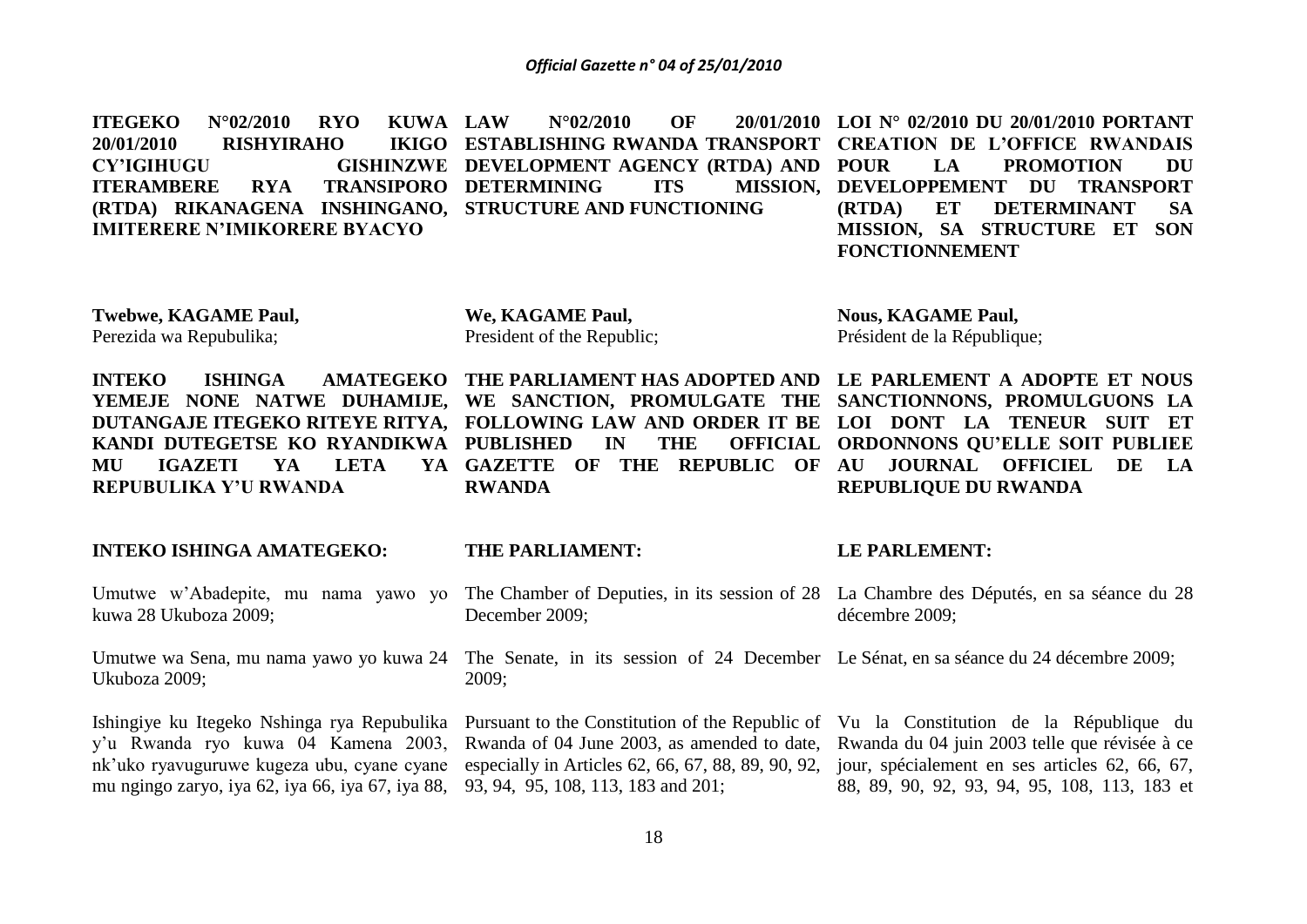iya 89, iya 90, iya 92, iya 93, 94, iya 95, iya 108, iya 113, iya 183 n'iya 201;

Ishingiye ku Itegeko Ngenga n° 06/2009/OL Pursuant to Organic Law n°06/2009/OL of Vu la Loi Organique n° 06/2009/OL du ryo kuwa 22/12/2009 rishyiraho amategeko rusange yerekeye ibigo bya Leta;

### **YEMEJE:**

**RUSANGE**

governing public institutions;

### **ADOPTS:**

# **PROVISIONS**

### **Ingingo ya mbere: Icyo iri tegeko rigamije**

**UMUTWE WA MBERE: INGINGO** 

Iri tegeko rishyiraho Ikigo cy'Igihugu gishinzwe Iterambere rya transiporo cyitwa "**RTDA**" mu magambo ahinnye y'icyongereza. Iri tegeko rigena kandi inshingano, imiterere n'imikorere byacyo.

RTDA ifite ubuzimagatozi n'ubwigenge mu miyoborere, mu micungire y'umutungo n'abakozi bayo, kandi icungwa hakurikijwe amategeko agenga ibigo bya Leta.

### **Ingingo ya 2: Icyicaro cya RTDA**

Icyicaro cya RTDA kiri mu Mujyi wa Kigali, Umurwa Mukuru wa Repubulika y'u Rwanda. Gishobora kwimurirwa ahandi hose mu Rwanda, igihe bibaye ngombwa.

# **Article One: Purpose of this Law**

**Development Agency**", abbreviated "**RTDA**". This Law also determines its mission, structure and functioning.

RTDA shall have a legal personality, administrative and financial autonomy and shall be managed in accordance with laws governing public institutions.

### **Article 2: Head office of RTDA**

The head office of RTDA shall be located in Kigali City, the Capital City of the Republic of Rwanda. It may be transferred elsewhere on the Rwandan territory if deemed necessary.

### 201 ;

22/12/2009 establishing general provisions 22 /12/2009 portant dispositions générales applicables aux établissements publics;

### **ADOPTE:**

### **CHAPTER ONE: GENERAL CHAPITRE PREMIER: DISPOSITIONS GENERALES**

### **Article premier: Objet de la présente loi**

This Law establishes an Agency in charge of La présente loi porte création d'un Office transport referred to as "**Rwanda Transport**  chargé de la Promotion du Développement du Transport dénommé « **RTDA** » en sigle anglais. Elle détermine également sa mission, son structure et son fonctionnement.

> RTDA est doté de la personnalité juridique et de l'autonomie financière et administrative et est géré conformément aux lois applicables aux établissements publics.

### **Article 2 : Siège du RTDA**

Le siège du RTDA est établi dans la Ville de Kigali, Capitale de la République du Rwanda. Il peut, en cas de nécessité, être transféré en tout autre lieu du territoire de la République du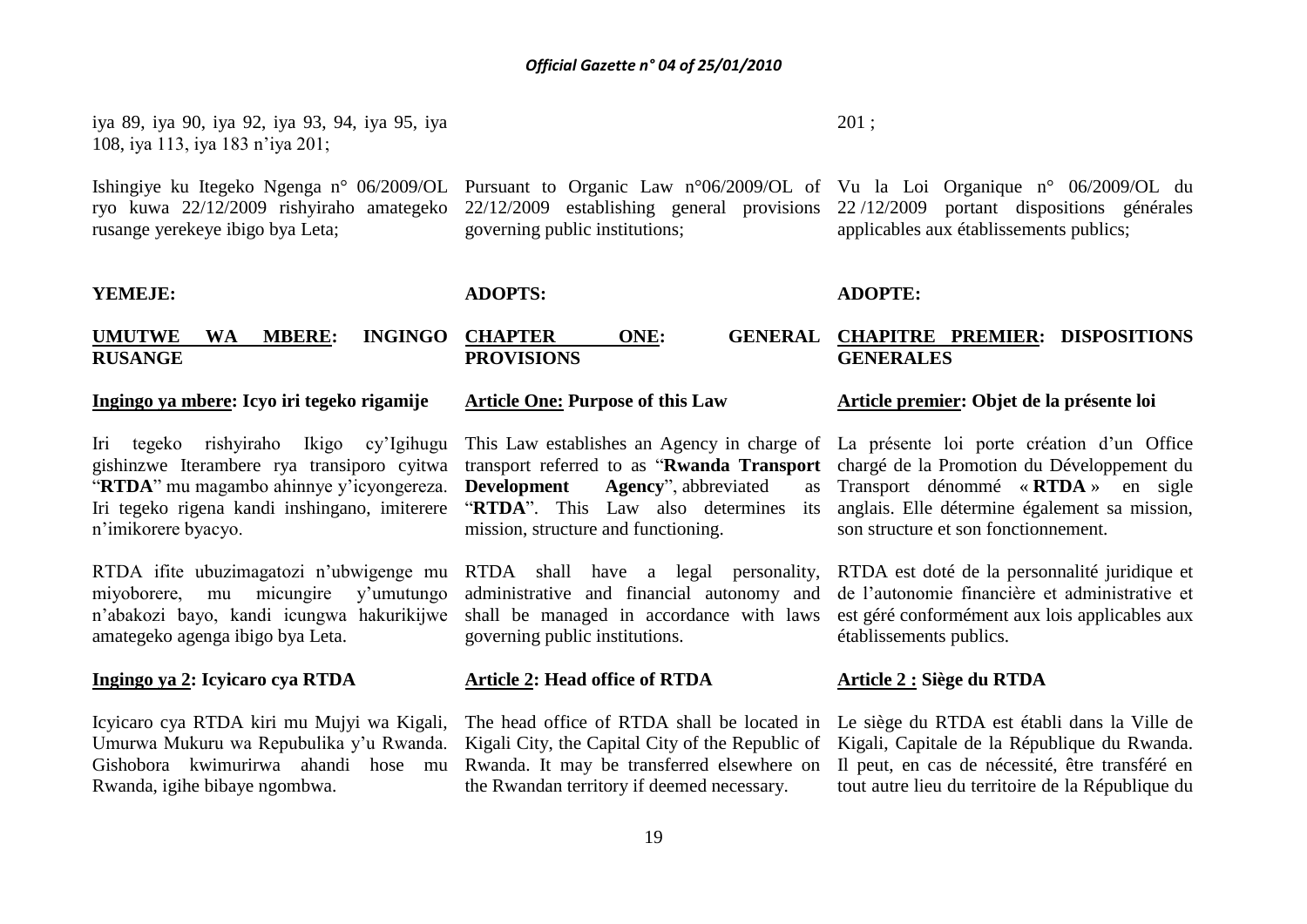### Rwanda.

RTDA ishobora kugira amashami ahandi hose In order to fulfill its mission, RTDA may have mu Gihugu no hanze y'Igihugu bibaye ngombwa, kugira ngo igere ku nshingano zayo, byemejwe n'Iteka rya Minisitiri w'Intebe.

branches elsewhere in the country and abroad if deemed necessary, upon approval by a Prime Minister's Order.

Pour mieux remplir sa mission, RTDA peut, en cas de nécessité, établir des branches en tout autre lieu du territoire national et à l'étranger après approbation par Arrêté du Premier Ministre.

### **UMUTWE WA II: INSHINGANO ZA CHAPTER II: MISSION OF RTDA RTDA CHAPITRE II: MISSIONS DU RTDA**

### **Ingingo ya 3: Inshingano za RTDA** Inshingano z'ingenzi za RTDA ni izi The main mission of RTDA are as follows: zikurikira : 1°gucunga no gukurikirana imihanda y'Igihugu 1°to manage and control national road network mu rwego rwo gutuma igendwamo mu mutekano kandi imeze neza; 2°gukurikirana ibibuga by'indege n'ibikorwa 2° to control airport infrastructure in order to 2°assurer le contrôle des infrastructures remezo bijyanye na byo mu rwego rwo kubungabunga umutekano w'ibibuga by'indege n'ibikorwa remezo bijyanye na byo; 3°gucunga no gukurikirana ibikorwa remezo 3°to manage and control waterways transport 3**°**gérer et assurer le contrôle des bijyanye no gutwara abantu n'ibintu hakoreshejwe inzira z'amazi y'inyanja, inzuzi n'ibiyaga mu rwego rwo kubyongerera agaciro; **Article 3: Mission of RTDA** with a view to achieving road safety and maintenance; ensure their maintenance and safety; infrastructure with a view to ensuring their value added ; **Article 3: Missions du RTDA** Les principales missions du RTDA sont les suivantes : 1°gérer et assurer le contrôle du réseau routier national dans le cadre de promouvoir sa sécurité et son entretien ; aeroportuaires dans le but de les maintenir en bon état et garantir leur sécurité ; infrastructures maritimes et fluvio-lacustres dans le but d'en garantir la sécurité et la qualité;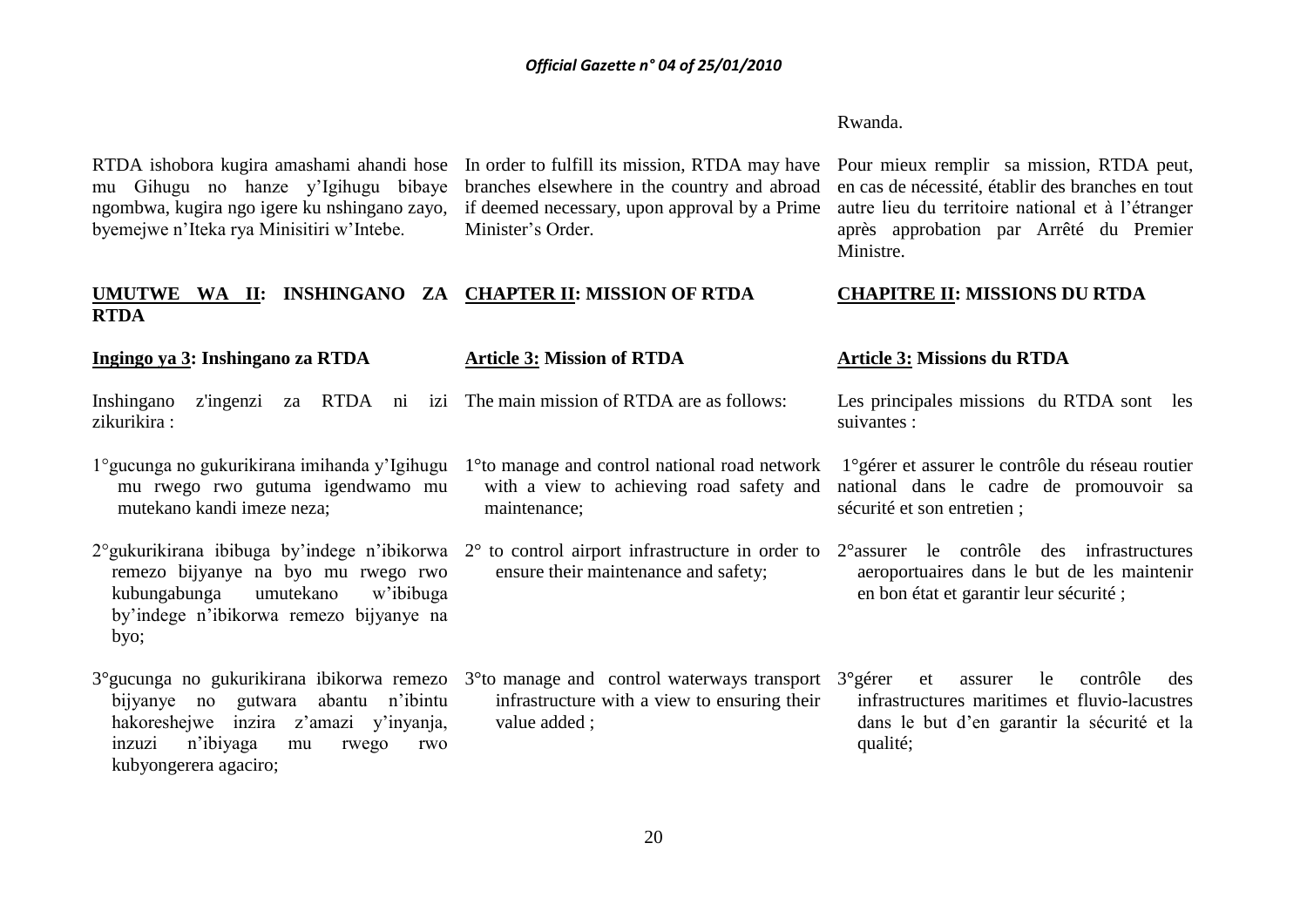4°guteza imbere ibikorwa remezo bya gari ya 4°to develop railway infrastructure in Rwanda. moshi mu Rwanda.

cyane cyane ku bikorwa bikurikira:

- 1° kuba umuhuzabikorwa rusange mu mwanya wa Leta, w'imirimo yose iteganyijwe mu mishinga irebana n'ibikorwa remezo by'imihanda, gari ya moshi, ibibuga by'indege n'ibyo gutwara abantu hakoreshejwe amazi y'inyanja, ibiyaga cyangwa inzuzi;
- 2° gushyira mu bikorwa politiki ya Leta mu rwego rw'imihanda, Ibibuga by'Indege, Gari ya moshi n'ibyo gutwara abantu n'ibintu hakoreshejwe inzira z'amazi;
- 3° kwimakaza politiki yo guteza imbere za sosiyete n'ibindi bigo by'igihugu byemewe mu bijyanye n'imihanda, gari ya moshi, ibibuga by'indege, no gutwara abantu n'ibintu hakoreshejwe inzira z'amazi;
- 4° gutegura no gushyira mu bikorwa gahunda y'ibikorwa bijyanye n'isanwa ry'imihanda, ibibuga by'indege, inzira za gari ya moshi,

the following activities:

1° to represent Government as overall project manager for projects related to road, railways, airport and waterways transport infrastructures;

- 2° to implement Government policy on roads, air, railways and transport of persons and goods by waterways;
- 3° to foster the policy of promoting companies and authorized national firms operating in the area of transport of persons and goods by road, airports, railways and waterways;
- 4° to prepare and implement the plan of action for rehabilitation of roads, airports, railways and waterways infrastructures. This road

4°promouvoir le développement des infrastructures ferroviaires au Rwanda.

Mu rwego rw'izo nshingano, RTDA yibanda To fulfil such mission , RTDA shall focus on Pour accomplir cette mission, RTDA met un accent particulier sur les activités suivantes :

- 1° assurer le rôle de Maître d'œuvre pour le compte de l'Etat pour tous les projets d'infrastructures routières, aéroportuaires, maritimes et fluvio-lacustres ;
- 2° exécuter la politique de l'Etat en matière routière, aéroportuaire, ferroviaire et de transport de personnes et de biens par voie fluvio-lacustre ;
- 3° renforcer la politique de promotion des sociétés et des autres agences publiques oeuvrant dans le domaine de transport de personnes et de biens par voie routière, aéroportuaire, ferroviaire et fluviolacustre ;
- 4° préparer et exécuter le plan d'action de réhabilitation des infrastructures routières, aéroportuaires, ferroviaires et fluvio-lacustres. Ce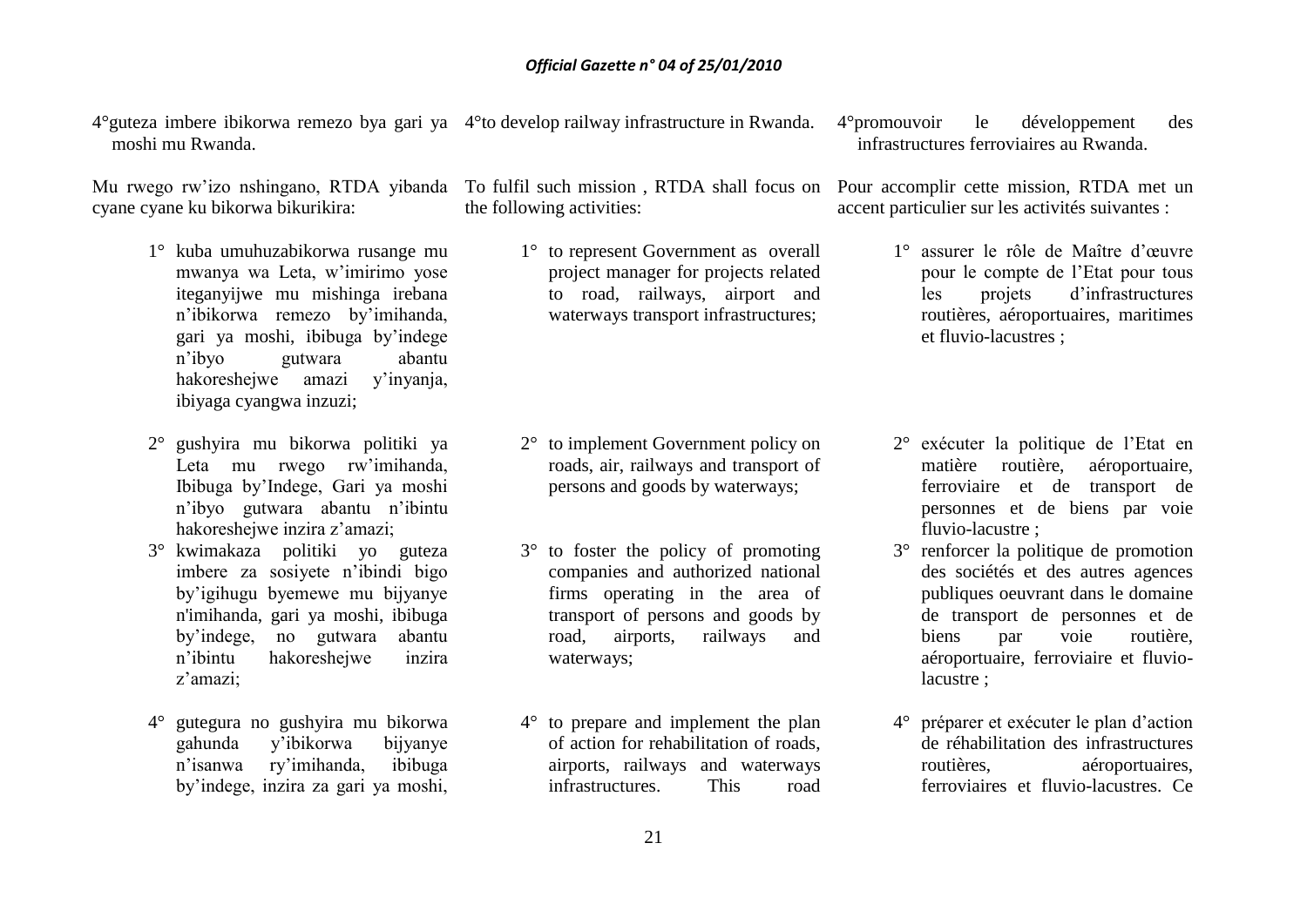n'ibikorwa remezo bijyanye n'inzira z'amazi. Ibyo bikorwa by'isanwa ry'imihanda biba bigizwe n'imirimo isanzwe ihoraho y'umuhanda, imirimo ngarukagihe, kimwe n'imirimo itunguranye kandi yihutirwa;

- 5° gutangiza no gukurikirana ishyirwa mu bikorwa ry'imirimo yateguwe cyangwa yihutirwa ishobora kugaragara mu rwego rw'imihanda, ibibuga by'indege, gari ya moshi na transiporo hakoreshejwe inzira z'amazi;
- 6° gushyira mu bikorwa imirimo y'imihanda yateganyijwe ku mihanda ya Leta, ibibuga by'indege, imihanda ya gari ya moshi kimwe n'ibikorwa remezo by'inzira z'amazi harimo imirimo y'isanwa n'iyubakwa ryabyo ndetse n'amasezerano agamije kubiteza imbere;
- 7° kwita ku mabwiriza arebana no kubungabunga ibidukikije muri buri mirimo ijyanye n'iyubakwa n'isanwa ry'ibikorwa remezo by'imihanda, ibibuga by'indege, gari ya moshi kimwe n'iby'inzira

rehabilitation plan of action comprises usual road maintenance works, recurrent works as well as incidental and urgent works;

- 5° to initiate and supervise execution of planned and urgent works regarding the road, air, railways and waterways transport sector ;
- 6° to implement road works on national roads, air, railways and waterways infrastructures including rehabilitation and construction works as well as concession for their development;
- 7° to comply with environmental protection regulations for every construction and rehabilitation works for roads, airports, railways and waterways infrastructures;

plan d'action comprend les travaux habituels d'entretien routier, les travaux périodiques ainsi que les travaux imprévus et urgents ;

- 5° initier et superviser l'exécution des travaux planifiés ou urgents dans le secteur de transport routier, aéroportuaire, ferroviaire et fluviolacustre ;
- 6° exécuter les travaux routiers sur les routes nationales, les infrastructures aéroportuaires, ferroviaires et fluvio-lacustres y compris les travaux de réhabilitation et de construction ainsi que les contrats de concession en vue de leur valorisation ;
- 7° veiller au respect de la réglementation sur la protection de l'environnement dans les travaux de construction et de réhabilitation des infrastructures routières, aéroportuaires, ferroviaires et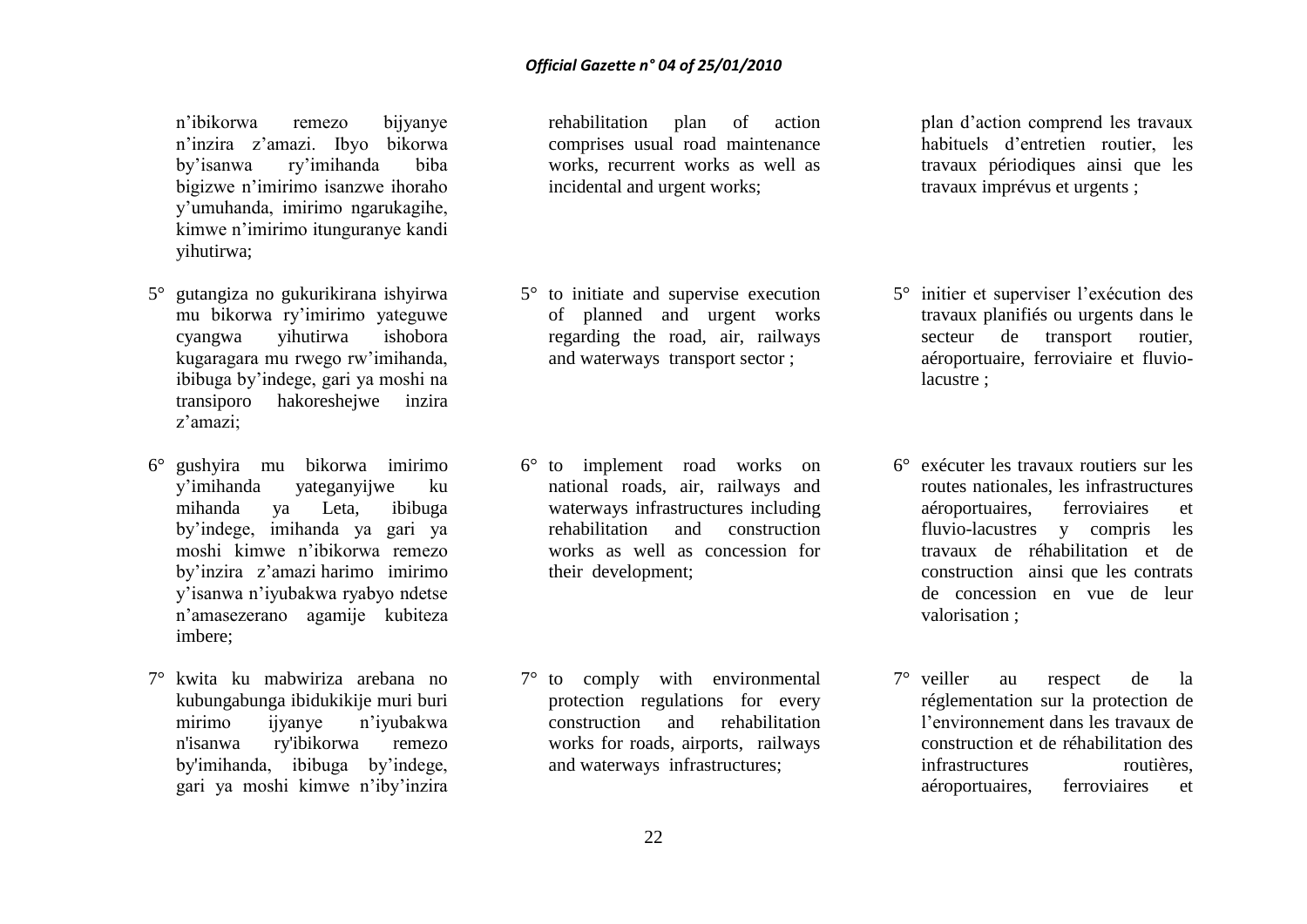z'amazi;

- 8° gutegura no gutanga gahunda yo gutunganya iterambere ry'ibikorwa remezo by'imihanda, ibibuga by'indege, gari ya moshi kimwe n'iby'inzira z'amazi no gukurikirana ibikorwa by'inzego zegerejwe abaturage mu bijyanye na byo, no kuzishyigikira mu rwego rwa tekiniki;
- 9° gutunganya no gukoresha neza ibijyanye n'imibare irebana n'imihanda y'Igihugu, ibibuga by'indege, gari ya moshi n'inzira z'amazi;
- 10°kubaka no gukoresha iminzani ipima uburemere ku mihanda ya Leta;
- 11°gushyikirana no gukorana n'ibindi bigo bihuje inshingano byo ku rwego rw'akarere cyangwa mpuzamahanga;
- 12°kugira inama Leta ku bindi byose byakwihutisha iterambere ry'ibikorwa remezo by'imihanda, ibibuga by'indege, gari ya moshi n'inzira zo mu mazi mu Rwanda;
- 8° to prepare and propose a road, airports, railways and waterways infrastructure development plan and monitor activities of local administrative entities in the area of these infrastructures and provide them with technical support;
- 9° to gather and process statistical data on the national road network, airports, railways and waterways;
- 10°install and operate weigh-bridges on national roads;
- 11°to cooperate and collaborate with other regional and international institutions having similar responsibilities ;
- 12°to advise Government on all activities likely to fastrack development of roads, airports, railways and waterways infrastructures in Rwanda;

fluvio-lacustres ;

- 8° préparer et proposer le plan de développement des infrastructures routières, aéroportuaires, ferroviaires et fluvio-lacustres et assurer le suivi des activités des entités administratives décentralisées en rapport avec ces infrastructures et leur donner un appui technique ;
- 9° collecter et traiter les données statistiques en rapport avec le réseau routier et les infrastructures aéroportuaires, ferroviaires et fluvio-lacustres ;
- 10° installer les ponts bascules sur le réseau routier national ;
- 11°établir des relations et collaborer avec les autres institutions tant régionales qu'internationales ayant les attributions similaires ;
- 12°conseiller le Gouvernement sur toutes les actions pouvant accélérer le développement des infrastructures routières, aéroportuaires, ferroviaires et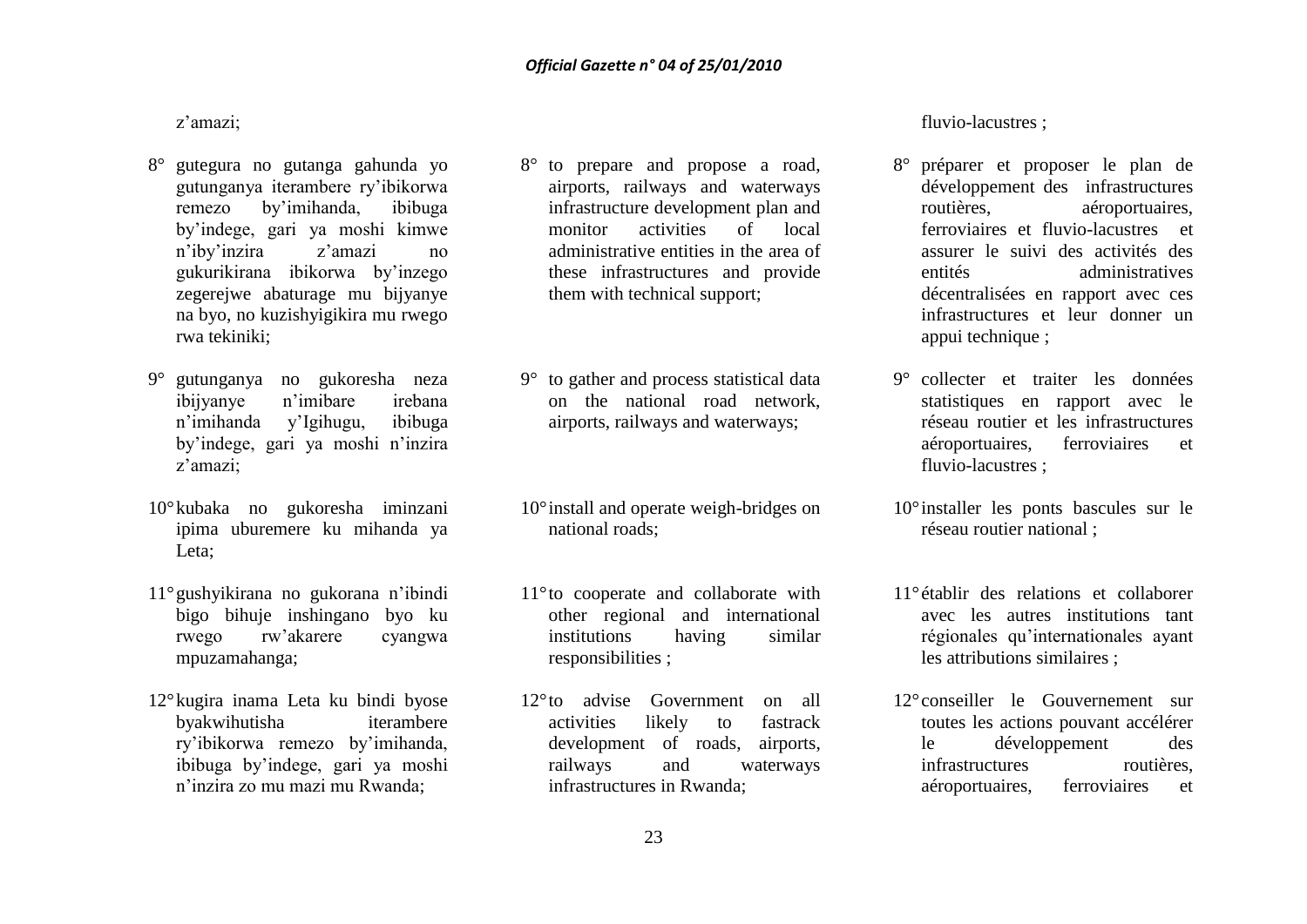fluvio-lacustres au Rwanda ;

13°gukora indi mirimo ifitanye isano na transiporo muri rusange.

13°to carry out any other activity relating to transport in general.

**UMUTWE WA III: URWEGO RUREBERERA RTDA**

### **Ingingo ya 4: Urwego rureberera RTDA n'amasezerano ya gahunda y'ibikorwa**

Urwego rureberera RTDA kimwe n'icyiciro w'Intebe.

Hagati y'Urwego rureberera RTDA n'Inama y'Ubuyobozi hakorwa amasezerano yerekeye gahunda y'ibikorwa agaragaza ububasha, uburenganzira n'inshingano za buri ruhande mu kugeza RTDA ku nshingano zayo.

Ayo masezerano amara igihe gihwanye na manda y'abagize Inama y'Ubuyobozi, ashyirwaho umukono na Perezida w'Inama y'Ubuyobozi na Minisitiri ureberera RTDA.

### **Ingingo ya 5: Ibikubiye mu masezerano yerekeye gahunda y'ibikorwa**

Mu byo amasezerano avugwa mu ngingo ya 4 The contract referred to in Article 4 of this Law y'iri tegeko agomba guteganya mu buryo must inter alia specify the following details:

**AUTHORITY OF RTDA** 

**and the contract of performance**

Prime Minister's Order.

There shall be concluded a performance contract between the supervising authority of RTDA and the Board of Directors indicating powers, rights and responsibilities of each party in order for RTDA to fulfill its mission.

Such a contract shall be valid for a period equal to the term of office of members of the Board of Directors and be signed by the Chairperson of the Board of Directors and the Minister supervising RTDA.

### **Article 5: Content of the contract of performance**

13° exécuter toute autre activité relative au transport en général.

**CHAPTER III: SUPERVISING CHAPITRE III: ORGANE DE TUTELLE DU RTDA**

### **Article 4: Supervising Authority of RTDA Article 4: Organe de tutelle du RTDA et contrat de performance**

cyayo bishyirwaho n'Iteka rya Minisitiri category of RTDA shall be determined by a catégorie sont déterminés par Arrêté du The supervising authority as well as the L'organe de tutelle du RTDA ainsi que sa Premier Ministre.

> Il est signé, entre l'organe de tutelle du RTDA et le Conseil d'Administration, un contrat de performance déterminant les pouvoirs, les droits et les obligations de chaque partie en vue de la réalisation de la mission du RTDA.

> Ce contrat est valide pour une durée égale au mandat des membres du Conseil d'Administration et est conjointement signé par le Président du Conseil d'Administration et le Ministre de tutelle du RTDA.

### **Article 5: Contenu du contrat de performance**

Le contrat visé à l'article 4 de la présente loi doit préciser notamment les points suivants: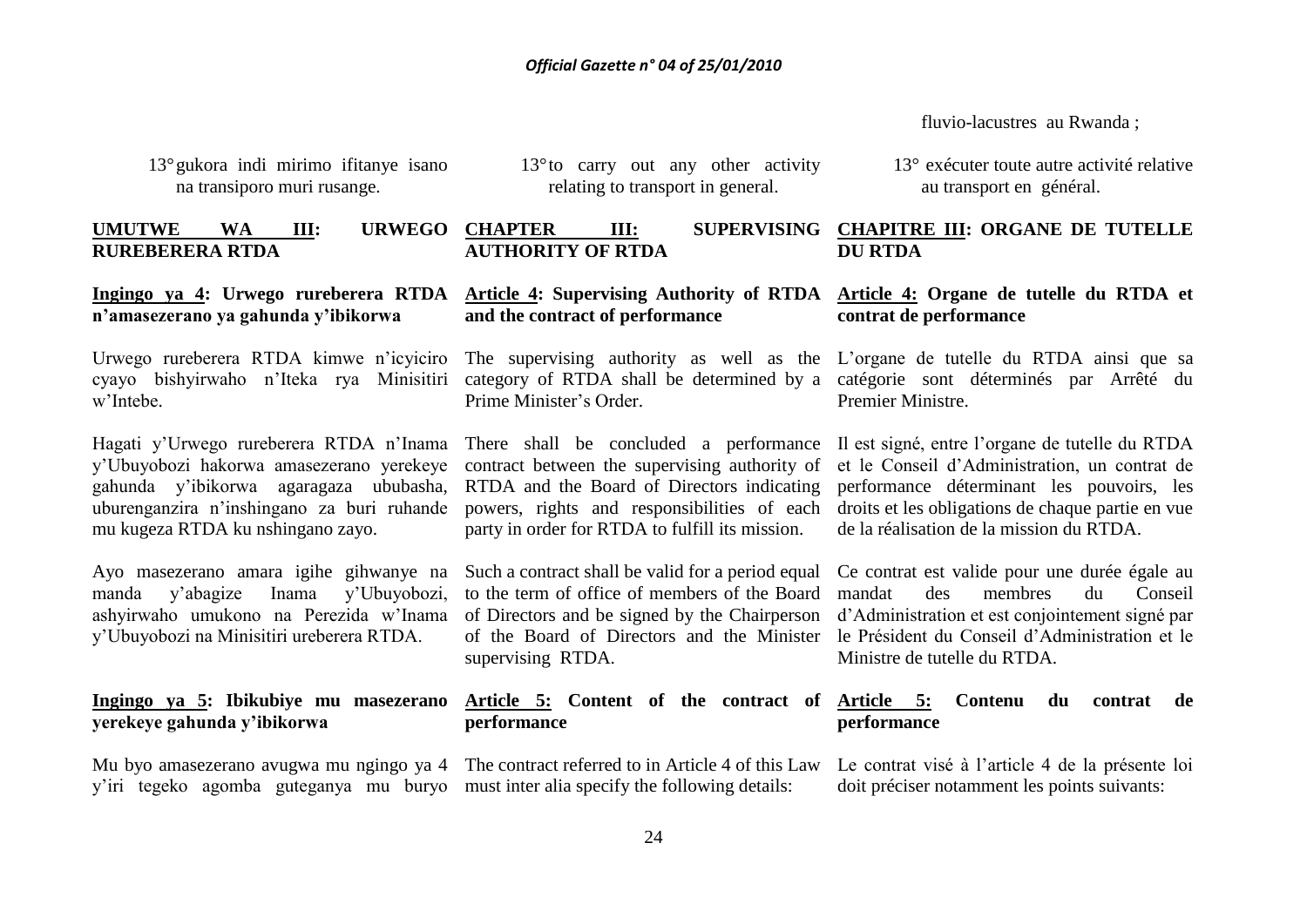bwumvikana harimo:

| $1^\circ$ inshing and<br>y'Ubuyobozi,<br>z'Inama<br>iz'Ubuyobozi Bukuru n'iz'inzego zose<br>z'imirimo za RTDA; | well as those of the departments of départements du RTDA;<br>RTDA;                 | 1° responsibilities of the Board of 1° les attributions du Conseil d'Administration,<br>Directors, the General Directorate as de la Direction Générale et de tous les |
|----------------------------------------------------------------------------------------------------------------|------------------------------------------------------------------------------------|-----------------------------------------------------------------------------------------------------------------------------------------------------------------------|
| 2° ibikorwa bigomba kugerwaho na RTDA;                                                                         | $2^{\circ}$ results expected from RTDA;                                            | 2° les résultats attendus du RTDA;                                                                                                                                    |
| $3^\circ$ aho<br>wa RTDA ukomoka,<br>umutungo<br>imikorere yayo n'uburyo buhoraho bwo<br>kubigenzura.          | functioning<br>and<br>permanent<br>modalities.                                     | 3° source of the property of RTDA, its 3° source du patrimoine du RTDA, ses<br>audit modalités de<br>fonctionnement<br>et d'audit<br>permanent.                       |
| <b>UMUTWE</b><br><b>IMITERERE</b><br>IV:<br><b>WA</b><br><b>N'IMIKORERE BYA RTDA</b>                           | <b>CHAPTER IV:</b><br><b>STRUCTURE</b><br><b>AND</b><br><b>FUNCTIONING OF RTDA</b> | <b>STRUCTURE</b><br><b>CHAPITRE IV:</b><br>ET<br>FONCTIONNEMENT DU RTDA                                                                                               |
| Ingingo ya 6: Inzego z'Ubuyobozi za RTDA                                                                       | <b>Article 6: Management Organs of RTDA</b>                                        | <b>Article 6: Organes de direction du RTDA</b>                                                                                                                        |
|                                                                                                                |                                                                                    |                                                                                                                                                                       |
| RTDA igizwe n'inzego ebyiri (2) zikurikira:                                                                    | RTDA has the following two (2) Organs:                                             | RTDA est doté de deux (2) organes suivants:                                                                                                                           |
| 1° Inama y'Ubuyobozi;                                                                                          | 1° the Board of Directors;                                                         | 1° le Conseil d'Administration;                                                                                                                                       |
| $2^{\circ}$ Ubuyobozi Bukuru.                                                                                  | General Directorate.<br>$2^{\circ}$                                                | 2° la Direction Générale.                                                                                                                                             |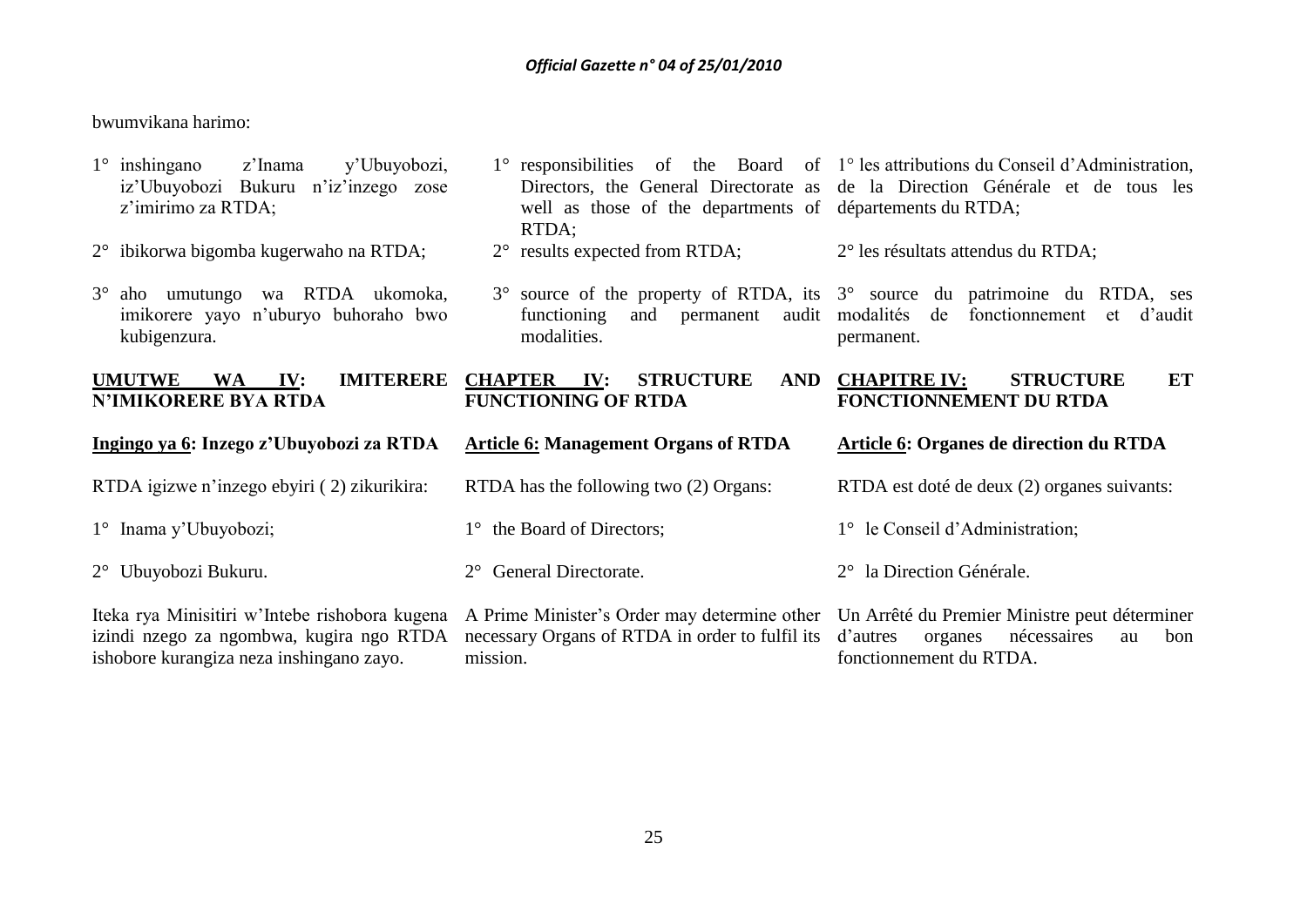| Icyiciro cya mbere: Inama y'Ubuyobozi                                                                                                                   | <b>Section One: Board of Directors</b>                                                                                                                                                                              | Section première: Conseil d'Administration                                                                                                                                                                                                              |
|---------------------------------------------------------------------------------------------------------------------------------------------------------|---------------------------------------------------------------------------------------------------------------------------------------------------------------------------------------------------------------------|---------------------------------------------------------------------------------------------------------------------------------------------------------------------------------------------------------------------------------------------------------|
| Ingingo ya 7: Inama y'Ubuyobozi ya RTDA                                                                                                                 | <b>Article 7: Board of Directors of RTDA</b>                                                                                                                                                                        | Article 7: Conseil d'Administration du<br><b>RTDA</b>                                                                                                                                                                                                   |
| Inama y'Ubuyobozi ya RTDA ni rwo rwego<br>ruyiyobora kandi rufata ibyemezo. Inshingano<br>n'imikorere byayo bigenwa n'Iteka rya<br>Minisitiri w'Intebe. | governing and decision making Organ. The<br>responsibilities and the functioning of the<br>Board of Directors shall be determined by a<br>Prime Minister's Order.                                                   | The Board of Directors of RTDA shall be the Le Conseil d'Administration du RTDA est<br>l'organe de direction et de décision. Les<br>attributions et le fonctionnement du Conseil<br>d'Administration sont déterminés par Arrêté du<br>Premier Ministre. |
| Inama y'Ubuyobozi, umubare wabo n'igihe<br>bamara ku murimo.                                                                                            | Iteka rya Minisitiri w'Intebe rishyiraho abagize A Prime Minister's Order shall appoint Un Arrêté du Premier Ministre nomme les<br>members of the Board of Directors and<br>determine their number and term office. | membres du Conseil d'Administration et<br>détermine leur nombre ainsi que la durée de<br>leur mandat.                                                                                                                                                   |
| by'abagize Inama y'Ubuyobozi bagomba kuba the Board of Directors shall be females.<br>ari abagore.                                                      | Nibura mirongo itatu ku ijana (30%) At least thirty percent (30%) of the members of                                                                                                                                 | Au moins trente pour cent $(30%)$ des membres<br>du Conseil d'Administration sont de sexe<br>féminin.                                                                                                                                                   |
| Ingingo ya 8: Ibigenerwa abagize Inama<br>y'Ubuyobozi bitabiriye inama                                                                                  | the Board of Directors                                                                                                                                                                                              | Article 8: Sitting allowances for members of Article 8: Jetons de présence des membres<br>du Conseil d'Administration                                                                                                                                   |
| Abagize Inama y'Ubuyobozi bitabiriye inama<br>z'Inama y'Ubuyobozi bagenerwa amafaranga<br>agenwa n'Iteka rya Perezida.                                  | meetings of the Board of Directors shall get<br>sitting allowances to be determined by a<br>Presidential Order.                                                                                                     | Members of the Board of Directors present in Les membres du Conseil d'Administration<br>présents à la réunion bénéficient de jetons de<br>présence dont le montant est déterminé par<br>Arrêté Présidentiel.                                            |
| Ingingo ya 9: Ibitabangikanywa no kuba mu<br>Nama y'Ubuyobozi                                                                                           | <b>Article</b><br>9:<br><b>Incompatibilities</b><br>membership of the Board of Directors                                                                                                                            | with Article 9: Incompatibilités avec la qualité de<br>membre du Conseil d'Administration                                                                                                                                                               |
|                                                                                                                                                         |                                                                                                                                                                                                                     | Abogiza Inama y'Ubuyobazi, baba lay aiti. Mambare af the Doerd af Directors, whether I as mambros du Cansail d'Administration au                                                                                                                        |

Abagize Inama y'Ubuyobozi, haba ku giti Members of the Board of Directors, whether Les membres du Conseil d'Administration ou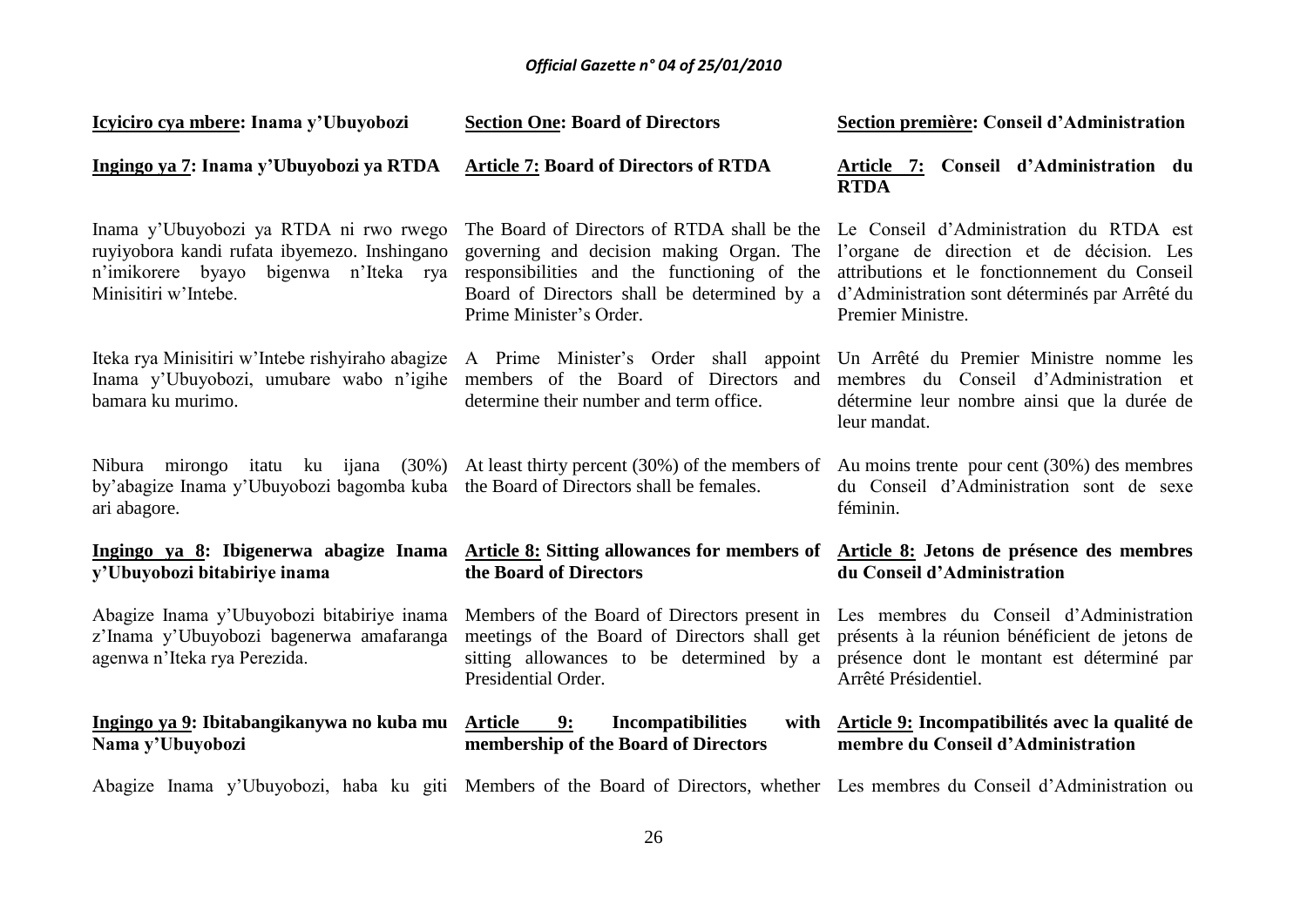| cyabo cyangwa ibigo bafitemo imigabane,<br>umurimo<br>ntibemerewe gukora<br>ugenerwa<br>igihembo na RTDA cyangwa<br>gupiganira<br>amasoko atangwa na RTDA. | individually or companies in which they hold<br>shares, shall neither be allowed to perform any<br>activity remunerated by RTDA nor bid for<br>tenders of RTDA.                        | les sociétés dont ils sont associés ne sont<br>autorisés ni d'exercer des fonctions rémunérées<br>au sein du RTDA ni de soumissionner à ses<br>marchés. |
|------------------------------------------------------------------------------------------------------------------------------------------------------------|----------------------------------------------------------------------------------------------------------------------------------------------------------------------------------------|---------------------------------------------------------------------------------------------------------------------------------------------------------|
| Icyiciro cya 2: Ubuyobozi Bukuru                                                                                                                           | <b>Section 2: General Directorate</b>                                                                                                                                                  | <b>Section 2: Direction Générale</b>                                                                                                                    |
| Ingingo ya 10: Abagize Ubuyobozi Bukuru<br>bwa RTDA                                                                                                        | Article 10: Members of RTDA General<br><b>Directorate</b>                                                                                                                              | Article 10: Membres de la Direction<br>Générale du RTDA                                                                                                 |
| bagenwa n'Iteka rya Minisitiri w'Intebe.                                                                                                                   | Abagize Ubuyobozi Bukuru bwa RTDA Members of RTDA General Directorate shall<br>be appointed by a Prime Minister's Order.                                                               | Les membres de la Direction Générale du<br>RTDA sont nommés par Arrêté du Premier<br>Ministre.                                                          |
| Inshingano n'imikorere by'abagize Ubuyobozi<br>Bukuru bwa RTDA bigenwa n'Iteka rya<br>Minisitiri w'Intebe.                                                 | Responsibilities and performance modalities<br>for members of RTDA General Directorate<br>shall be determined by a Prime Minister's<br>Order.                                          | Les attributions et les performances des<br>membres de la Direction Générale du RTDA<br>sont déterminées par Arrêté du Premier<br>Ministre.             |
|                                                                                                                                                            |                                                                                                                                                                                        |                                                                                                                                                         |
| RTDA n'ibigenerwa abagize Ubuyobozi<br>Bukuru n'abakozi ba RTDA                                                                                            | Ingingo ya 11: Sitati igenga abakozi ba Article 11: Statutes governing RTDA's staff<br>members and emoluments for members of<br>the General Directorate and RTDA's staff               | Article 11: Statut régissant le personnel du<br>RTDA et appointements accordés aux<br>membres de la Direction Générale et au<br>personnel du RTDA       |
| Abakozi ba RTDA bagengwa na Sitati rusange<br>igenga abakozi ba Leta n'inzego z'imirimo ya<br>Leta.                                                        | RTDA's staff members shall be governed by Le personnel du RTDA est régi par le Statut<br>the General Statutes for Rwanda Public Général des Agents de la Fonction Publique<br>Service. | Rwandaise.                                                                                                                                              |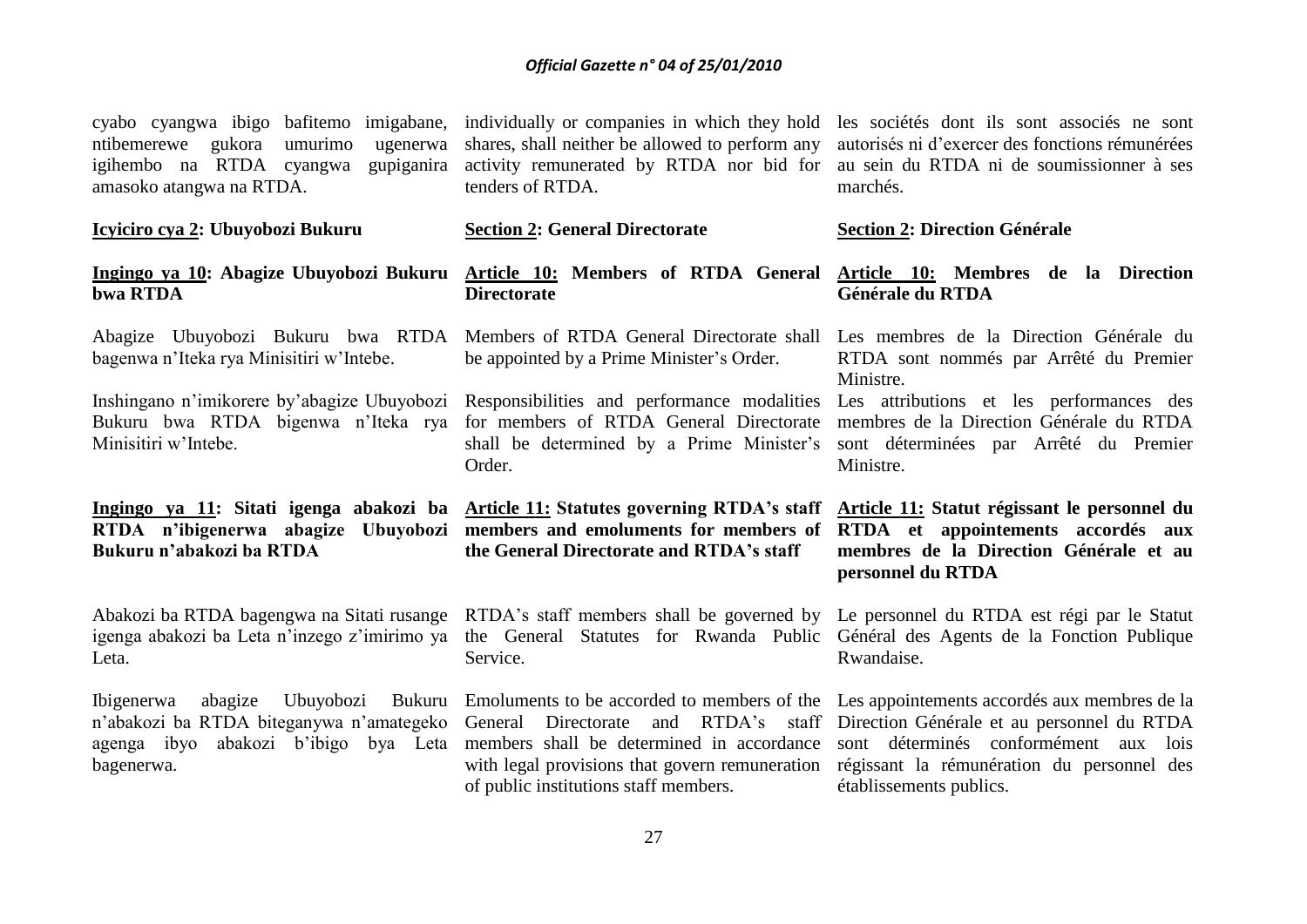### **UMUTWE WA V: UMUTUNGO N'IMARI CHAPTER V: PROPERTY AND BYA RTDA FINANCE OF RTDA CHAPITRE V: PATRIMOINE ET FINANCES DU RTDA**

It comes from the following:

1° the State budget allocation;

2° State or donnors subsidies;

3° funds from its services;

4° interest from its property;

6° donation and bequest.

**Ingingo ya 12: Umutungo wa RTDA Article 12: Property of RTDA and its source n'inkomoko yawo**

Umutungo wa RTDA ugizwe n'ibintu Property of RTDA comprises movables and byimukanwa n'ibitimukanwa. immovables.

Ukomoka kuri ibi bikurikira:

- 1° ingengo y'imari igenerwa na Leta;
- 2°inkunga zaba iza Leta cyangwa iz'abaterankunga; 3°ibituruka ku mirimo ikora;

4°inyungu ku mutungo wayo; 5°inguzanyo zihabwa RTDA zemewe na Minisitiri ufite imari mu nshingano ze;

6°impano n'indagano.

### **Ingingo ya 13: Imikoreshereze Article 13: Use and audit of the property n'imigenzurire by'umutungo Article 13: Utilisation et audit du patrimoine**

Minister in charge of finance;

5° loans granted to RTDA, approved by the

Imikoreshereze n'imigenzurire by'umutungo wa RTDA bikorwa hakurikijwe amategeko abigenga. Ubugenzuzi bushinzwe igenzura rya buri munsi ry'imikoreshereze y'umutungo wa

### **Article 12: Patrimoine du RTDA et ses sources**

Le patrimoine du RTDA comprend les biens meubles et immeubles.

Il provient des sources suivantes :

1° les dotations budgétaires de l'Etat ;

2° les subventions de l'Etat ou des donateurs; 3° le produit des services prestés par

RTDA;

4° les revenus de son patrimoine ;

5° les emprunts accordés à RTDA, acceptés par le Ministre ayant les finances dans ses attributions:

6° les dons et legs.

The use and audit of the property of RTDA L'utilisation et l'audit du patrimoine du RTDA shall be carried out in accordance with relevant sont effectués conformément aux dispositions legal provisions. The Unit responsible for daily légales en la matière. Le service d'audit interne auditing of the use of the property of RTDA du RTDA transmet son rapport au Conseil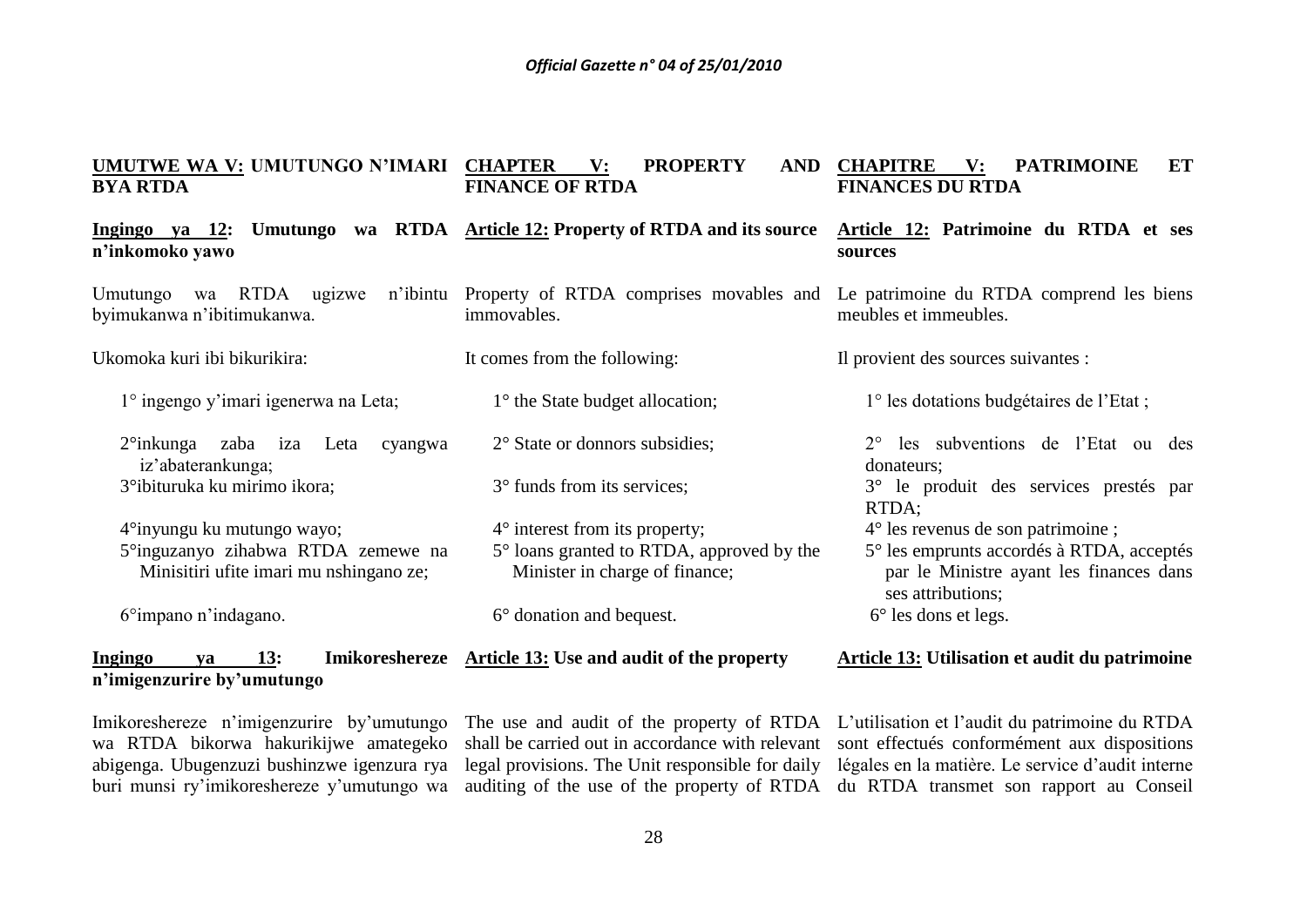RTDA buha raporo Inama y'Ubuyobozi, bukagenera kopi Umuyobozi Mukuru wa RTDA.

**by'ingengo y'imari ya RTDA**

Ingengo y'imari ya RTDA yemezwa The budget of RTDA shall be approved and Le budget du RTDA est adopté et géré igacungwa hakurikijwe Itegeko Ngenga ryerekeye imari n'umutungo bya Leta.

**Ingingo ya 15: Raporo w'ibaruramari Article 15: Annual financial report** 

w'ibaruramari, Umuyobozi Mukuru wa RTDA ashyikiriza Minisitiri ureberera RTDA raporo y'umwaka w'ibaruramari, imaze kwemezwa n'Inama y'Ubuyobozi hakurikijwe amategeko agenga imicungire y'imari n'umutungo bya Leta.

### **UMUTWE WA VI: INGINGO ZISOZA**

### **Ingingo ya 16: Itegurwa, isuzumwa n'itorwa ry'iri tegeko**

Iri tegeko ryateguwe mu rw'Icyongereza, risuzumwa kandi ritorwa mu and adopted in Kinyarwanda. rurimi rw'Ikinyarwanda.

shall submit a report to the Board of Directors d'Administration et en réserve copie au and reserve a copy thereof to the Managing Directeur Général du RTDA. Director of RTDA

### Ingingo ya 14: Iyemeza n'imicungire <u>Article 14:</u> Approval and management of <u>Article 14:</u> Adoptionet gestion du budget du **the Budget of RTDA RTDA**

hakurikijwe amategeko abigenga kandi managed in accordance with relevant legal conformément aux dispositions légales en la provisions and Organic Law on State finance matière et à la Loi Organique relative aux and property.

of the financial year, the Managing Director of l'exercice comptable, le Directeur Général du RTDA shall submit an annual financial report RTDA soumet au Ministre de Tutelle, un to the Minister supervising RTDA after its approval by the Board of Directors in accordance with laws governing management of State finance and property.

### **CHAPTER VI: FINAL PROVISIONS**

### **Article 16: Drafting, consideration and adoption of this Law**

finances et au patrimoine de l'Etat.

### **Article 15: Rapport annuel de l'exercice comptable**

Mu mezi atatu (3) akurikira impera z'umwaka Within three (3) months following the closure Dans les trois (3) mois qui suivent la fin de rapport de l'exercice comptable approuvé par le Conseil d'Administration conformément aux dispositions régissant les finances et le patrimoine de l'Etat.

### **CHAPITRE VI: DISPOSITIONS FINALES**

### **Article 16: Initiation, examen et adoption de la présente loi**

This Law was drafted in English, considered La présente loi a été initiée en Anglais, examinée et adoptée en Kinyarwanda.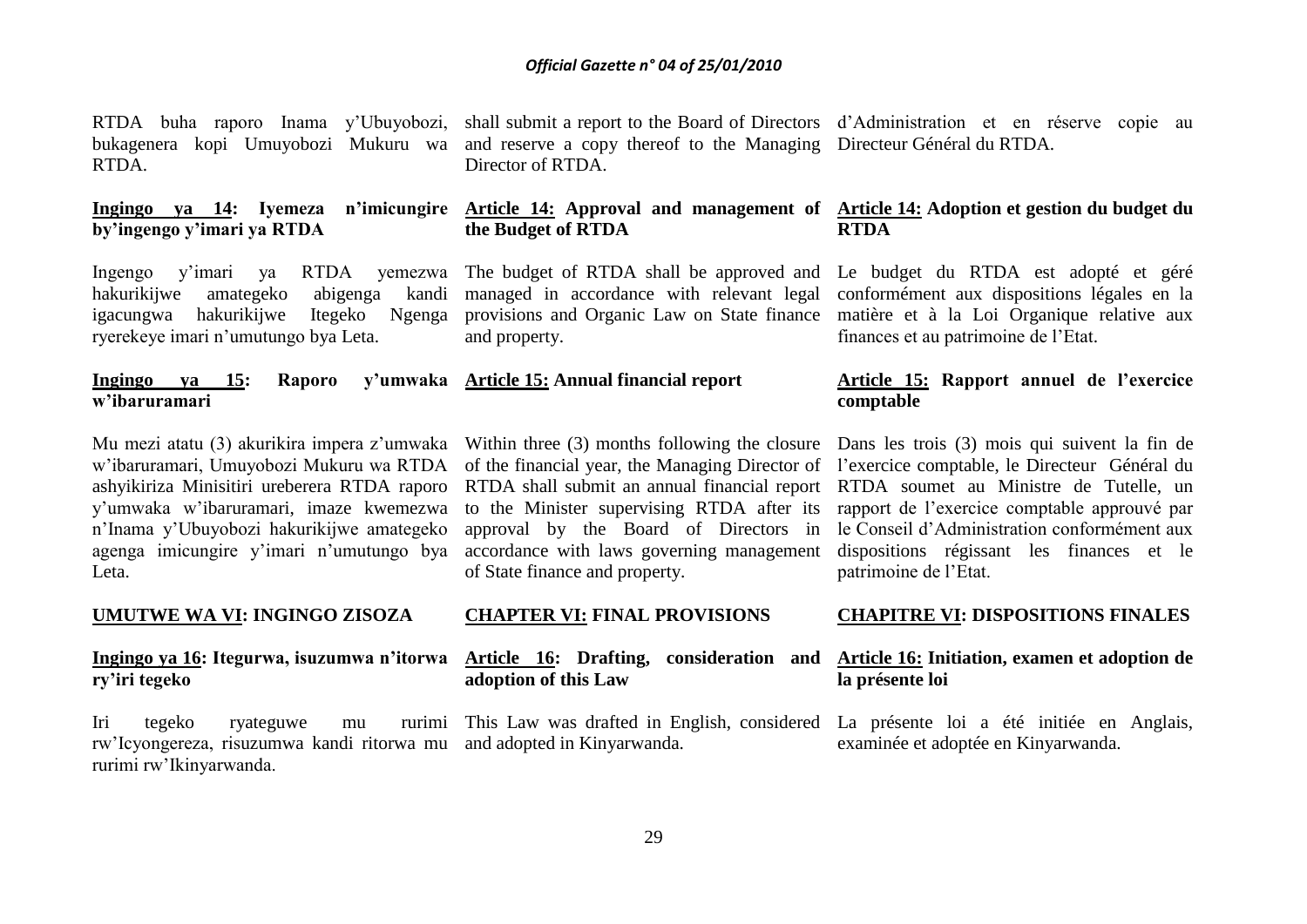| Ingingo ya 17: Ivanwaho ry'ingingo Article 17: Repealing provision<br>z'amategeko zinyuranyije n'iri tegeko |                                                                                                                                                                                                                                                                                     | <b>Article 17: Disposition abrogatoire</b>  |  |
|-------------------------------------------------------------------------------------------------------------|-------------------------------------------------------------------------------------------------------------------------------------------------------------------------------------------------------------------------------------------------------------------------------------|---------------------------------------------|--|
| zinyuranyije na ryo zivanyweho.                                                                             | Ingingo zose z'amategeko abanziriza iri kandi All prior legal provisions contrary to this Law Toutes les dispositions légales antérieure<br>are hereby repealed.                                                                                                                    | contraires à la présente loi sont abrogées. |  |
| Ingingo ya 18: Igihe iri tegeko ritangira Article 18: Commencement<br>gukurikizwa                           |                                                                                                                                                                                                                                                                                     | Article 18: Entrée en vigueur               |  |
| Repubulika y'u Rwanda.                                                                                      | Iri tegeko ritangira gukurikizwa ku munsi This Law shall come into force on the date of La présente loi entre en vigueur le jour de s<br>ritangarijweho mu Igazeti ya Leta ya its publication in the Official Gazette of the publication au Journal Officiel<br>Republic of Rwanda. | de l<br>République du Rwanda.               |  |
| Kigali, kuwa 20/01/2010                                                                                     | Kigali, on 20/01/2010                                                                                                                                                                                                                                                               | Kigali, le 20/01/2010                       |  |
| $(s\acute{e})$                                                                                              | $(s\acute{e})$                                                                                                                                                                                                                                                                      | $(s\acute{e})$                              |  |
| <b>KAGAME Paul</b>                                                                                          | <b>KAGAME Paul</b>                                                                                                                                                                                                                                                                  | <b>KAGAME Paul</b>                          |  |
| Perezida wa Repubulika                                                                                      | President of the Republic                                                                                                                                                                                                                                                           | Président de la République                  |  |
| $(s\acute{e})$                                                                                              | $(s\acute{e})$                                                                                                                                                                                                                                                                      | $(s\acute{e})$                              |  |
| <b>MAKUZA Bernard</b>                                                                                       | <b>MAKUZA Bernard</b>                                                                                                                                                                                                                                                               | <b>MAKUZA Bernard</b>                       |  |

Minisitiri w'Intebe

**Bibonywe kandi bishyizweho Ikirango cya Repubulika:**

(sé) **KARUGARAMA Tharcisse** Minisitiri w'Ubutabera/Intumwa Nkuru ya Leta

mard Prime Minister

**Seen and sealed with the Seal of the Republic:**

 $(s\acute{e})$ **KARUGARAMA Tharcisse** Minister of Justice/Attorney General **Vu et scellé du Sceau de la République:**

Premier Ministre

(sé) **KARUGARAMA Tharcisse** Ministre de la Justice/Garde des Sceaux

30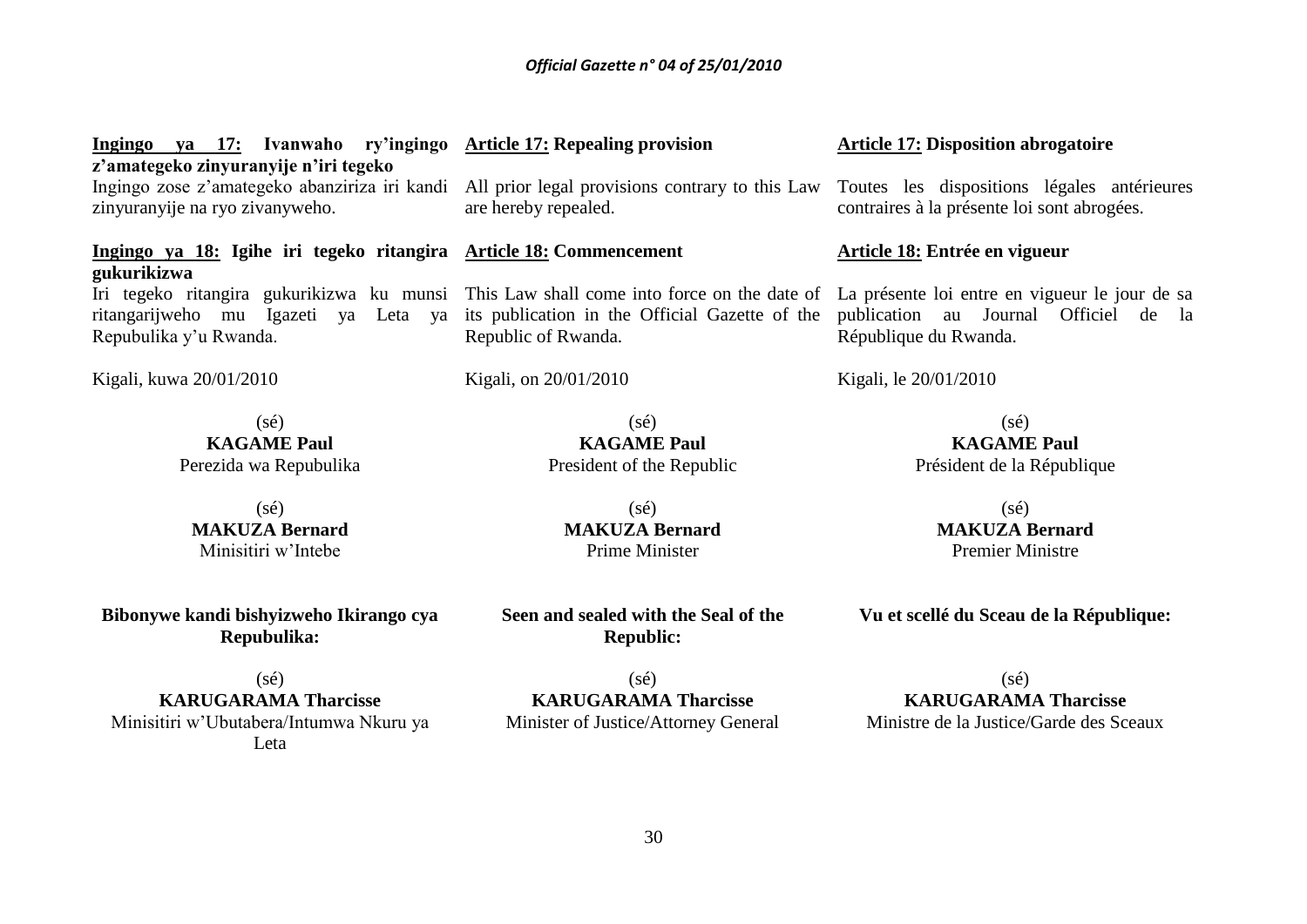ITEKA RYA MINISITIRI W'INTEBE PRIME MINISTER'S ORDER N°87/03 ARRETE DU PREMIER MINISTRE **N°87/03 RYO KUWA RISHYIRAHO PEREZIDA W'INAMA CHAIRMAN OF BOARD OF Y'UBUYOBOZI CY'IGIHUGU N'AMAHORO OF 22/10/2009 APPOINTING THE N°87/03 DU 22/10/2009 PORTANT DIRECTORS OF RWANDA REVENUE CONSEIL D'ADMINISTRATION DE CY'IMISORO AUTHORITY NOMINATION DU PRESIDENT DU L'OFFICE RWANDAIS DES RECETTES**

### **ISHAKIRO**

### **TABLE OF CONTENTS**

### **TABLE DES MATIERES**

**Ingingo ya mbere** : Ishyirwaho rya Perezida **Article One:** Appointment of Chairman of **Article premier** : Nomination du Président w'Inama y'Ubuyobozi Board of Directors du Conseil d'Administration

**Ingingo ya 2** : Abashinzwe kubahiriza iri **Article 2 :**Authorities responsible for the **Article 2:** Autorités chargées de l'exécution teka implementation of this Order du présent arrêté

**Ingingo ya 3**: Ivanwaho ry'ingingo **Article 3 :** Repealing provision zinyuranyije n'iri teka **Article 3 :** Disposition abrogatoire

**Ingingo ya 4** : Igihe iri teka ritangira **Article 4 :** Commencement gukurikizwa **Article 4 :** Entrée en vigueur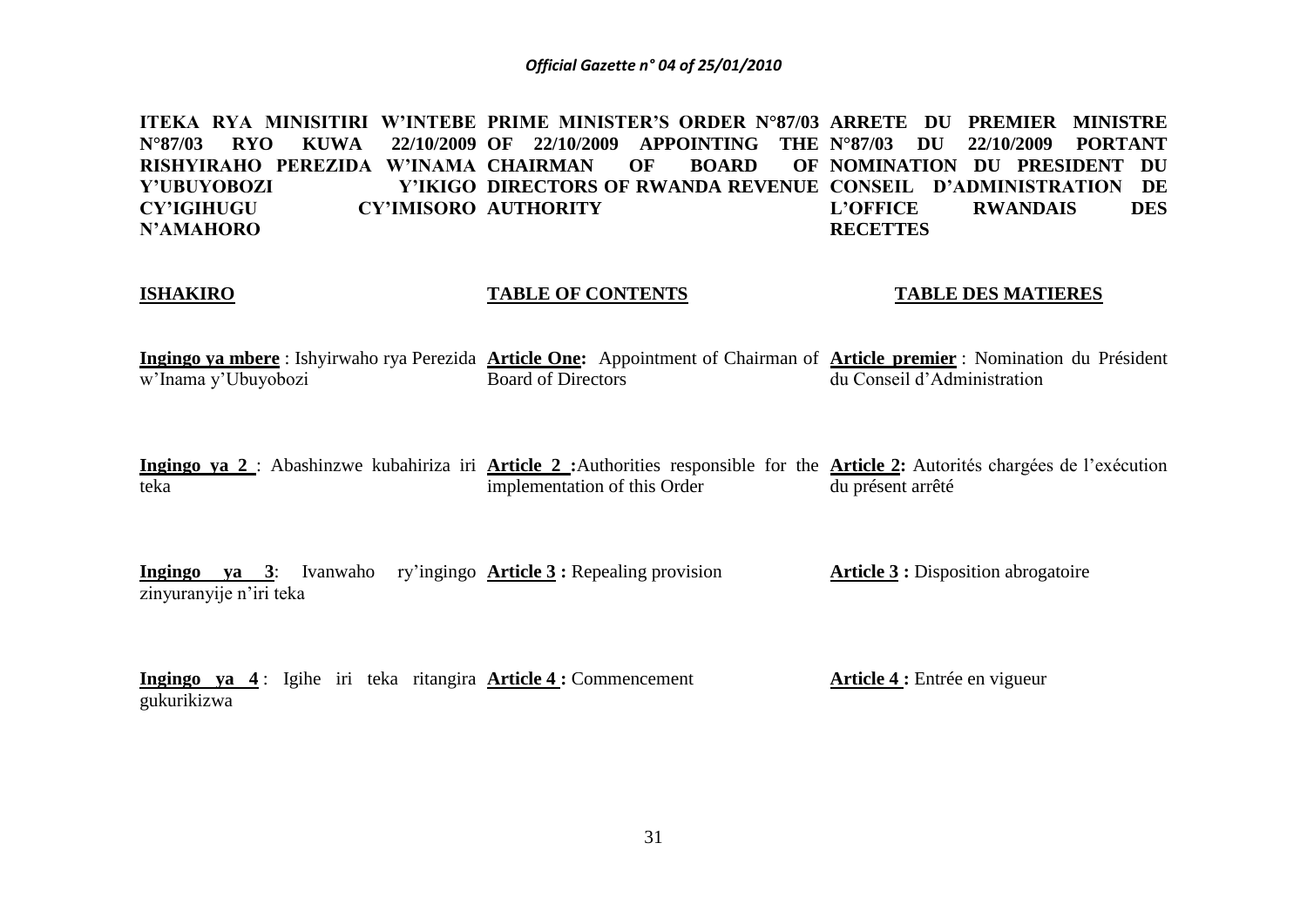ITEKA RYA MINISITIRI W'INTEBE PRIME MINISTER'S ORDER N°87/03 ARRETE DU PREMIER MINISTRE **N°87/03 RYO KUWA RISHYIRAHO PEREZIDA W'INAMA CHAIRMAN OF BOARD OF Y'UBUYOBOZI CY'IGIHUGU N'AMAHORO OF 22/10/2009 APPOINTING THE DIRECTORS OF RWANDA REVENUE CONSEIL D'ADMINISTRATION DE CY'IMISORO AUTHORITY N°87/03 DU 22/10/2009 PORTANT NOMINATION DU PRESIDENT DU L'OFFICE RWANDAIS DES RECETTES**

**Minisitiri w'Intebe,**

**The Prime Minister,**

**Le Premier Ministre,**

Ashingiye ku Itegeko Nshinga rya Pursuant to the Constitution of the Republic Vu la Constitution de la République du Repubulika y'u Rwanda ryo ku wa 04 of Rwanda of 04 June 2003, as amended to Rwanda du 04 juin 2003 telle que révisée à Kamena 2003 nk'uko ryavuguruwe kugeza date especially in Articles 118, 119, 121 and ce jour, spécialement en ses articles 118, ubu, cyane cyane mu ngingo zaryo iya 118, 201 ; iya 119, iya 121 n'iya 201; 119, 121 et 201;

Ashingiye ku Itegeko Ngenga n° 14/2004 Pursuant to Organic Law n° 14/2004 of Vu la Loi Organique n° 14/2004 du ryo ku wa 26/05/2004 rishyiraho amategeko 26/05/2004 establishing General Provisions 26/05/2004 portant dispositions générales rusange yerekeye ibigo bya Leta, nk'uko governing Public Institutions, as modified applicables aux Etablissements Publics, telle ryahinduwe kandi ryujujwe kugeza ubu, and complemented to date, especially in que modifiée et complétée à ce jour, cyane cyane mu ngingo yaryo ya 4; Article 4; spécialement en son article 4;

Bisabwe na Minisitiri w'Imari On proposal by the Minister of Finance and Sur proposition du Ministre des Finances et n'Igenamigambi; Inama y'Abaminisitiri yateranye kuwa After consideration and approval by Cabinet Après examen et adoption par le Conseil des  $27/08/2008$  imaze kubisuzuma kubyemeza ; Economic Planning; no in its session of  $27/08/2008$ ; de la Planification Economique; Ministres en sa séance du 27/08/2008;

### **ATEGETSE: HEREBY ORDERS: ARRETE :**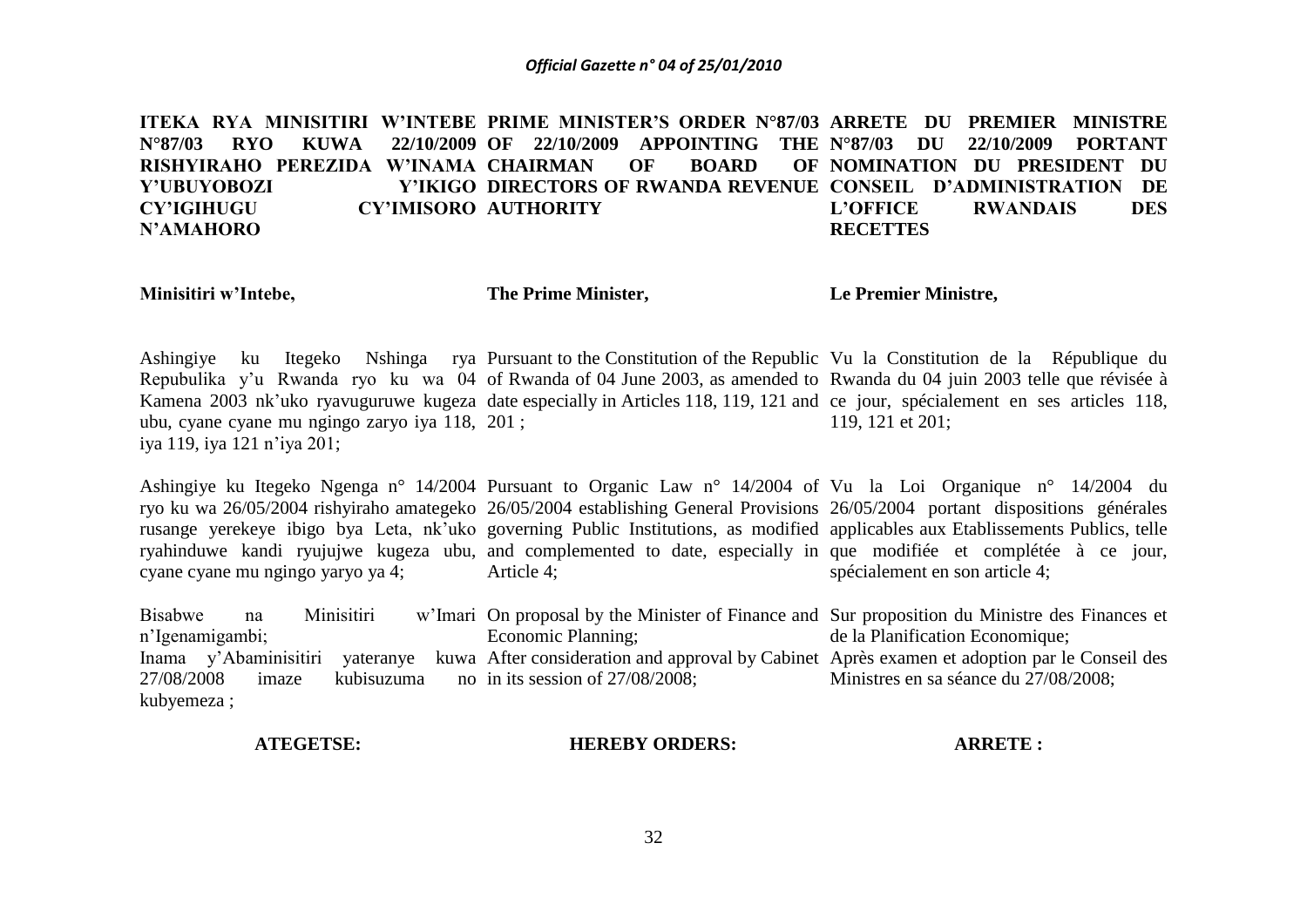| Ingingo ya mbere: Ishyirwaho rya Article One: Appointment of Chairman Article premier : Nomination<br>Perezida w'Inama y'Ubuyobozi       | of Board of Directors                                               | du<br>Président du Conseil d'Administration                                                                                                                                                                                                                                   |
|------------------------------------------------------------------------------------------------------------------------------------------|---------------------------------------------------------------------|-------------------------------------------------------------------------------------------------------------------------------------------------------------------------------------------------------------------------------------------------------------------------------|
| cy'Imisoro n'Amahoro.                                                                                                                    | Revenue Authority.                                                  | Bwana KABERA Eraste agizwe Perezida Mr. KABERA Eraste is hereby appointed Monsieur KABERA Eraste est nommé<br>w'Inama y'Ubuyobozi y'Ikigo cy'Igihugu Chairman of Board of Directors of Rwanda Président du Conseil d'Administration de<br>l'Office Rwandais des Recettes.     |
| Ingingo ya 2: Abashinzwe kubahiriza iri Article 2: Authorities responsible for the Article 2: Autorités chargées<br>teka                 | implementation of this Order                                        | de<br>l'exécution du présent arrêté                                                                                                                                                                                                                                           |
| Minisitiri w'Imari n'Igenamigambi na The Minister of Finance and Economic Le Ministre des Finances et de<br>basabwe kubahiriza iri teka. | Labour<br>with<br>are<br>entrusted<br>implementation of this Order. | - la<br>Minisitiri w'Abakozi ba Leta n'Umurimo Planning and Minister of Public Service and Planification Economique et Ministre de la<br>the Fonction Publique et du Travail sont chargés<br>de l'exécution du présent arrêté.                                                |
| Ingingo ya 3: Ivanwaho ry'ingingo Article 3: Repealing provision<br>zinyuranyije n'iri teka                                              |                                                                     | <b>Article 3: Disposition abrogatoire</b>                                                                                                                                                                                                                                     |
| zinyuranyije naryo zivanyweho.                                                                                                           | are hereby repealed.                                                | Ingingo zose z'amateka abanziriza iri kandi All prior provisions contrary to this Order Toutes les dispositions antérieures contraires<br>au présent arrêté sont abrogées.                                                                                                    |
| Ingingo ya 4: Igihe iri teka ritangira Article 4: Commencement<br>gukurikizwa                                                            |                                                                     | Article 4 : Entrée en vigueur                                                                                                                                                                                                                                                 |
| gahera ku wa 27/08/2008.                                                                                                                 | 27/08/2008.                                                         | Iri teka ritangira gukurikizwa ku munsi This Order shall come into force on the date Le présent arrêté entre en vigueur le jour de<br>rishyiriweho umukono. Agaciro karyo of its signature. It takes effect as of sa signature. Il sort ses effets à partir du<br>27/08/2008. |
| Kigali, kuwa 22/10/2009                                                                                                                  | Kigali, on 22/10/2009                                               | Kigali, le 22/10/2009                                                                                                                                                                                                                                                         |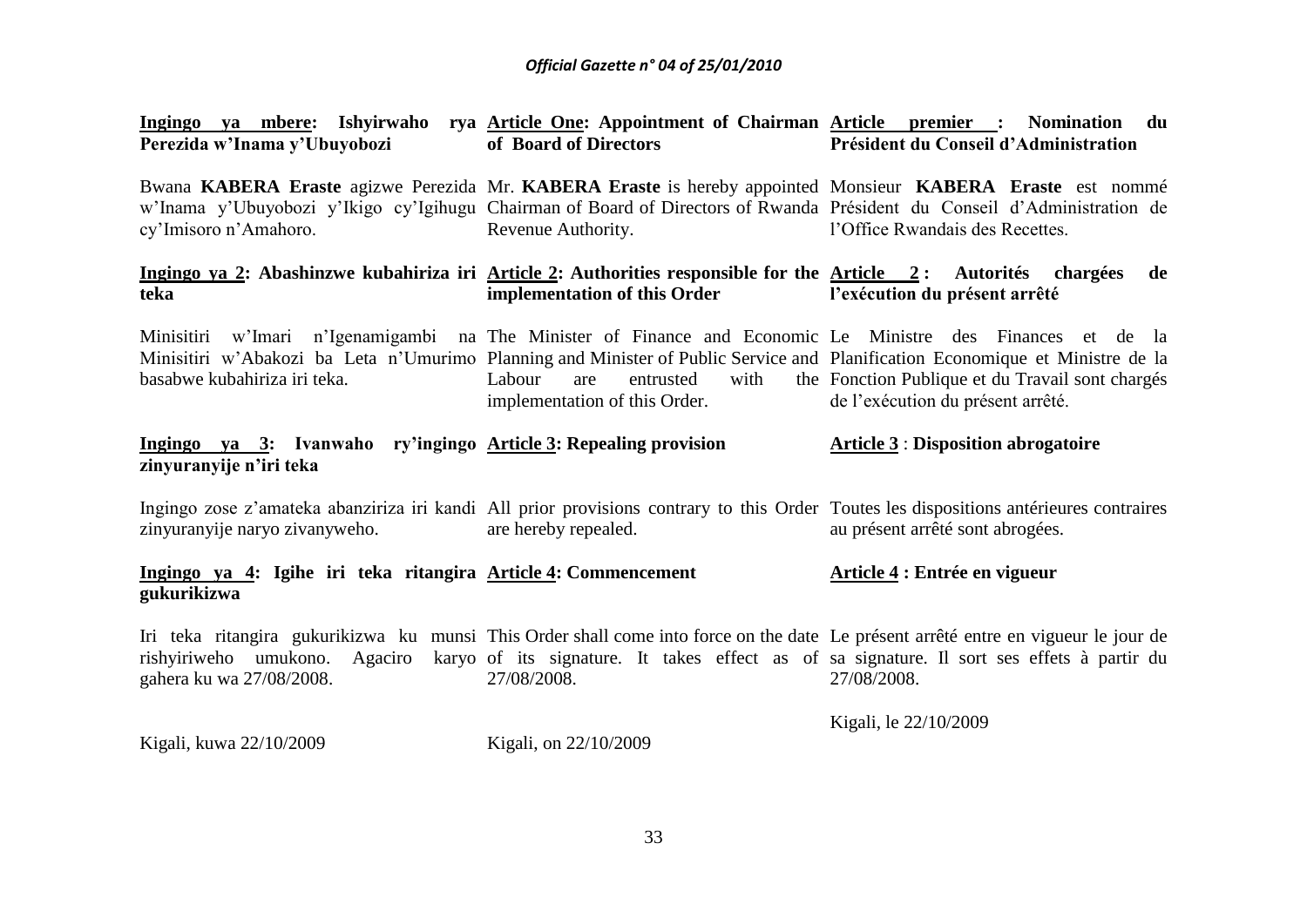$(sé)$ **MAKUZA Bernard** Minisitiri w'Intebe  $(s\acute{e})$ **MUSONI James** Minisitiri w'Imari n'Igenamigambi  $(sé)$ **MUREKEZI Anastase** Minisitiri w'Abakozi ba Leta n'Umurimo **Bibonywe kandi bishyizweho Ikirango cya Seen and sealed with the Seal of the Vu et scellé du Sceau de la République :** (sé) **MAKUZA Bernard** Prime Minister  $(s\acute{e})$ **MUSONI James** Minister of Finance and Economic Planning  $(s\acute{e})$ **MUREKEZI Anastase** Minister of Public Service and Labour  $(sé)$ **MAKUZA Bernard** Premier Ministre  $(sé)$ **MUSONI James** Ministre des Finances et de la Planification Economique  $(s\acute{e})$ **MUREKEZI Anastase** Ministre de la Fonction Publique et du Travail

**Repubulika: Republic:**

(sé) **KARUGARAMA Tharcisse** Minisitiri w'Ubutabera / Intumwa Nkuru ya Leta

(sé) **KARUGARAMA Tharcisse** Minister of Justice / Attorney General

34

 $(s\acute{e})$ **KARUGARAMA Tharcisse** Ministre de la Justice / Garde des Sceaux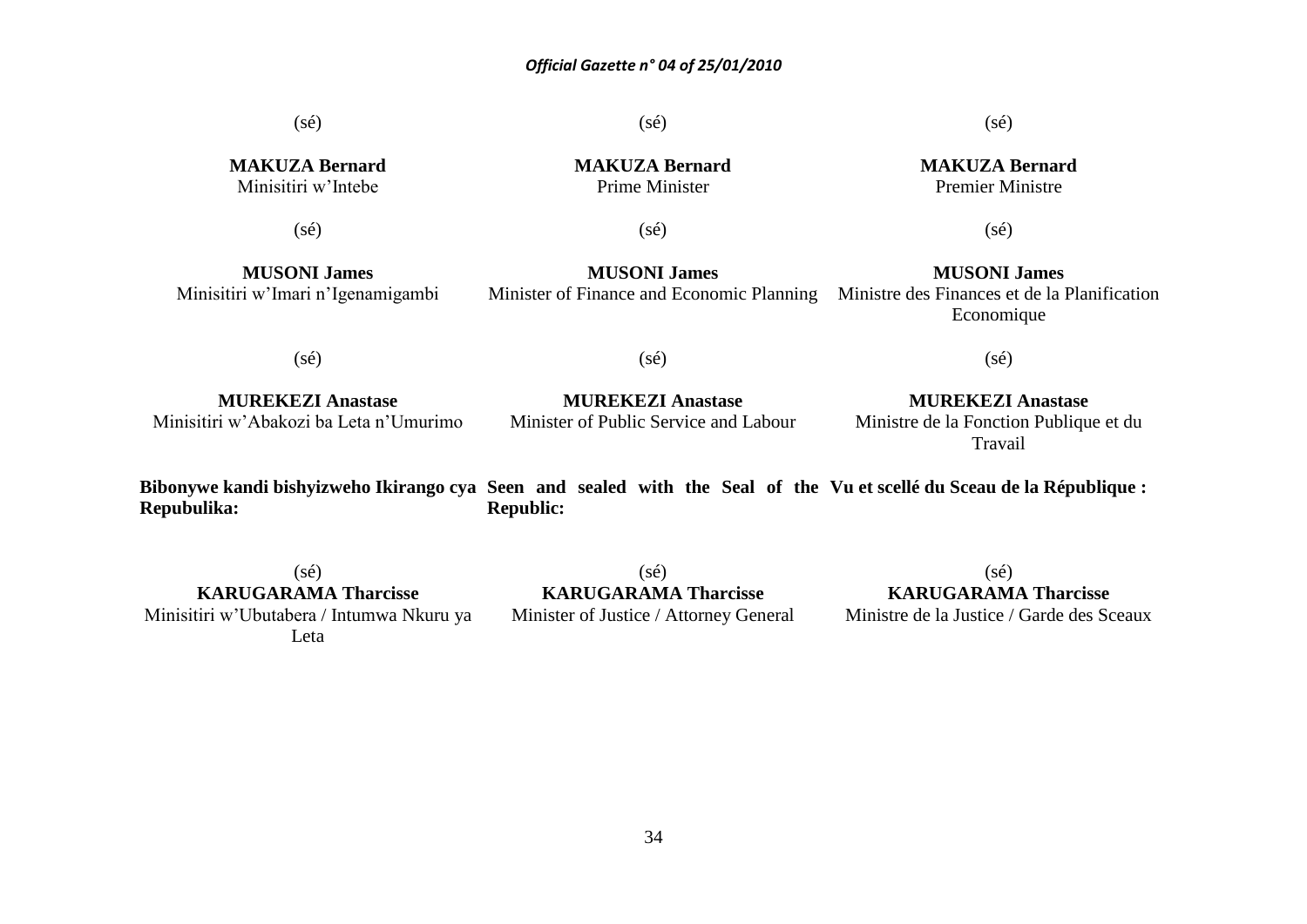ITEKA RYA MINISITIRI W'INTEBE PRIME MINISTER'S ORDER N°88/03 ARRETE DU PREMIER MINISTRE **N° 88/03 RYO KUWA 22/10/2009 RISHYIRAHO UMWE MU BAGIZE MEMBER OF BOARD OF INAMA Y'UBUYOBOZI YA BANKI DIRECTORS OF COMMERCIAL Y'UBUCURUZI Y'U RWANDA (BCR) OF 22/10/2009 APPOINTING A BANK OF RWANDA (BCR) N°88/03 DU 22/10/2009 PORTANT NOMINATION D'UN MEMBRE DU COMMERCIAL CONSEIL D'ADMINISTRATION DE LA BANQUE COMMERCIALE DU RWANDA (BCR)**

### **ISHAKIRO TABLE OF CONTENTS TABLE DES MATIERES**

**Ingingo ya mbere** : Ishyirwaho ry'umwe **Article One:** Appointment of member of **Article premier** : Nomination d'un membre mu bagize Inama y'Ubuyobozi the Board of Directors du Conseil d'Administration

**Ingingo ya 2** : Abashinzwe kubahiriza iri teka **Article 2 :** Authorities responsible for the **Article 2:** Autorités chargées de l'exécution implementation of this Order du présent arrêté

**Ingingo ya 3**: Ivanwaho ry'ingingo **Article 3 :** Repealing provision zinyuranyije n'iri teka **Article 3 :** Disposition abrogatoire

**Ingingo ya 4** : Igihe iri teka ritangira **Article 4 :** Commencement gukurikizwa **Article 4 :** Entrée en vigueur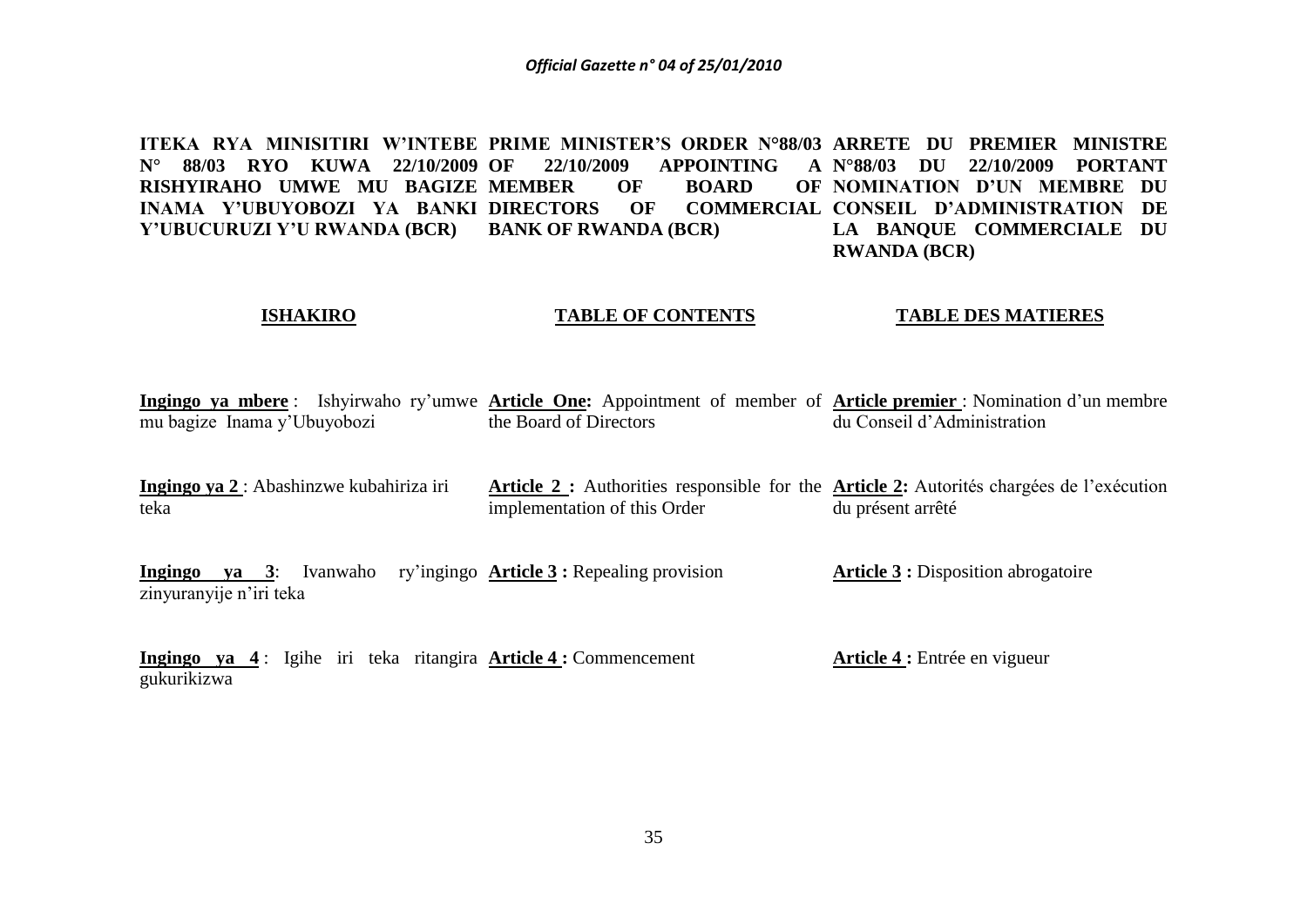ITEKA RYA MINISITIRI W'INTEBE PRIME MINISTER'S ORDER N°88/03 ARRETE DU PREMIER MINISTRE **N° 88/03 RYO KUWA 22/10/2009 RISHYIRAHO UMWE MU BAGIZE MEMBER OF BOARD OF INAMA Y'UBUYOBOZI YA BANKI Y'UBUCURUZI Y'U RWANDA (BCR) OF 22/10/2009 APPOINTING A DIRECTORS OF COMMERCIAL CONSEIL D'ADMINISTRATION DE BANK OF RWANDA (BCR) N°88/03 DU 22/10/2009 PORTANT NOMINATION D'UN MEMBRE DU LA BANQUE COMMERCIALE DU RWANDA (BCR)**

### **Minisitiri w'Intebe,**

**The Prime Minister,**

**Le Premier Ministre,**

Ashingiye ku Itegeko Nshinga rya Pursuant to the Constitution of the Republic Vu la Constitution de la République du Repubulika y'u Rwanda ryo ku wa 04 of Rwanda of 04 June 2003, as amended to Rwanda du 04 juin 2003 telle que révisée à Kamena 2003 nk'uko ryavuguruwe kugeza date especially in Articles 118, 119, 121 and ce jour, spécialement en ses articles 118, ubu, cyane cyane mu ngingo zaryo iya 118, 201 ; iya 119, iya 121 n'iya 201; 119, 121 et 201;

Ashingiye ku Itegeko Ngenga n° 14/2004 Pursuant to Organic Law n° 14/2004 of Vu la Loi Organique n° 14/2004 du ryo ku wa 26/05/2004 rishyiraho amategeko 26/05/2004 establishing General Provisions 26/05/2004 portant dispositions générales rusange yerekeye ibigo bya Leta, nk'uko governing Public Institutions, as modified applicables aux Etablissements Publics, telle ryahinduwe kandi ryujujwe kugeza ubu, and complemented to date especially in que modifiée et complétée à ce jour cyane cyane mu ngingo yaryo ya 4; Article 4; spécialement en son article 4;

Bisabwe na Minisitiri w'Imari On proposal by the Minister of Finance and Sur proposition du Ministre des Finances et n'Igenamigambi; Economic Planning; de la Planification Economique ;

Inama y'Abaminisitiri yateranye ku wa After consideration and approval by Cabinet Après examen et adoption par le Conseil des 27/08/2008 imaze kubisuzuma no in its session of 27/08/2008; kubyemeza ; Ministres en sa séance du 27/08/2008;

### **ATEGETSE:**

**HEREBY ORDERS:**

**ARRETE :**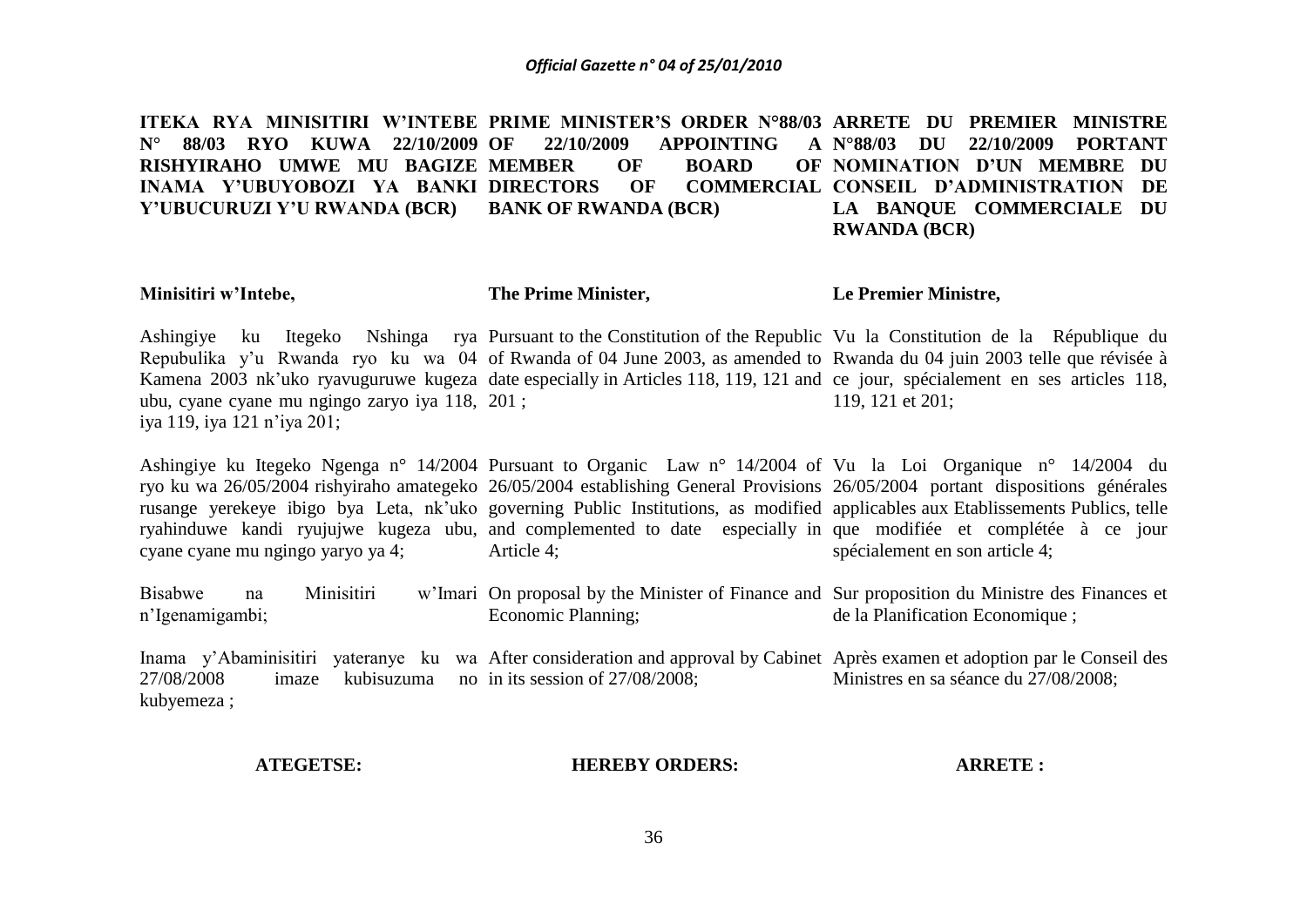| mu bagize Inama y'Ubuyobozi                                                                                                                                    | Ingingo ya mbere: Ishyirwaho ry'umwe Article One: Appointment of member of Article premier:<br>the Board of Directors                                                                                                                                                                                                                                                                                                           | d'un<br><b>Nomination</b><br>membre du Conseil d'Administration                                 |
|----------------------------------------------------------------------------------------------------------------------------------------------------------------|---------------------------------------------------------------------------------------------------------------------------------------------------------------------------------------------------------------------------------------------------------------------------------------------------------------------------------------------------------------------------------------------------------------------------------|-------------------------------------------------------------------------------------------------|
| Banki y'Ubucuruzi y'u Rwanda.                                                                                                                                  | Bwana MUNYESHYAKA Vincent agizwe Mr. MUNYESHYAKA Vincent is hereby Monsieur MUNYESHYAKA Vincent est<br>umwe mu bagize Inama y'Ubuyobozi ya appointed Member of Board of Directors of nommé<br>Commercial Bank of Rwanda.                                                                                                                                                                                                        | Conseil<br>membre<br>du<br>d'Administration<br>de<br>Banque<br>la<br>Commerciale du Rwanda.     |
| Ingingo ya 2: Abashinzwe kubahiriza iri<br>teka                                                                                                                | Article 2: Authorities responsible for the<br>implementation of this Order                                                                                                                                                                                                                                                                                                                                                      | Article 2: Autorités chargées<br>de<br>l'exécution du présent arrêté                            |
| Minisitiri<br>w'Imari<br>kubahiriza iri teka.                                                                                                                  | n'Igenamigambi, The Minister of Finance and Economic Le Ministre des Finances et de la<br>Minisitiri w'Abakozi ba Leta n'Umurimo, na Planning, the Minister of Public Service and Planification Economique, le Ministre de la<br>Minisitiri w'Ubucuruzi n'Inganda basabwe Labour, and the Minister of Trade and Fonction Publique et du Travail, et le<br>with<br>Industry<br>entrusted<br>are<br>implementation of this Order. | the Ministre du Commerce et de l'Industrie<br>sont chargés de l'exécution du présent<br>arrêté. |
| Ingingo ya 3: Ivanwaho ry'ingingo Article 3: Repealing provision<br>zinyuranyije n'iri teka                                                                    |                                                                                                                                                                                                                                                                                                                                                                                                                                 | <b>Article 3: Disposition abrogatoire</b>                                                       |
| Ingingo zose z'amateka abanziriza iri kandi All prior provisions contrary to this Order<br>zinyuranyije naryo zivanyweho.                                      | are hereby repealed.                                                                                                                                                                                                                                                                                                                                                                                                            | Toutes les dispositions antérieures contraires<br>au présent arrêté sont abrogées.              |
| Ingingo ya 4: Igihe iri teka ritangira Article 4: Commencement<br>gukurikizwa                                                                                  |                                                                                                                                                                                                                                                                                                                                                                                                                                 | Article 4 : Entrée en vigueur                                                                   |
| Iri teka ritangira gukurikizwa ku munsi This Order shall come into force on the date Le présent arrêté entre en vigueur le jour de<br>gahera ku wa 27/08/2008. | rishyiriweho umukono. Agaciro karyo of its signature. It takes effect as of sa signature. Il sort ses effets à partir du<br>27/08/2008.                                                                                                                                                                                                                                                                                         | 27/08/2008.                                                                                     |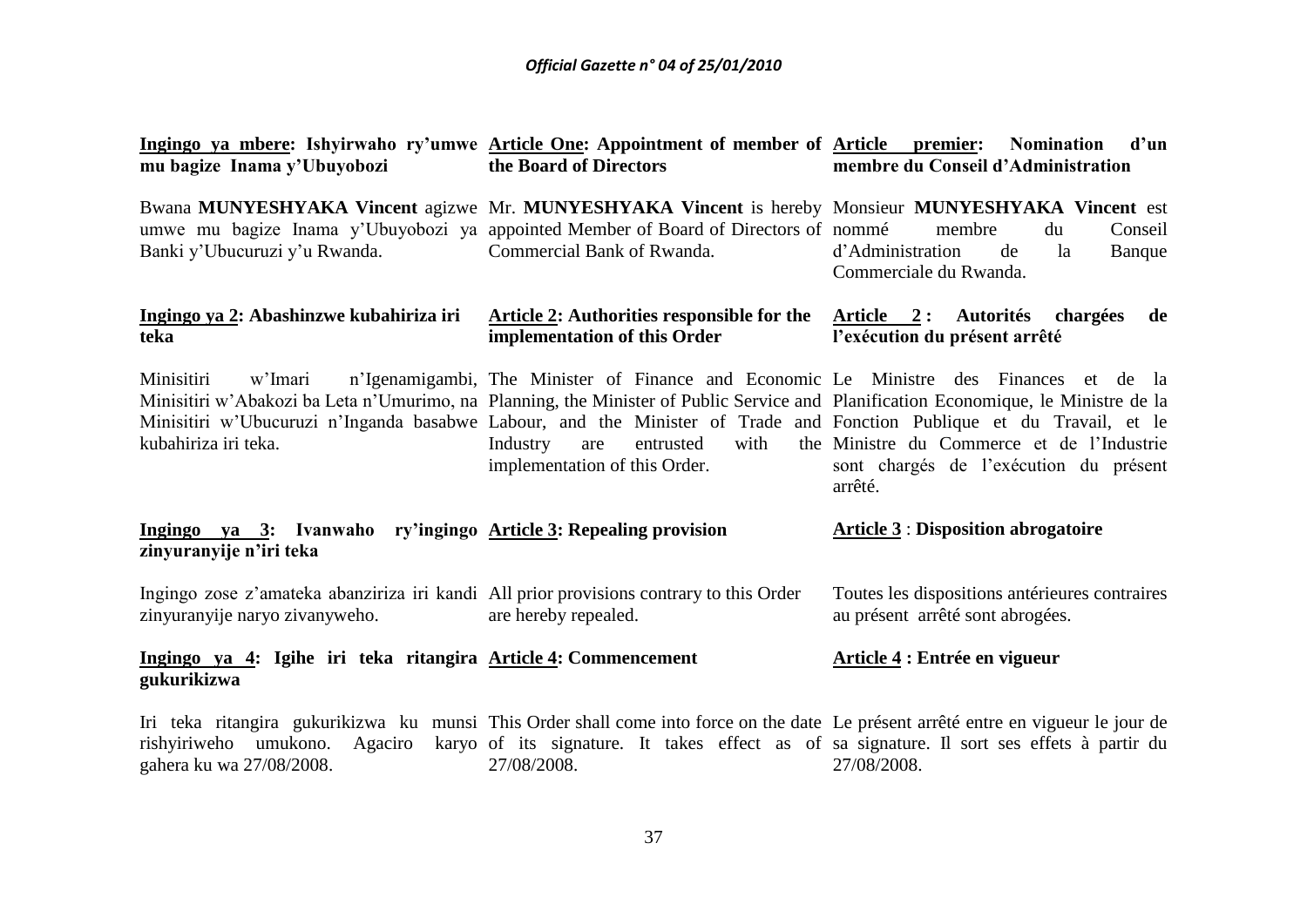Kigali, kuwa 22/10/2009

Kigali, on 22/10/2009

Kigali, le 22/10/2009

 $(s<sub>e</sub>)$ **MAKUZA Bernard** Minisitiri w'Intebe

 $(s\acute{e})$ **MUSONI James** Minisitiri w'Imari n'Igenamigambi

(sé) **MAKUZA Bernard** Prime Minister

**(sé) MUSONI James** Minister of Finance and Economic Planning Ministre des Finances et de la Planification

**(sé) MUSONI James** Economique

 $(sé)$ **MAKUZA Bernard** Premier Ministre

**(sé) MUREKEZI Anastase** Minisitiri w'Abakozi ba Leta n'Umurimo

### **(sé) MUREKEZI Anastase** Minister of Public Service and Labour

**(sé) MUREKEZI Anastase** Ministre de la Fonction Publique et du

Travail

**(sé) NSANZABAGANWA Monique** Minisitiri w'Ubucuruzi n'Inganda

(sé) **NSANZABAGANWA Monique** Minister of Trade and Industry

**(sé) NSANZABAGANWA Monique** Ministre du Commerce et de l'Industrie

**Bibonywe kandi bishyizweho Ikirango cya Seen and sealed with the Seal of the Vu et scellé du Sceau de la République : Repubulika: Republic:**

**(sé)**

**KARUGARAMA Tharcisse** Minisitiri w'Ubutabera / Intumwa Nkuru ya Leta

**(sé) KARUGARAMA Tharcisse** Minister of Justice / Attorney General

**(sé) KARUGARAMA Tharcisse**

Ministre de la Justice / Garde des Sceaux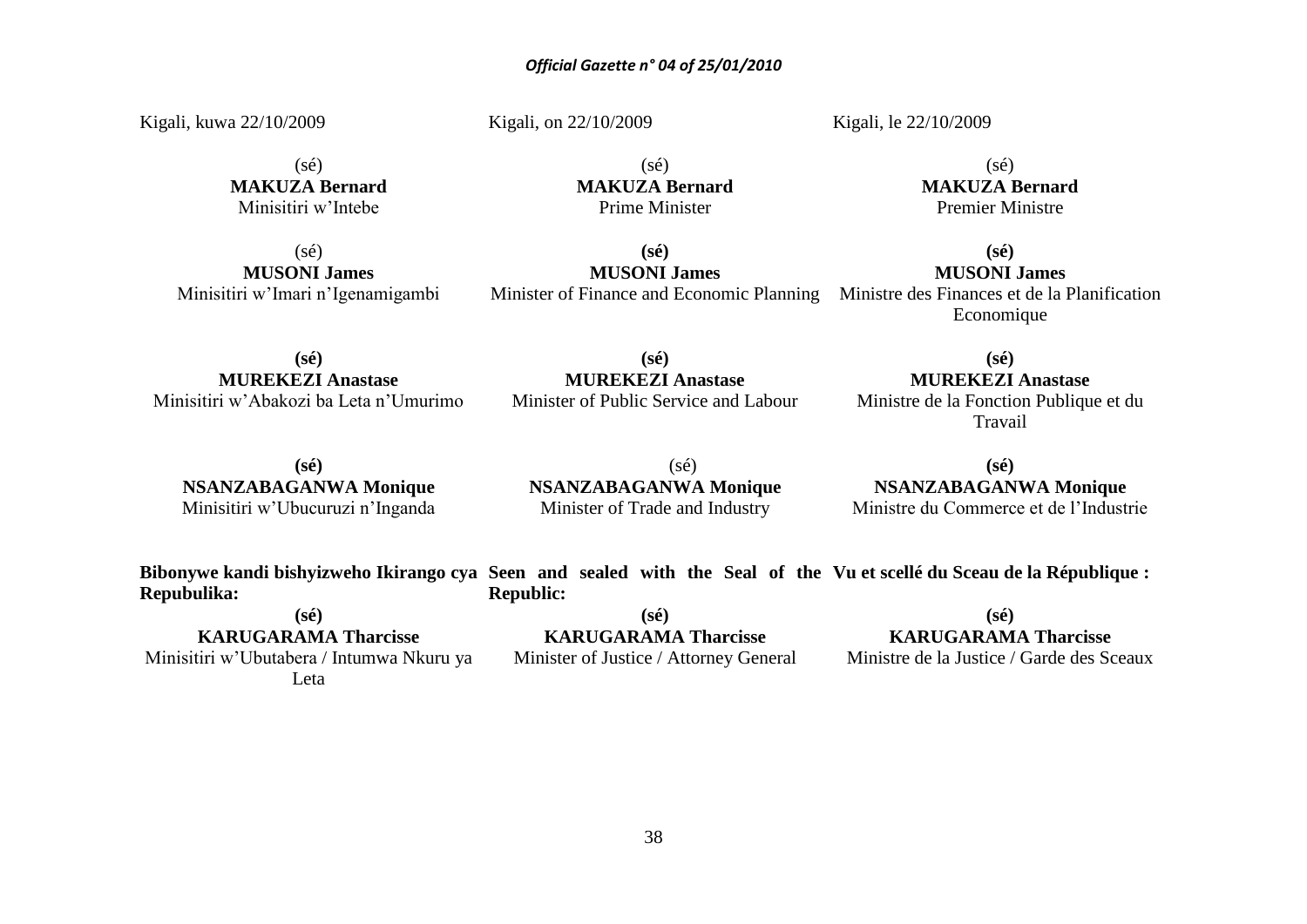ITEKA RYA MINISITIRI W'INTEBE PRIME MINISTER'S ORDER N°89/03 ARRETE DU PREMIER MINISTRE **N°89/03 RYO KUWA RISHYIRAHO UMUKOZI WA LETA SERVANT IN A MINISTRY MURI MINISITERI OF 22/10/2009 APPOINTING A CIVIL N°89/03 DU 22/10/2009 PORTANT NOMINATION D'UN AGENT DE L'ETAT AU MINISTERE**

### **ISHAKIRO TABLE OF CONTENTS TABLE DES MATIERES**

**Ingingo ya mbere**: Ishyirwaho ry'Umukozi **Article One:** Appointment of a Civil Servant **Article premier** : Nomination d'un agent de l'Etat

Ingingo ya 2 : Abashinzwe kubahiriza iri Article 2: Authorities responsible for the Article 2: Autorités chargées de l'exécution teka implementation of this Order du présent arrêté

**Ingingo ya 3**: Ivanwaho ry'ingingo **Article 3 :** Repealing provision zinyuranyije n'iri teka **Article 3 :** Disposition abrogatoire

**Ingingo ya 4** : Igihe iri teka ritangira **Article 4 :** Commencement gukurikizwa **Article 4 :** Entrée en vigueur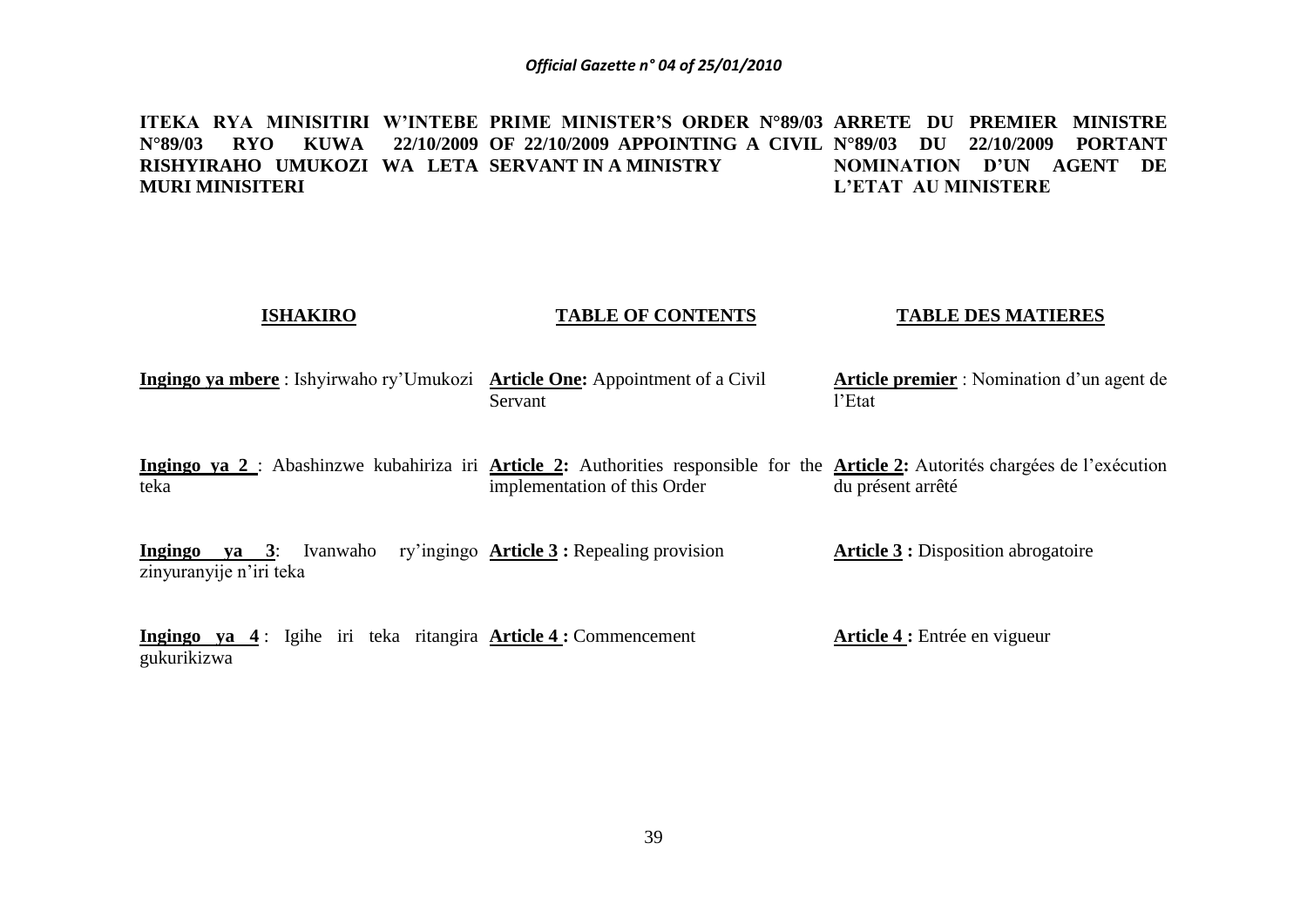### ITEKA RYA MINISITIRI W'INTEBE PRIME MINISTER'S ORDER N°89/03 ARRETE DU PREMIER MINISTRE **N°89/03 RYO KUWA 22/10/2009 RISHYIRAHO UMUKOZI WA LETA SERVANT IN A MINISTRY MURI MINISITERI OF 22/10/2009 APPOINTING A CIVIL N°89/03 DU 22/10/2009 PORTANT NOMINATION D'UN AGENT DE L'ETAT AU MINISTERE**

**Minisitiri w'Intebe,**

**The Prime Minister,**

**Le Premier Ministre,**

Ashingiye ku Itegeko Nshinga rya Pursuant to the Constitution of the Republic Vu la Constitution de la République du Repubulika y'u Rwanda ryo kuwa 04 of Rwanda of 04 June 2003, as amended to Rwanda du 04 juin 2003 telle que révisée à Kamena 2003 nk'uko ryavuguruwe kugeza date especially in Articles 118, 119, 121 and ce jour, spécialement en ses articles 118, ubu, cyane cyane mu ngingo zaryo iya 118, 201 ; iya 119, iya 121 n'iya 201; 119, 121 et 201;

Ashingiye ku Itegeko n° 22/2002 ryo kuwa Pursuant to Law n° 22/2002 of 09/07/2002 Vu la Loi n° 22/2002 du 09/07/2002 portant 09/07/2002 rishyiraho Sitati Rusange igenga on General Statutes for Rwanda Public Statut Général de la Fonction Publique abakozi ba Leta n'inzego z'imirimo ya Leta, service, especially in Articles 17, 24 and 35; Rwandaise, spécialement en ses articles 17, cyane cyane mu ngingo zaryo iya 17, iya 24 n'iya 35; 24 et 35;

Bisabwe na Minisitiri ushinzwe Imirimo On proposal by the Minister for Cabinet Sur proposition du Ministre chargé des y'Inama y'Abaminisitiri; Affairs; Affaires du Conseil des Ministres;

Inama y'Abaminisitiri yateranye kuwa After consideration and approval by Cabinet Après examen et adoption par le Conseil des  $27/08/2008$ , imaze kubisuzuma kubyemeza; no in its session of  $27/08/2008$ ; Ministres en sa séance du 27/08/2008;

### **ATEGETSE:**

### **HEREBY ORDERS:**

**ARRETE :**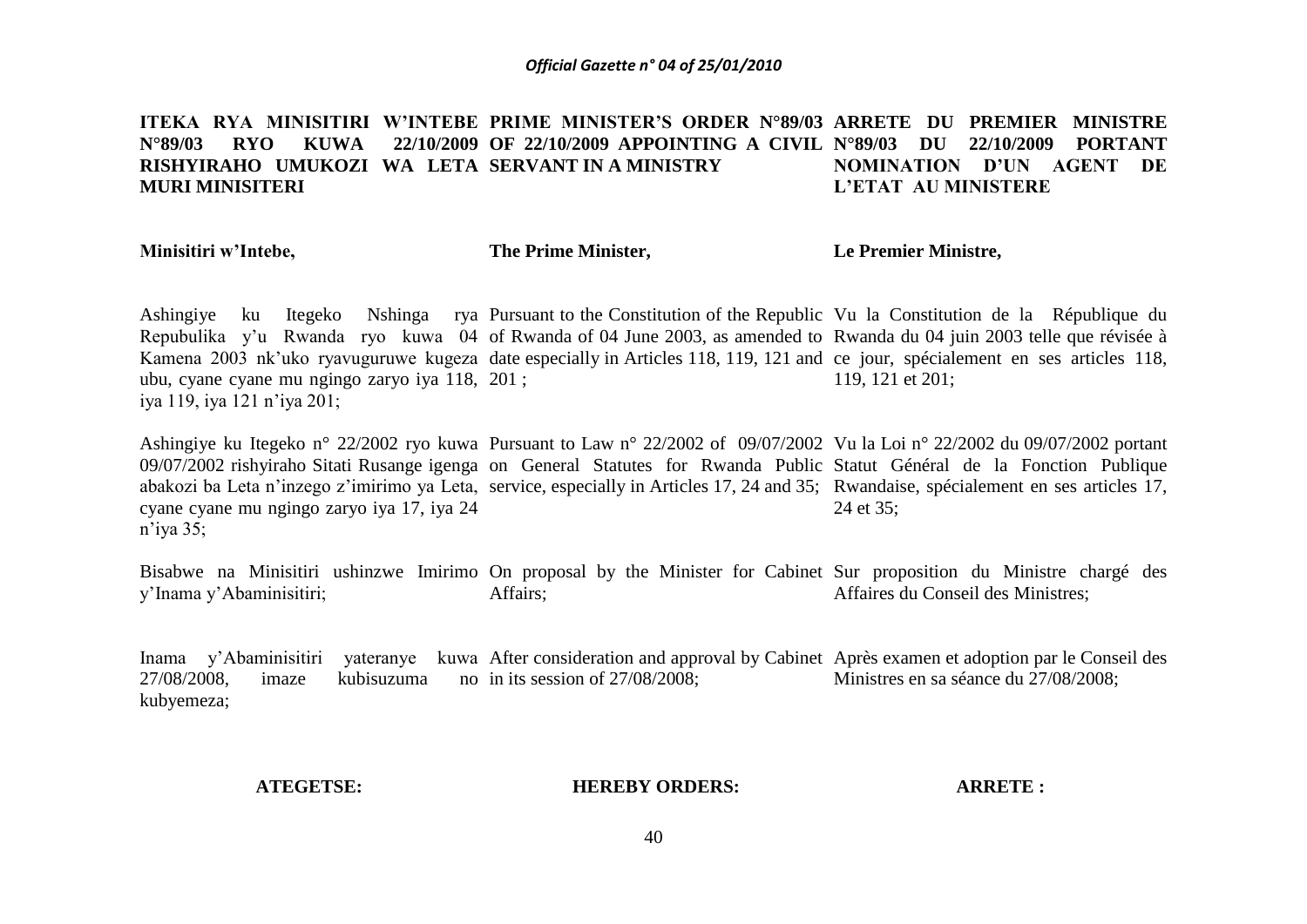| Ingingo<br>mbere:<br><b>va</b><br>ry'Umukozi                                                                                                                                                       | Ishyirwaho Article One: Appointment of a civil Article premier: Nomination d'un agent<br>servant                                                                                                                                                                                              | de l'Etat                                                                                                                                                              |
|----------------------------------------------------------------------------------------------------------------------------------------------------------------------------------------------------|-----------------------------------------------------------------------------------------------------------------------------------------------------------------------------------------------------------------------------------------------------------------------------------------------|------------------------------------------------------------------------------------------------------------------------------------------------------------------------|
| «Researcher in Economic Department » muri appointed<br>Minisiteri ishinzwe<br>y'Abaminisitiri.                                                                                                     | Researcher<br>in<br>imirimo y'Inama Department in the Ministry for Cabinet Ministère chargé des Affaires du Conseil<br>Affairs.                                                                                                                                                               | Madamu MUKAZAYIRE Nelly agizwe Mrs. MUKAZAYIRE Nelly is hereby Madame MUKAZAYIRE Nelly est nommé<br>Economic «Researcher in Economic Department » au<br>des Ministres. |
| teka                                                                                                                                                                                               | Ingingo ya 2: Abashinzwe kubahiriza iri Article 2: Authorities responsible for the Article 2: Autorités chargées<br>implementation of this Order                                                                                                                                              | de<br>l'exécution du présent arrêté                                                                                                                                    |
| Leta n'Umurimo, na Minisitiri w'Imari the Minister of Finance and Economic Publique et du Travail, et le Ministre des<br>n'Igenamigambi basabwe kubahiriza iri teka. Planning are entrusted        | Minisitiri ushinzwe Imirimo y'Inama The Minister for Cabinet Affairs, the Le-Ministre-chargé-des-Affaires-du-Conseil<br>y'Abaminisitiri, Minisitiri w'Abakozi ba Minister of Public Service and Labour and des Ministres, le Ministre de la Fonction<br>with<br>implementation of this Order. | the Finances et de la Planification Economique<br>sont chargés de l'exécution du présent<br>arrêté.                                                                    |
| Ingingo ya 3: Ivanwaho ry'ingingo Article 3: Repealing Provision<br>zinyuranyije n'iri teka                                                                                                        |                                                                                                                                                                                                                                                                                               | <b>Article 3: Disposition abrogatoire</b>                                                                                                                              |
| zinyuranyije naryo zivanyweho.                                                                                                                                                                     | Ingingo zose z'amateka abanziriza iri kandi All prior provisions contrary to this Order Toutes<br>are hereby repealed.                                                                                                                                                                        | dispositions<br>antérieures<br>les<br>contraires au présent arrêté sont abrogées.                                                                                      |
| Ingingo ya 4: Igihe iri teka ritangira Article 4: Commencement<br>gukurikizwa                                                                                                                      |                                                                                                                                                                                                                                                                                               | Article 4 : Entrée en vigueur                                                                                                                                          |
| Iri teka ritangira gukurikizwa ku munsi This Order shall come into force on the date Le présent arrêté entre en vigueur le jour de<br>Agaciro<br>rishyiriweho umukono.<br>gahera ku wa 27/08/2008. | karyo of its signature. It takes effect as of sa signature. Il sort ses effets à partir du<br>27/08/2008.                                                                                                                                                                                     | 27/08/2008.                                                                                                                                                            |
| Kigali, kuwa 22/10/2009                                                                                                                                                                            | Kigali, on 22/10/2009                                                                                                                                                                                                                                                                         | Kigali, le 22/10/2009                                                                                                                                                  |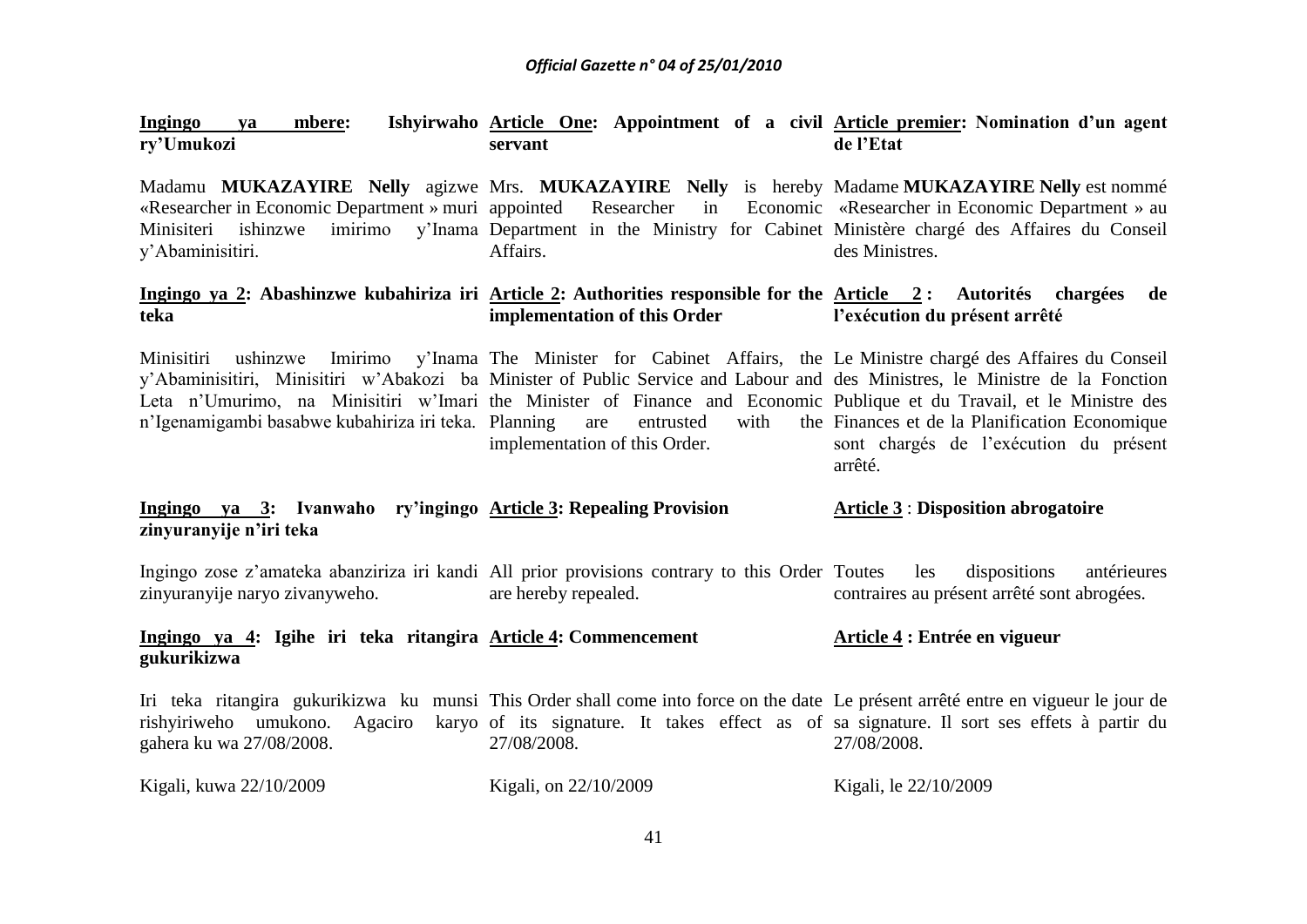(sé) **MAKUZA Bernard** Minisitiri w'Intebe

 $(sé)$ **MUREKEZI Anastase** Minisitiri w'Abakozi ba Leta n'Umurimo

 $(s<sub>é</sub>)$ **MAKUZA Bernard** Prime Minister

 $(s<sub>é</sub>)$ **MAKUZA Bernard** Premier Ministre

 $(s\acute{e})$ **MUREKEZI Anastase** Minister of Public Service and Labour

 $(sé)$ **MUREKEZI Anastase** Ministre de la Fonction Publique et du Travail

 $(sé)$ **MUSONI Protais** Minisitiri ushinzwe Imirimo y'Inama y'Abaminisitiri

 $(sé)$ **MUSONI Protais** Minister for Cabinet Affairs

 $(s<sub>é</sub>)$ **MUSONI Protais** Ministre chargé des Affaires du Conseil des Ministres

(sé) **MUSONI James** Minisitiri w'Imari n'Igenamigambi

(sé) **MUSONI James**

### $(s<sub>é</sub>)$ **MUSONI James**

Minister of Finance and Economic Planning Ministre des Finances et de la Planification Economique

**Repubulika:**

**Bibonywe kandi bishyizweho Ikirango cya Seen and sealed with the Seal of the Vu et scellé du Sceau de la République : Republic:**

 $(s\acute{e})$ **KARUGARAMA Tharcisse**

Minisitiri w'Ubutabera / Intumwa Nkuru ya Leta

(sé) **KARUGARAMA Tharcisse** Minister of Justice /Attorney General (sé)

### **KARUGARAMA Tharcisse**

Ministre de la Justice / Garde des Sceaux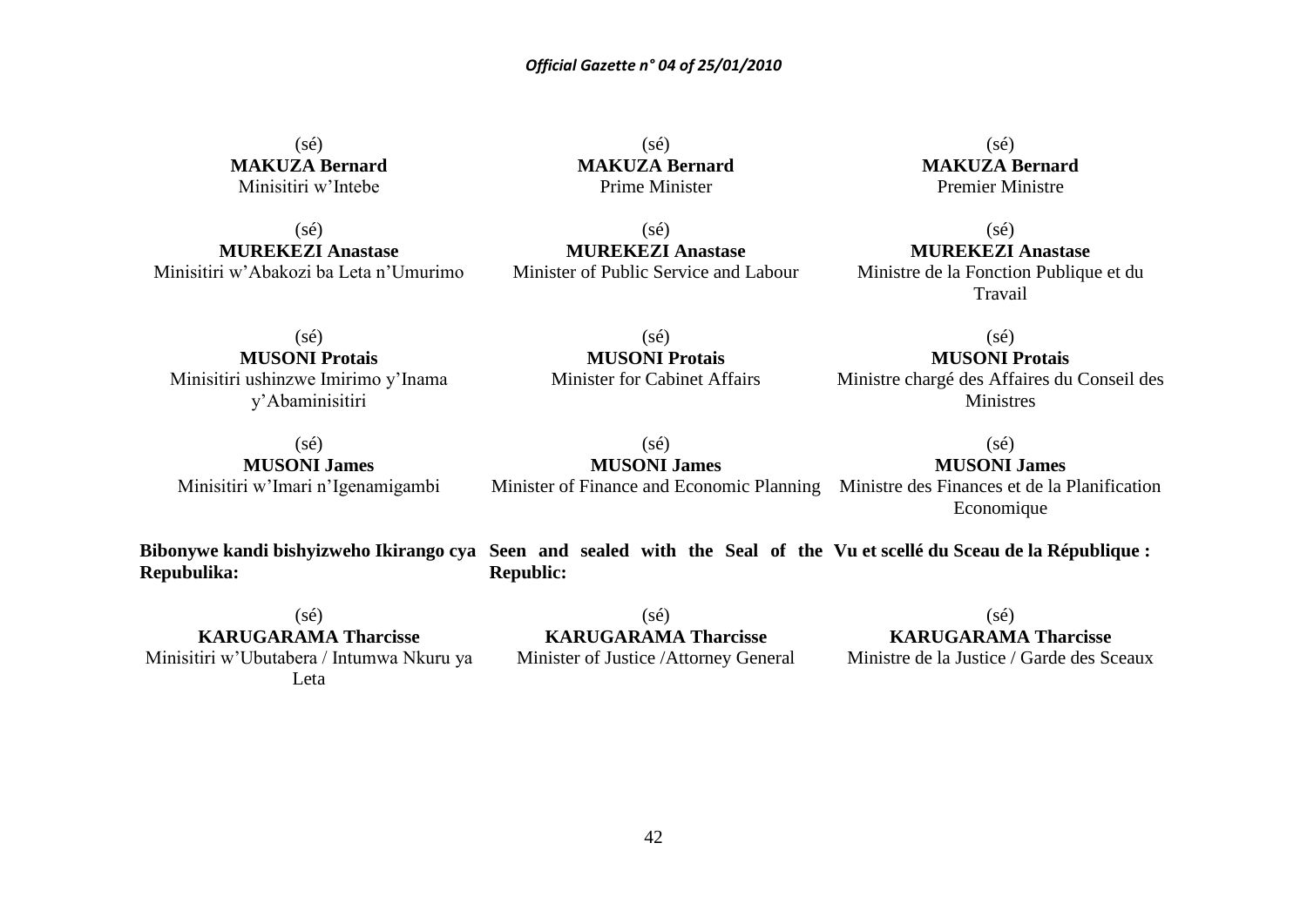**ITEKA RYA MINISITIRI W'INTEBE PRIME MINISTER'S ORDER N° 90 /03 ARRETE DU PREMIER MINISTRE N°90/03 RYO KUWA 22/10/2009 OF 22/10/2009 APPOINTING THE N°90/03 DU 22/10/2009 PORTANT RISHYIRAHO UMUSHAKASHATSI KURI POROGARAMU Z'UBUTEGETSI PROGRAMS RESEARCHER BWITE BWA LETA CENTRAL GOVERNMENT NOMINATION D'UN CHERCHEUR SUR LES PROGRAMMES DU GOUVERNEMENT CENTRAL** 

### **ISHAKIRO**

### **TABLE OF CONTENTS**

### **TABLE DES MATIERES**

| Ingingo<br>va               | mbere : | Ishyirwaho <b>Article One</b> : Appointment of Central <b>Article premier</b> : Nomination d'un |           |                      |            |    |
|-----------------------------|---------|-------------------------------------------------------------------------------------------------|-----------|----------------------|------------|----|
| ry'Umushakashatsi           | kuri    | Porogaramu Government Programs Researcher                                                       | Chercheur | des                  | Programmes | du |
| z'Ubutegetsi Bwite bwa Leta |         |                                                                                                 |           | Gouvernement Central |            |    |

Ingingo ya 2 : Abashinzwe kubahiriza iri Article 2 : Authorities responsible for the Article 2: Autorités chargées de l'exécution teka implementation of this Order du présent arrêté

**Ingingo ya 3**: Ivanwaho ry'ingingo **Article 3:** Repealing provision zinyuranyije n'iri teka **Article 3 :** Disposition abrogatoire

**Ingingo ya 4** : Igihe iri teka ritangira **Article 4 :** Commencement gukurikizwa **Article 4 :** Entrée en vigueur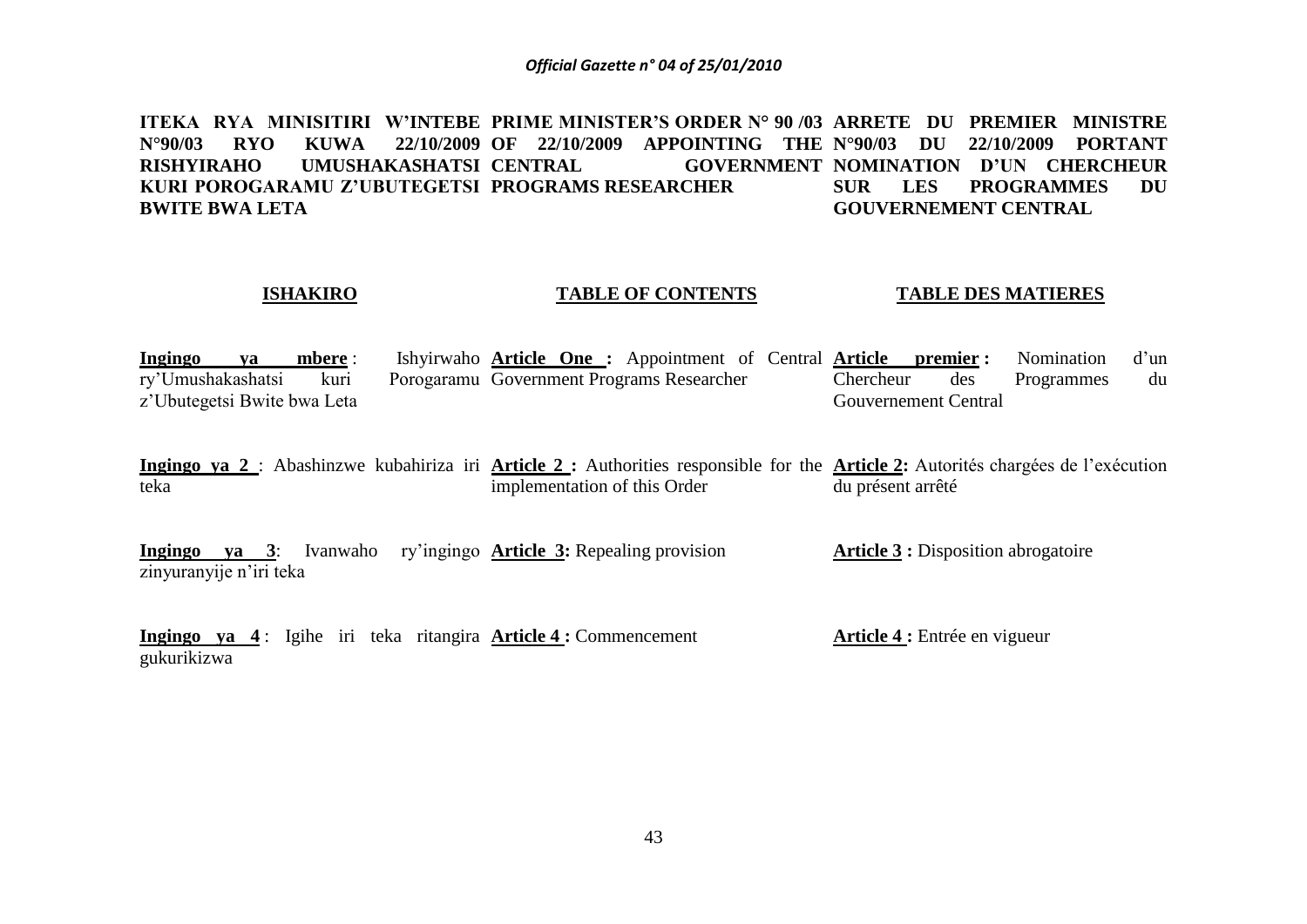ITEKA RYA MINISITIRI W'INTEBE PRIME MINISTER'S ORDER N°90 /03 OF ARRETE DU PREMIER MINISTRE **N°90/03 RYO KUWA 22/10/2009 22/10/2009 APPOINTING THE CENTRAL RISHYIRAHO UMUSHAKASHATSI GOVERNMENT PROGRAMS KURI POROGARAMU Z'UBUTEGETSI RESEARCHER BWITE BWA LETA N°90/03 DU 22/10/2009 PORTANT PROGRAMS NOMINATION D'UN CHERCHEUR SUR LES PROGRAMMES DU GOUVERNEMENT CENTRAL**

**Minisitiri w'Intebe,**

**The Prime Minister,**

**Le Premier Ministre,**

Ashingiye ku Itegeko Nshinga rya Repubulika Pursuant to the Constitution of the Republic of Vu la Constitution de la République du y'u Rwanda ryo ku wa 04 Kamena 2003 Rwanda of 04 June 2003, as amended to date Rwanda du 04 juin 2003 telle que révisée à ce nk'uko ryavuguruwe kugeza ubu, cyane cyane especially in Articles 118, 119, 121 and 201; jour, spécialement en ses articles 118, 119, 121 mu ngingo zaryo iya 118, iya 119, iya 121 n'iya 201; et 201;

Ashingiye ku Itegeko n° 22/2002 ryo kuwa Pursuant to Law n° 22/2002 of 09/07/2002 on Vu la Loi n° 22/2002 du 09/07/2002 portant 09/07/2002 rishyiraho Sitati Rusange igenga General Statutes for Rwanda Public Service, Statut Général de la Fonction Publique Abakozi ba Leta n'Inzego z'Imirimo ya Leta, especially in Articles 17, 24 and 35; cyane cyane mu ngingo zaryo iya 17, iya 24 n'iya 35; Rwandaise, spécialement en ses articles 17, 24 et 35;

Bisabwe na Minisitiri w'Abakozi ba Leta On proposal by the Minister of Public Service Sur proposition du Ministre de la Fonction n'Umurimo; and Labour; Publique et du Travail ;

Inama y'Abaminisitiri yateranye kuwa After consideration and approval by Cabinet in Après examen et adoption par le Conseil des 27/08/2008, imaze kubisuzuma no kubyemeza; its session of 27/08/2008; Ministres en sa séance du 27/08/2008;

### **ATEGETSE:**

### **HEREBY ORDERS:**

### **ARRETE :**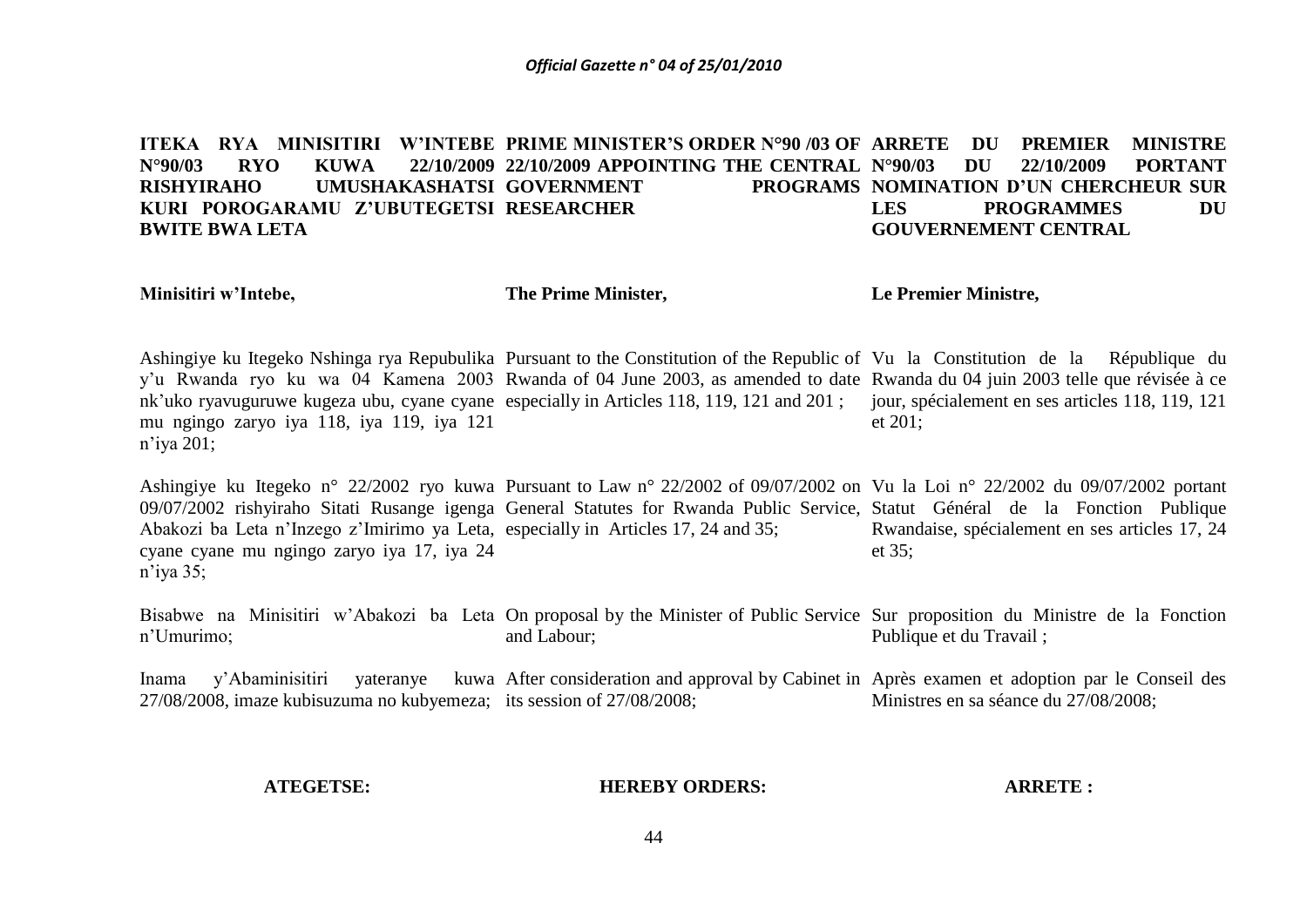| <b>Ingingo</b><br>mbere:<br>ya<br>ry'Umushakashatsi<br>kuri<br>z'Ubutegetsi Bwite bwa Leta                      | Ishyirwaho Article One: Appointment of the Central Article<br>Porogaramu Government Programs Researcher                                                                                                                                                                                                                                   | d'un<br>premier:<br><b>Nomination</b><br><b>Chercheur</b><br>des<br><b>Programmes</b><br>du<br><b>Gouvernement Central</b> |
|-----------------------------------------------------------------------------------------------------------------|-------------------------------------------------------------------------------------------------------------------------------------------------------------------------------------------------------------------------------------------------------------------------------------------------------------------------------------------|----------------------------------------------------------------------------------------------------------------------------|
| <b>NGIRUMWE</b><br><b>James</b><br>Bwana<br>mu Biro bya Minisitiri w'Intebe.                                    | agizwe Mr. NGIRUMWE James is hereby appointed Monsieur NGIRUMWE James est nommé<br>Umushakashatsi kuri Porogaramu z'Ubutegetsi Central Government Programs Researcher of Chercheur<br>Bwite bwa Leta mu Buyobozi buhuza Ibikorwa the Coordination Unit in the Office of the Gouvernement Central au sein de l'Unité de<br>Prime Minister. | les<br>Programmes<br>sur<br>du<br>Coordination dans les Services du Premier<br>Ministre.                                   |
| teka                                                                                                            | Ingingo ya 2: Abashinzwe kubahiriza iri Article 2: Authorities responsible for the Article 2: Autorités chargées de l'exécution<br>implementation of this Order                                                                                                                                                                           | du présent arrêté                                                                                                          |
| kubahiriza iri teka.                                                                                            | Minisitiri w'Abakozi ba Leta n'Umurimo na The Minister of Public Service and Labour and Le Ministre de la Fonction Publique et du<br>Minisitiri w'Imari n'Igenamigambi basabwe the Minister of Finance and Economic Travail et le Ministre des Finances et de la<br>of this Order.                                                        | Planning are entrusted with the implementation Planification Economique sont chargés de<br>l'exécution du présent arrêté.  |
| Ingingo ya 3: Ivanwaho<br>zinyuranyije n'iri teka                                                               | ry'ingingo Article 3: Repealing provision                                                                                                                                                                                                                                                                                                 | <b>Article 3 : Disposition abrogatoire</b>                                                                                 |
| zinyuranyije naryo zivanyweho.                                                                                  | Ingingo zose z'amateka abanziriza iri kandi All prior provisions contrary to this Order are Toutes les dispositions antérieures contraires<br>hereby repealed.                                                                                                                                                                            | au présent arrêté sont abrogées.                                                                                           |
| Ingingo ya 4: Igihe iri teka ritangira Article 4: Commencement<br>gukurikizwa                                   |                                                                                                                                                                                                                                                                                                                                           | Article 4 : Entrée en vigueur                                                                                              |
| rishyiriweho umukono. Agaciro karyo gahera its signature. It takes effect as of 27/08/2008.<br>kuwa 27/08/2008. | Iri teka ritangira gukurikizwa ku munsi This Order shall come into force on the date of Le présent arrêté entre en vigueur le jour de sa                                                                                                                                                                                                  | signature. Il sort ses effets à partir du<br>27/08/2008.                                                                   |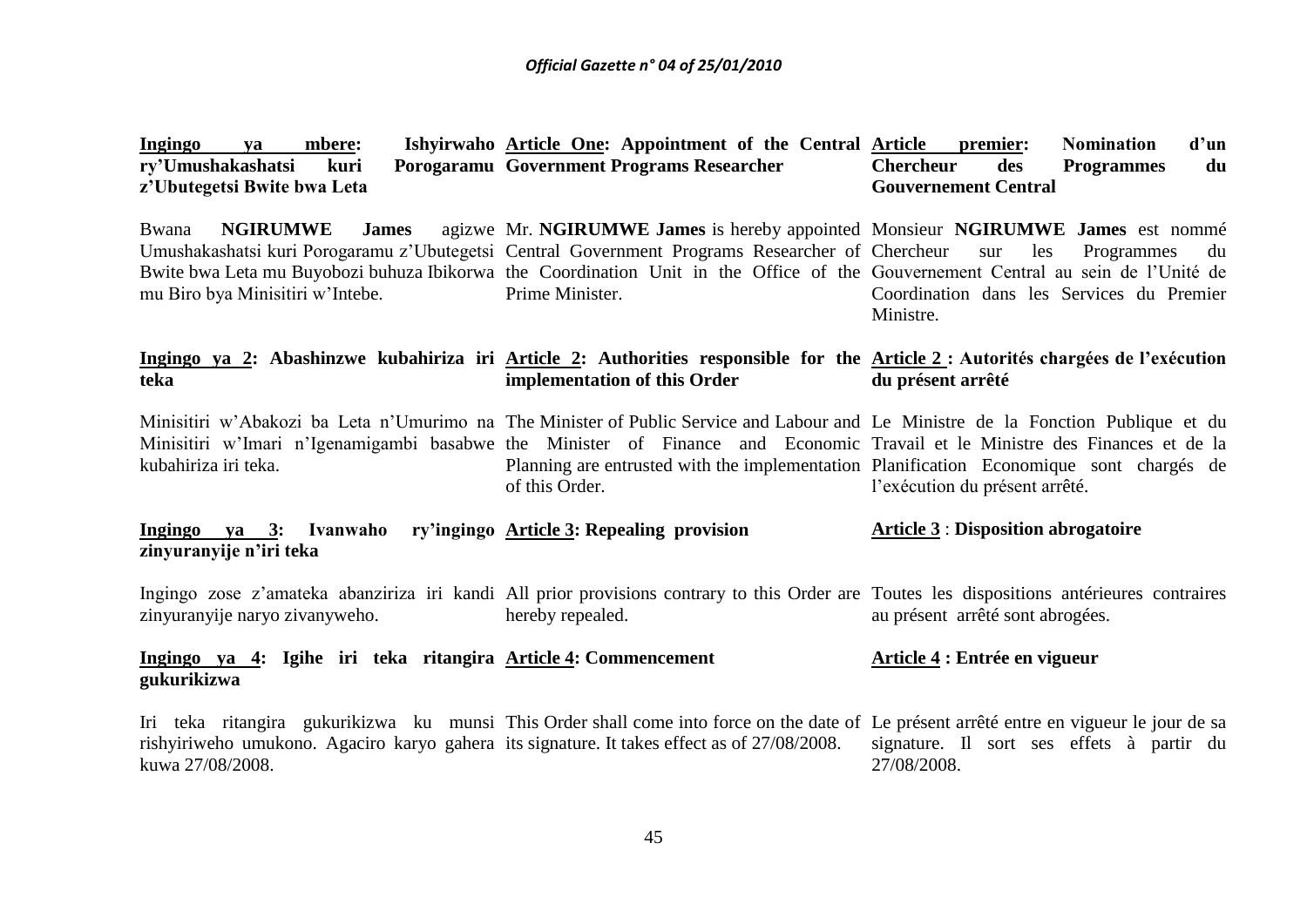Kigali, kuwa 22/10/2009

Kigali, on 22/10/2009

Kigali, le 22/10/2009

(sé) **MAKUZA Bernard** Minisitiri w'Intebe

(sé) **MAKUZA Bernard** Prime Minister

(sé) **MAKUZA Bernard** Premier Ministre

 $(s\acute{e})$ **MUREKEZI Anastase** Minisitiri w'Abakozi ba Leta n'Umurimo

(sé) **MUREKEZI Anastase** Minister of Public Service and Labour

# $(s\acute{e})$ **MUREKEZI Anastase**

Ministre de la Fonction Publique et du Travail

 $(s\acute{e})$ **MUSONI James** Minisitiri w'Imari n'Igenamigambi

(sé) **MUSONI James** Minister of Finance and Economic Planning

 $(s\acute{e})$ **MUSONI James** Ministre des Finances et de la Planification

Economique

**Bibonywe kandi bishyizweho Ikirango cya Seen and sealed with the Seal of the Vu et scellé du Sceau de la République : Repubulika: Republic:**

 $(sé)$ **KARUGARAMA Tharcisse** Minisitiri w'Ubutabera / Intumwa Nkuru ya Leta

(sé) **KARUGARAMA Tharcisse** Minister of Justice /Attorney General

 $(sé)$ **KARUGARAMA Tharcisse** Ministre de la Justice / Garde des Sceaux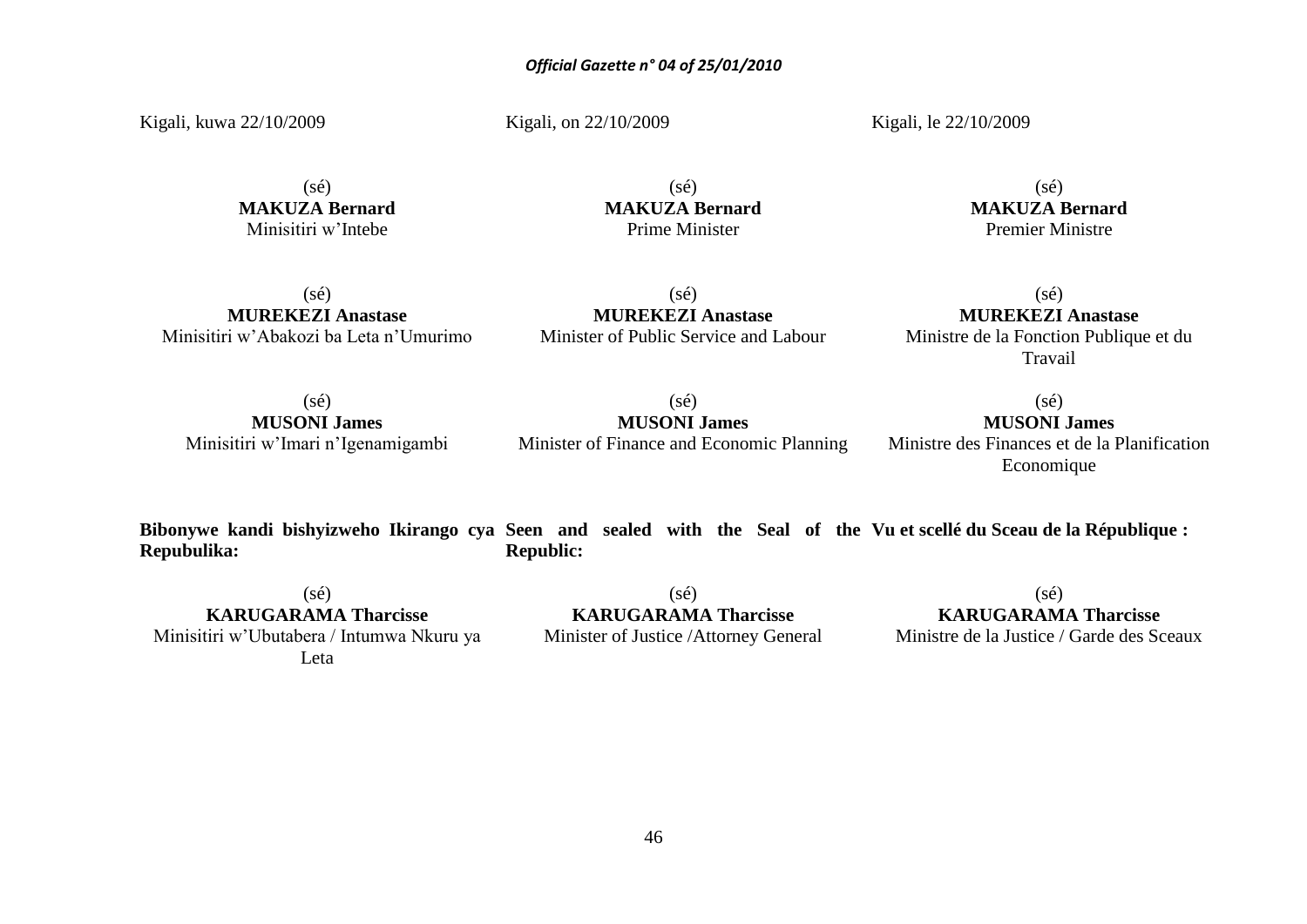**ITEKA RYA MINISITIRI W'INTEBE PRIME MINISTER'S ORDER N° 93/03 ARRETE DU PREMIER MINISTRE N°93/03 RYO KUWA 22/10/2009 RISHYIRAHO ABAGIZE Y'UBUYOBOZI CY'IGIHUGU CY'INGOBOKA KU GUARANTEE FUND BINYABIZIGA OF 22/10/2009 APPOINTING N°93/03 DU 22/10/2009 PORTANT INAMA MEMBERS OF BOARD DIRECTORS OF MOTOR VEHICLE CONSEIL D'ADMINISTRATION DU NOMINATION DES MEMBRES DU FONDS DE GARANTIE AUTOMOBILE**

### **ISHAKIRO TABLE OF CONTENTS TABLE DES MATIERES**

**Ingingo ya mbere**: Ishyirwaho ry'abagize **Article One:** Appointment of members of **Article premier** : Nomination des membres Inama y'Ubuyobozi the Board of Directors du Conseil d'Administration

Ingingo ya 2 : Abashinzwe kubahiriza iri **Article 2 :** Authorities responsible for the **Article 2 :** Autorités chargées de l'exécution teka implementation of this Order du présent arrêté

**Ingingo ya 3**: Ivanwaho ry'ingingo **Article 3:** Repealing provision zinyuranyije n'iri teka **Article 3 :** Disposition abrogatoire

**Ingingo ya 4** : Igihe iri teka ritangira **Article 4 :** Commencement gukurikizwa **Article 4 :** Entrée en vigueur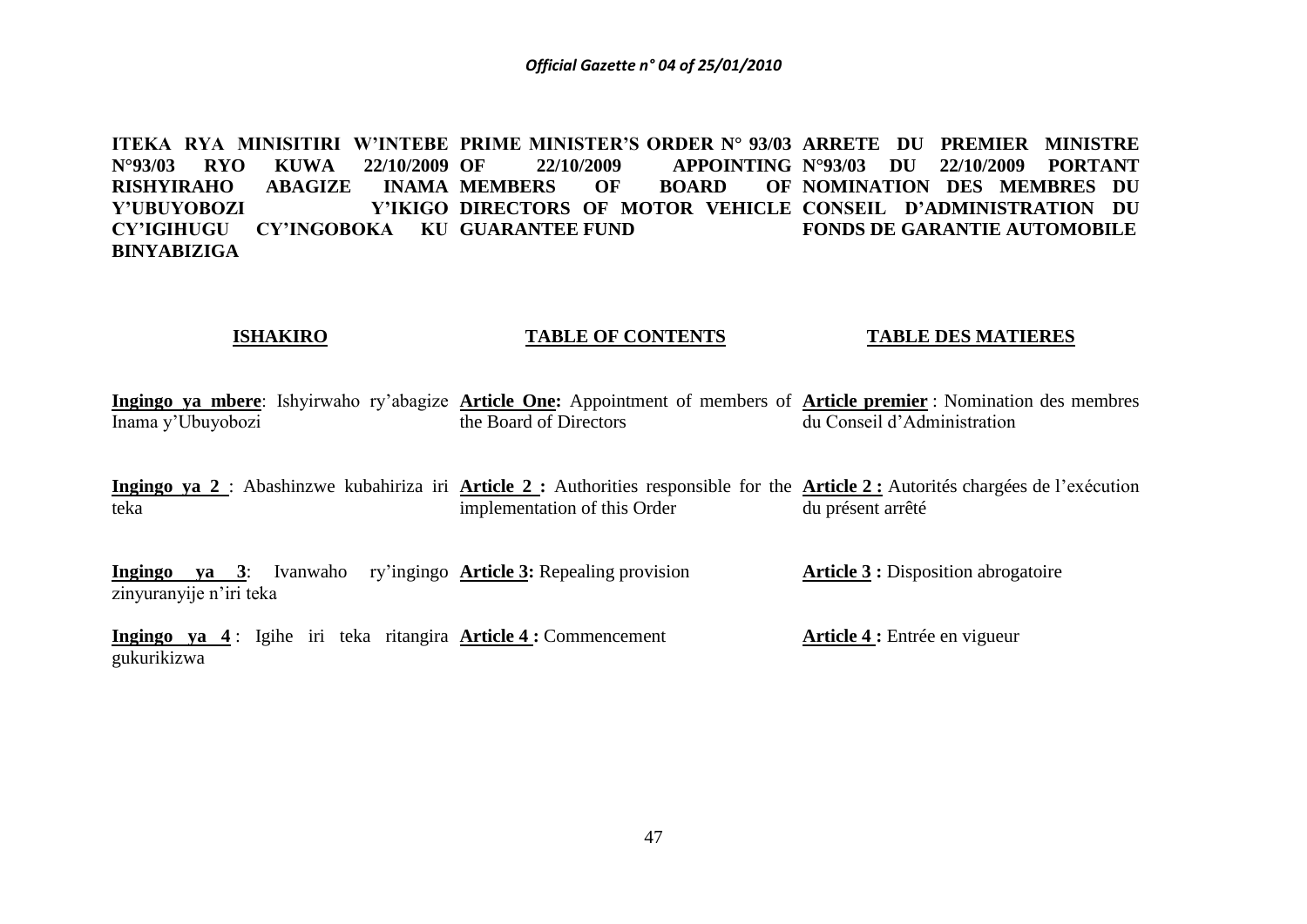**ITEKA RYA MINISITIRI W'INTEBE PRIME MINISTER'S ORDER N° 93/03 ARRETE DU PREMIER MINISTRE N°93/03 RYO KUWA 22/10/2009 RISHYIRAHO ABAGIZE Y'UBUYOBOZI CY'IGIHUGU CY'INGOBOKA KU GUARANTEE FUND BINYABIZIGA 22/10/2009 APPOINTING N°93/03 DU INAMA MEMBERS OF BOARD DIRECTORS OF MOTOR VEHICLE CONSEIL D'ADMINISTRATION DU N°93/03 DU 22/10/2009 PORTANT NOMINATION DES MEMBRES DU FONDS DE GARANTIE AUTOMOBILE**

**Minisitiri w'Intebe,**

**The Prime Minister,**

**Le Premier Ministre,**

Ashingiye ku Itegeko Nshinga rya Pursuant to the Constitution of the Republic Vu la Constitution de la République du Repubulika y'u Rwanda ryo kuwa 04 of Rwanda of 04 June 2003, as amended to Rwanda du 04 juin 2003 telle que révisée à Kamena 2003 nk'uko ryavuguruwe kugeza date especially in Articles 118, 119, 121 and ce jour, spécialement en ses articles 118, ubu, cyane cyane mu ngingo zaryo iya 118, 201 ; iya 119, iya 121 n'iya 201; 119, 121 et 201;

Ashingiye ku Itegeko Ngenga n° 14/2004 Pursuant to Organic Law n° 14/2004 of Vu la Loi Organique n° 14/2004 du ryo kuwa 26/05/2004 rishyiraho amategeko 26/05/2004 establishing General Provisions 26/05/2004 portant dispositions générales rusange yerekeye ibigo bya Leta nk'uko governing Public Institutions as modified applicables aux Etablissements publics telle ryahinduwe kandi ryujujwe kugeza ubu, and complemented to date, especially in que modifiée et complétée à ce jour, cyane cyane mu ngingo yaryo ya 4; Article 4; spécialement en son article 4;

Bisabwe na Minisitiri w'abakozi ba Leta On proposal by the Minister of Public Sur proposition du Ministre de la Fonction n'Umurimo; Service and Labour; Publique et du Travail ;

Inama y'Abaminisitiri yateranye kuwa After consideration and approval by Cabinet Après examen et adoption par le Conseil des 27/08/2008, imaze kubisuzuma no in its session of 27/08/2008; kubyemeza ; Ministres en sa séance du 27/08/2008;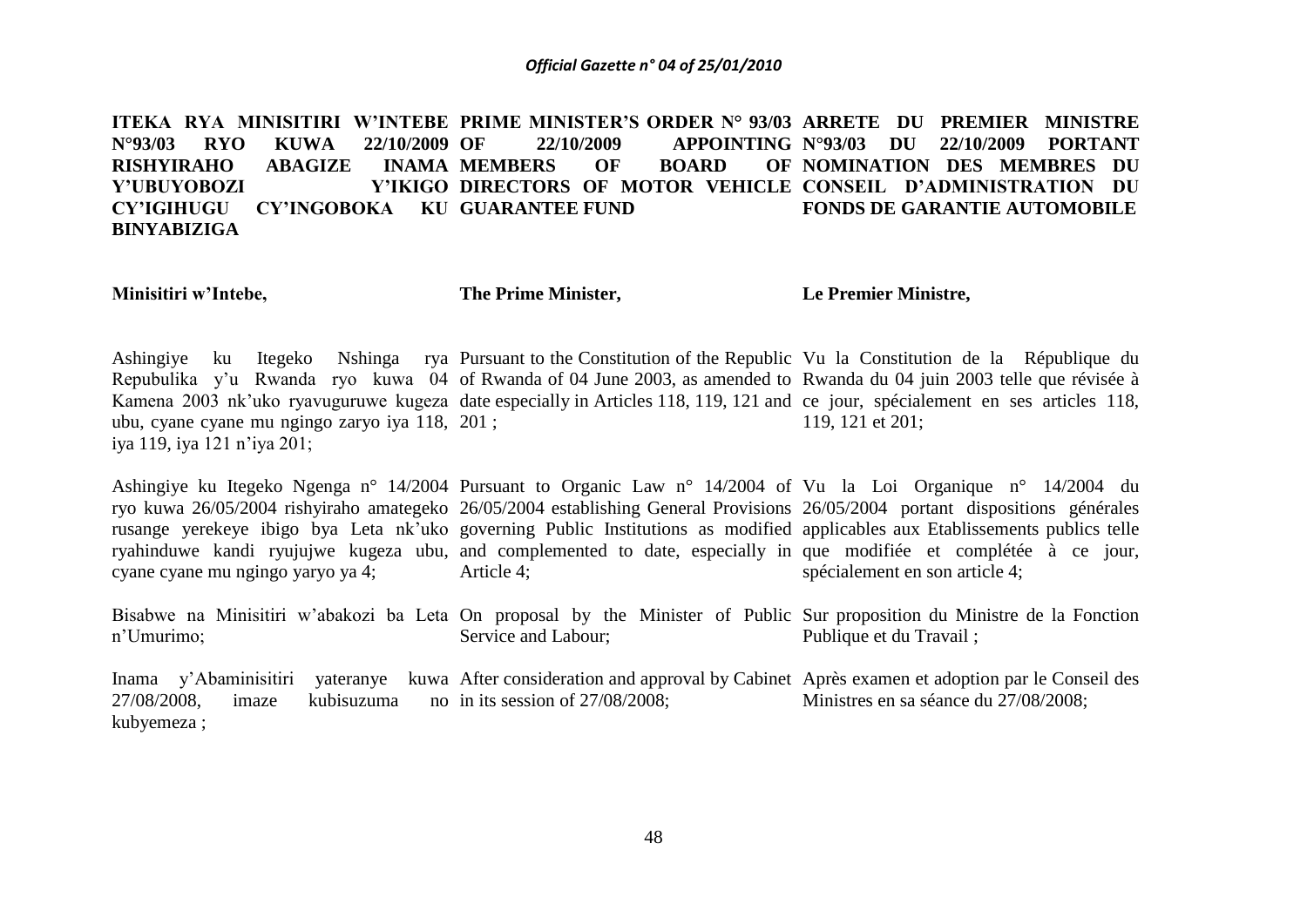| <b>ATEGETSE:</b>                                                                                                                                                                     | <b>HEREBY ORDERS:</b>                                                                                                                                                                | <b>ARRETE:</b>                                                                                                                                                                                                                                                                                                                              |
|--------------------------------------------------------------------------------------------------------------------------------------------------------------------------------------|--------------------------------------------------------------------------------------------------------------------------------------------------------------------------------------|---------------------------------------------------------------------------------------------------------------------------------------------------------------------------------------------------------------------------------------------------------------------------------------------------------------------------------------------|
| Ingingo ya mbere: Ishyirwaho ry'abagize Article One: Appointment of members of Article premier:<br>Inama y' Ubuyobozi                                                                | <b>Board of Directors</b>                                                                                                                                                            | <b>Nomination</b><br>des<br>membres du Conseil d'Administration                                                                                                                                                                                                                                                                             |
| cy'Ingoboka<br>y'Ikigo<br>cy'Igihugu<br>Binyabiziga, ku buryo bukurikira:                                                                                                            | <b>Vehicle Guarantee Fund:</b>                                                                                                                                                       | Hashyizweho abagize Inama y'Ubuyobozi The following persons are hereby appointed Il est procédé à la nomination des membres<br>ku members of Board of Directors of Motor du Conseil d'Administration du Fonds de<br>Garantie Automobile, comme suit:                                                                                        |
| 1. KABANDANA Marc : Perezida ;<br>2. MUKAKALISA Françoise ;<br>3. MBABAZI Odette;<br>4. NIYONCUTI Robert;<br>5. NIYIGENA Alphonsine;<br>6. MUTAGANDA Eric;<br>7. BUMBAKARE Célestin. | 1. KABANDANA Marc : Chairman;<br>2. MUKAKALISA Françoise ;<br>3. MBABAZI Odette ;<br>4. NIYONCUTI Robert;<br>5. NIYIGENA Alphonsine;<br>6. MUTAGANDA Eric;<br>7. BUMBAKARE Célestin. | 1. KABANDANA Marc : Président ;<br>2. MUKAKALISA Françoise ;<br>3. MBABAZI Odette ;<br>4. NIYONCUTI Robert;<br>5. NIYIGENA Alphonsine;<br>6. MUTAGANDA Eric;<br>7. BUMBAKARE Célestin.                                                                                                                                                      |
| Ingingo ya 2: Abashinzwe kubahiriza iri Article 2: Authorities responsible for the Article 2: Autorités chargées<br>teka                                                             | implementation of this Order                                                                                                                                                         | de<br>l'exécution du présent arrêté                                                                                                                                                                                                                                                                                                         |
| Minisitiri w'Abakozi ba Leta n'Umurimo, The Minister of Public Service and Labour, Le Ministre de la Fonction Publique et du<br>n'Igenamigambi<br>w'Imari<br>kubahiriza iri teka.    | this Order.                                                                                                                                                                          | Minisitiri w'Ibikorwa Remezo na Minisitiri the Minister of Infrastructure and the Travail, le Ministre des Infrastructures et le<br>basabwe Minister of Finance and Economic Planning Ministre des Finances et de la Planification<br>are entrusted with the implementation of Economique sont chargés de l'exécution du<br>présent arrêté. |
| Ingingo ya 3: Ivanwaho ry'ingingo Article 3: Repealing provision<br>zinyuranyije n'iri teka                                                                                          |                                                                                                                                                                                      | <b>Article 3: Disposition abrogatoire</b>                                                                                                                                                                                                                                                                                                   |
| zinyuranyije naryo zivanyweho.                                                                                                                                                       | are hereby repealed.                                                                                                                                                                 | Ingingo zose z'amateka abanziriza iri kandi All prior provisions contrary to this Order Toutes les dispositions antérieures contraires<br>au présent arrêté sont abrogées.                                                                                                                                                                  |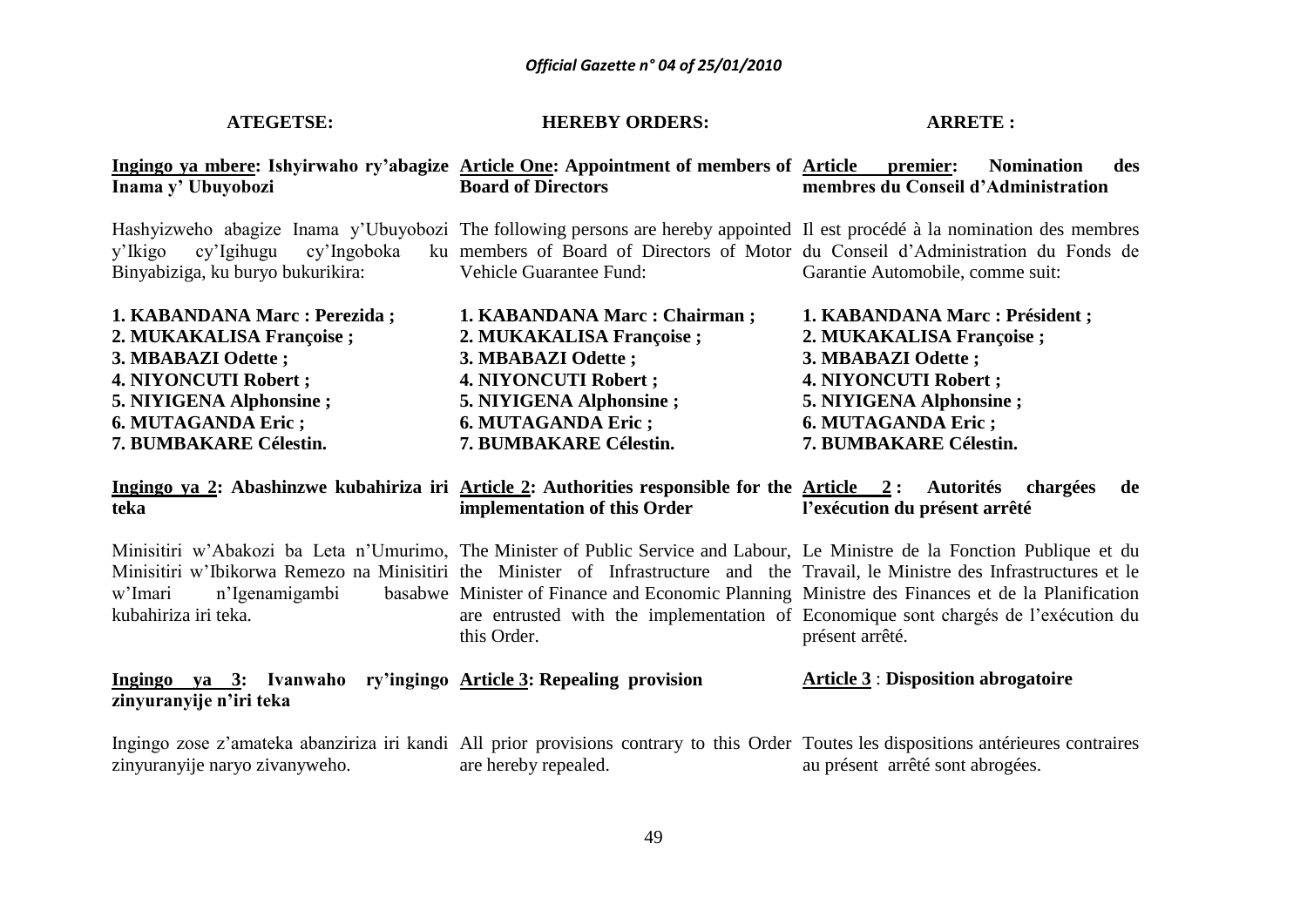**Ingingo ya 4: Igihe iri teka ritangira Article 4: Commencement gukurikizwa** Iri teka ritangira gukurikizwa ku munsi This Order shall come into force on the date Le présent arrêté entre en vigueur le jour de rishyiriweho umukono. Agaciro karyo of its signature. It takes effect as of sa signature. Il sort ses effets à partir du gahera ku wa 27/08/2008. 27/08/2008. **Article 4 : Entrée en vigueur** 27/08/2008.

> $(sé)$ **MUREKEZI Anastase** Minister of Public Service and Labour

> > $(s\acute{e})$

 $(sé)$ **MUSONI James**

Kigali, kuwa 22/10/2009  $(sé)$ **MAKUZA Bernard** Minisitiri w'Intebe

Kigali, on 22/10/2009 (sé) **MAKUZA Bernard** Prime Minister

 $(sé)$ **MUREKEZI Anastase** Minisitiri w'Abakozi ba Leta n'Umurimo

> (sé) **Ing. BIHIRE Linda** Minisitiri w'Ibikorwa Remezo

**Ing. BIHIRE Linda** Minister of Infrastructure

 $(sé)$ **MUSONI James** Minisitiri w'Imari n'Igenamigambi

**Bibonywe kandi bishyizweho Ikirango cya Seen and sealed with the Seal of the Vu et scellé du Sceau de la République : Repubulika: Republic:**

(sé) **KARUGARAMA Tharcisse** Minisitiri w'Ubutabera / Intumwa Nkuru ya Leta

 $(sé)$ **KARUGARAMA Tharcisse** Minister of Justice / Attorney General

 $(s\acute{e})$ **KARUGARAMA Tharcisse** Ministre de la Justice / Garde des Sceaux

 $(sé)$ **Ing. BIHIRE Linda** Ministre des Infrastructures

> $(sé)$ **MUSONI James**

> > Economique

**MUREKEZI Anastase** Ministre de la Fonction Publique et du Travail

 $(sé)$ 

Kigali, le 22/10/2009  $(sé)$ **MAKUZA Bernard** Premier Ministre

Minister of Finance and Economic Planning Ministre des Finances et de la Planification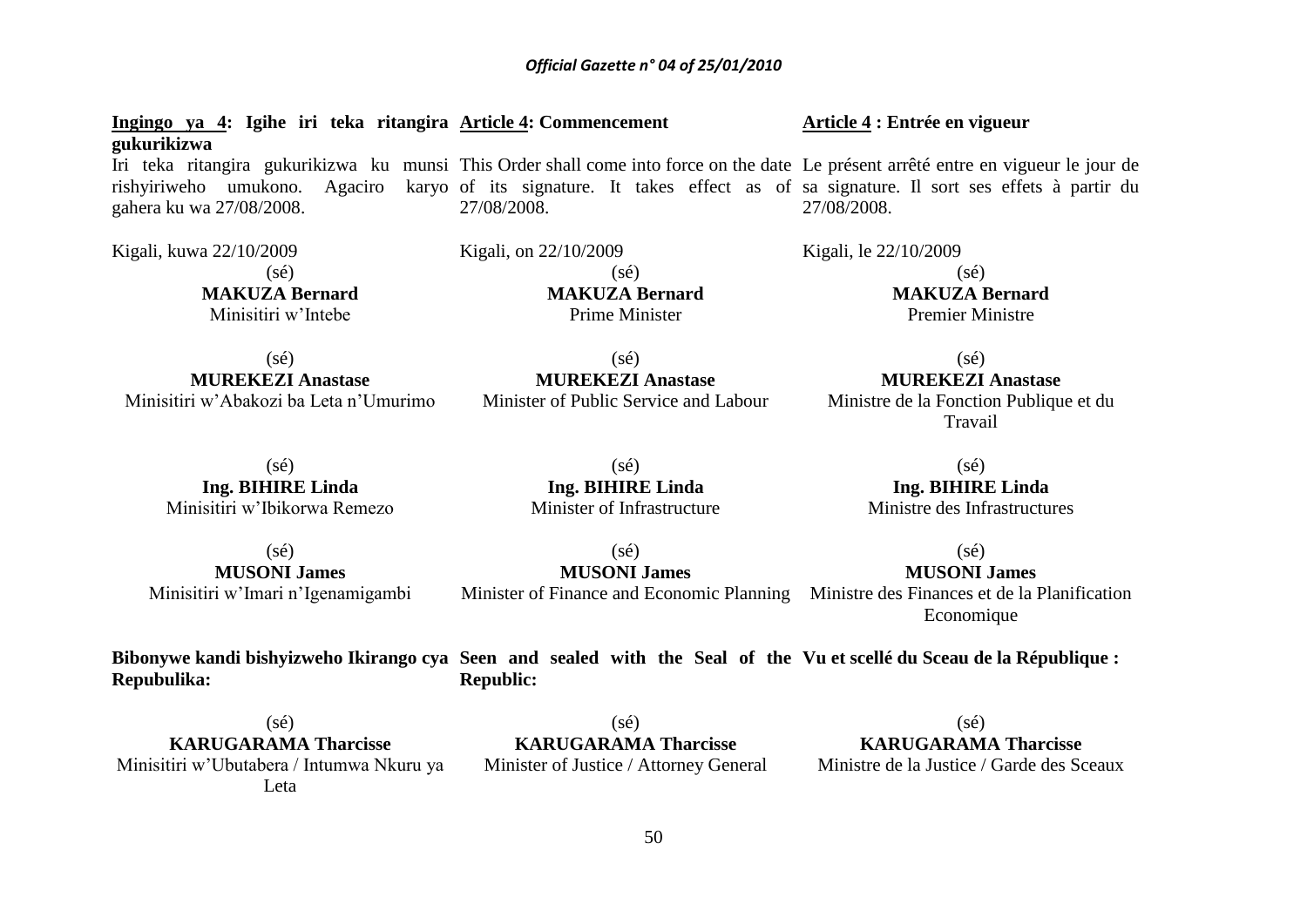ITEKA RYA MINISITIRI W'INTEBE PRIME MINISTER'S ORDER N°94/03 ARRETE DU PREMIER MINISTRE **N°94/03 RYO KUWA 22/10/2009 OF 22/10/2009 APPOINTING A MEMBER RISHYIRAHO UMWE MU BAGIZE OF BOARD OF DIRECTORS OF FINA NOMINATION D'UN MEMBRE DU INAMA Y'UBUYOBOZI YA FINA BANK BANK N°94/03 DU 22/10/2009 PORTANT CONSEIL D'ADMINISTRATION DE FINA BANK**

### **ISHAKIRO**

### **TABLE OF CONTENTS**

### **TABLE DES MATIERES**

**Ingingo ya mbere** : Ishyirwaho ry'umwe mu **Article One :** Appointment of member of **Article premier** : Nomination d'un membre bagize Inama y'Ubuyobozi Board of Directors du Conseil d'Administration

Ingingo ya 2 : Abashinzwe kubahiriza iri teka Article 2 : Authorities responsible for the Article 2: Autorités chargées de l'exécution implementation of this Order du présent arrêté

**Ingingo ya 3**: Ivanwaho zinyuranyije n'iri teka **Article 3:** Repealing provision **Article 3 :** Disposition abrogatoire

**Ingingo ya 4** : Igihe iri teka ritangira **Article 4 :** Commencement gukurikizwa **Article 4 :** Entrée en vigueur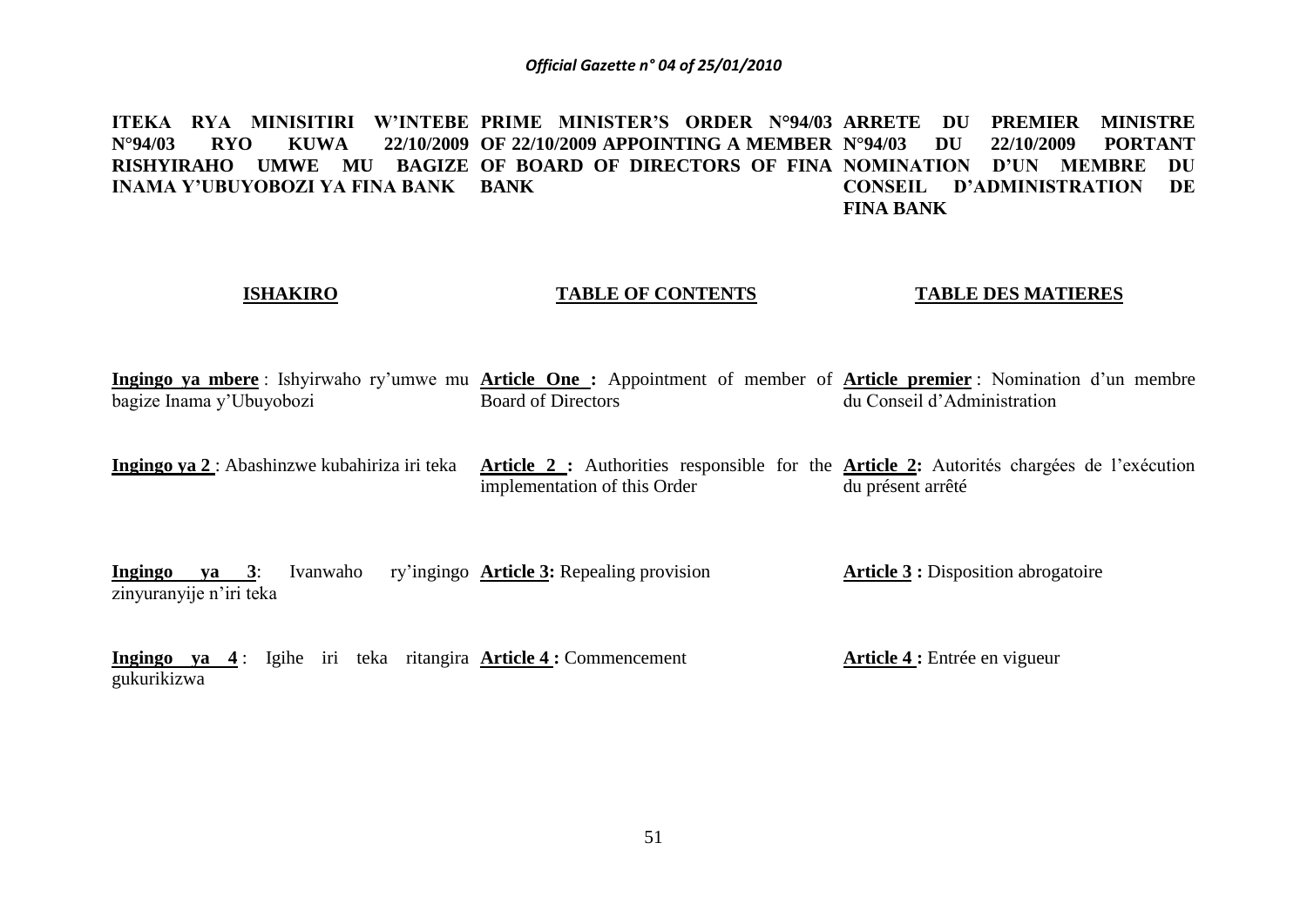### ITEKA RYA MINISITIRI W'INTEBE PRIME MINISTER'S ORDER N°94/03 ARRETE DU PREMIER MINISTRE **N°94/03 RYO KUWA 22/10/2009 OF 22/10/2009 APPOINTING A MEMBER RISHYIRAHO UMWE MU BAGIZE OF BOARD OF DIRECTORS OF FINA NOMINATION D'UN MEMBRE DU INAMA Y'UBUYOBOZI YA FINA BANK BANK N°94/03 DU 22/10/2009 PORTANT CONSEIL D'ADMINISTRATION DE FINA BANK**

### **Minisitiri w'Intebe,**

**The Prime Minister,**

### **Le Premier Ministre,**

Ashingiye ku Itegeko Nshinga rya Repubulika Pursuant to the Constitution of the Republic of Vu la Constitution de la République du y'u Rwanda ryo ku wa 04 Kamena 2003 Rwanda of 04 June 2003, as amended to date Rwanda du 04 juin 2003 telle que révisée à ce nk'uko ryavuguruwe kugeza ubu, cyane cyane especially in Articles 118, 119, 121 and 201; jour, spécialement en ses articles 118, 119, 121 mu ngingo zaryo iya 118, iya 119, iya 121 n'iya 201; et 201;

Ashingiye ku Itegeko Ngenga n° 14/2004 ryo Pursuant to Organic Law n° 14/2004 of Vu la Loi Organique n° 14/2004 du ku wa 26/05/2004 rishyiraho amategeko 26/05/2004 establishing General Provisions 26/05/2004 portant dispositions générales rusange yerekeye ibigo bya Leta nk'uko governing Public Institutions as modified and applicables aux Etablissements Publics telle ryahinduwe kandi ryujujwe kugeza ubu, cyane complemented to date, especially in Article 4; que modifiée et complétée à ce jour, cyane mu ngingo yaryo ya 4; spécialement en son article 4;

Bisabwe na Minisitiri n'Igenamigambi; On proposal by the Minister of Finance and Sur proposition du Ministre des Finances et de Economic Planning; la Planification Economique ;

Inama y'Abaminisitiri yateranye ku wa After consideration and approval by Cabinet in Après examen et adoption par le Conseil des 27/08/2008, imaze kubisuzuma no kubyemeza ; its session of 27/08/2008; Ministres en sa séance du 27/08/2008;

### **ATEGETSE:**

### **HEREBY ORDERS:**

**ARRETE :**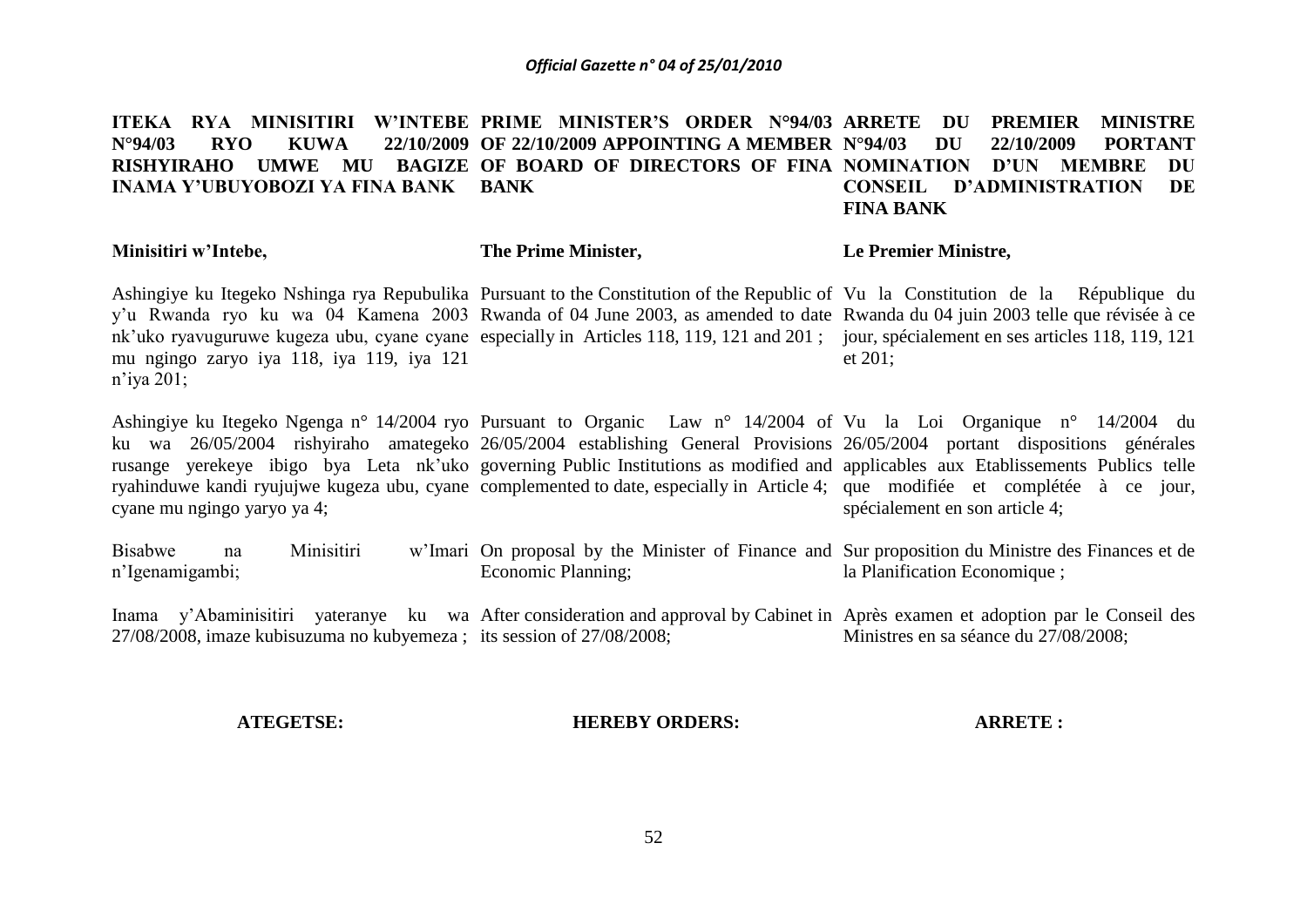| Ingingo ya mbere: Ishyirwaho ry'umwe mu Article One: Appointment of member of Article premier: Nomination d'un membre<br>bagize Inama y'Ubuyobozi                                                                                                                                                                                                                                                                      | <b>Board of Directors</b>                 | du Conseil d'Administration                                                                                                                                                                          |
|------------------------------------------------------------------------------------------------------------------------------------------------------------------------------------------------------------------------------------------------------------------------------------------------------------------------------------------------------------------------------------------------------------------------|-------------------------------------------|------------------------------------------------------------------------------------------------------------------------------------------------------------------------------------------------------|
| Madamu KAMPETA SAYINZOGA Pichette Mrs. KAMPETA SAYINZOGA Pichette is Madame KAMPETA SAYINZOGA Pichette<br>agizwe umwe mu bagize Inama y'Ubuyobozi hereby appointed member of Board of est<br>ya «FINA Bank».                                                                                                                                                                                                           | Directors of FINA Bank.                   | Conseil<br>nommé<br>membre<br>du<br>d'Administration de «FINA Bank».                                                                                                                                 |
| Ingingo ya 2: Abashinzwe kubahiriza iri<br>teka                                                                                                                                                                                                                                                                                                                                                                        | implementation of this Order              | Article 2: Authorities responsible for the Article 2: Autorités chargées de l'exécution<br>du présent arrêté                                                                                         |
| Minisitiri w'Imari n'Igenamigambi, Minisitiri The Minister of Finance and Economic Le Ministre des Finances et de la Planification<br>w'Abakozi ba Leta n'Umurimo, na Minisitiri Planning, the Minister of Public Service and Economique, le Ministre de la Fonction<br>w'Ubucuruzi n'Inganda basabwe kubahiriza iri Labour, and the Minister of Trade and Industry Publique et du Travail, et le Ministre du<br>teka. | Order.                                    | are entrusted with the implementation of this Commerce et de l'Industrie sont chargés de<br>l'exécution du présent arrêté.                                                                           |
| Ingingo ya 3: Ivanwaho<br>zinyuranyije n'iri teka                                                                                                                                                                                                                                                                                                                                                                      | ry'ingingo Article 3: Repealing provision | <b>Article 3: Disposition abrogatoire</b>                                                                                                                                                            |
| Ingingo zose z'amateka abanziriza iri kandi All prior provisions contrary to this Order are Toutes les dispositions antérieures contraires<br>zinyuranyije naryo zivanyweho.                                                                                                                                                                                                                                           | hereby repealed.                          | au présent arrêté sont abrogées.                                                                                                                                                                     |
| Ingingo ya 4: Igihe iri teka ritangira Article 4: Commencement<br>gukurikizwa                                                                                                                                                                                                                                                                                                                                          |                                           | Article 4 : Entrée en vigueur                                                                                                                                                                        |
| rishyiriweho umukono. Agaciro karyo gahera its signature. It takes effect as of 27/08/2008.<br>kuwa 27/08/2008.                                                                                                                                                                                                                                                                                                        |                                           | Iri teka ritangira gukurikizwa ku munsi This Order shall come into force on the date of Le présent arrêté entre en vigueur le jour de sa<br>signature. Il sort ses effets à partir du<br>27/08/2008. |
|                                                                                                                                                                                                                                                                                                                                                                                                                        |                                           |                                                                                                                                                                                                      |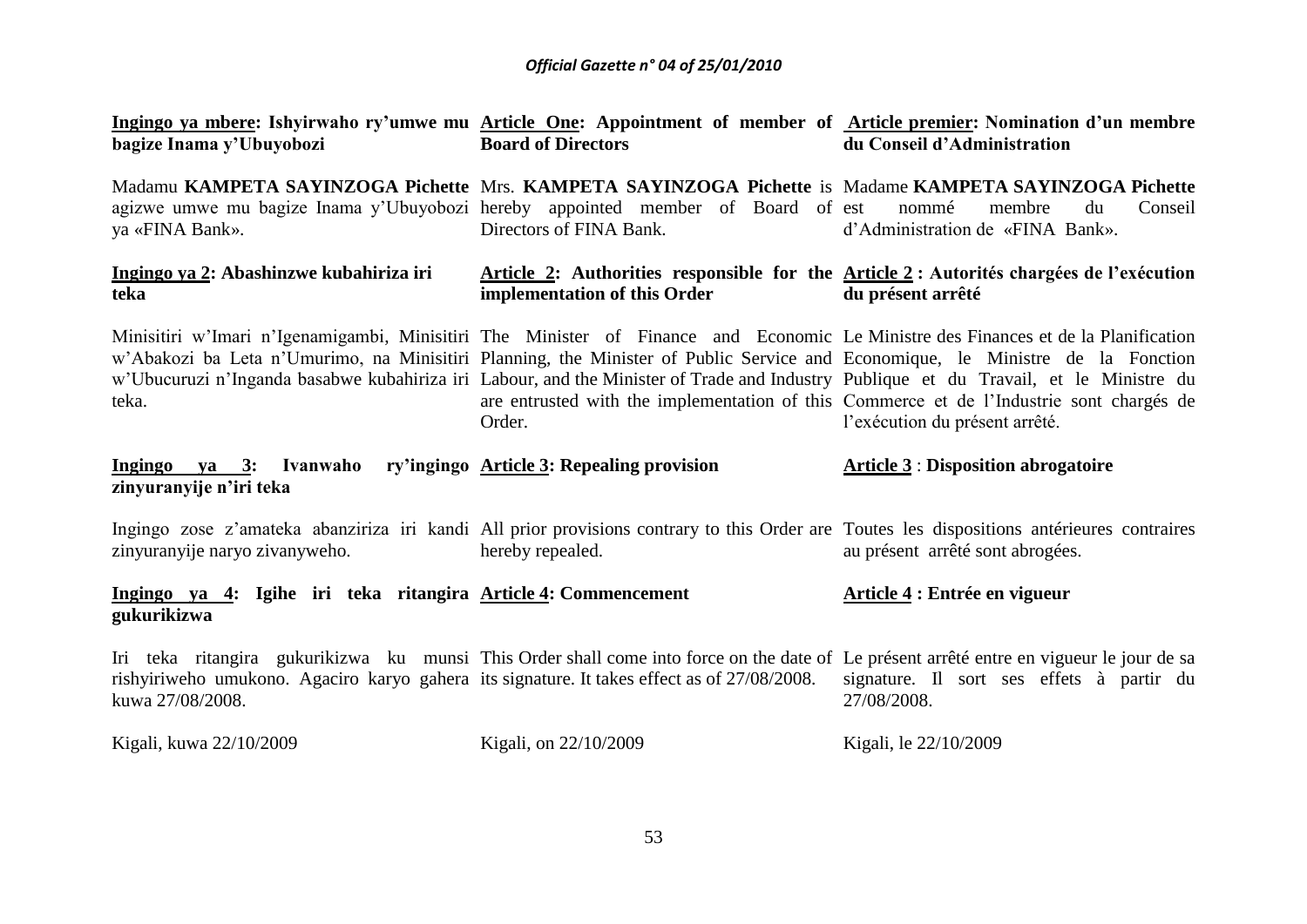### $(sé)$ **MAKUZA Bernard** Minisitiri w'Intebe

 $(s\acute{e})$ 

**MUSONI James** Minisitiri w'Imari n'Igenamigambi

 $(sé)$ **MAKUZA Bernard** Prime Minister

### (sé) **MAKUZA Bernard** Premier Ministre

(sé)

**MUSONI James** Minister of Finance and Economic Planning (sé)

**MUSONI James** Ministre des Finances et de la Planification Economique

(sé)

(sé)

**MUREKEZI Anastase** Minisitiri w'Abakozi ba Leta n'Umurimo

(sé)

**NSANZABAGANWA Monique** Minisitiri w'Ubucuruzi n'Inganda

**MUREKEZI Anastase** Minister of Public Service and Labour

(sé)

(sé)

**NSANZABAGANWA Monique** Minister of Trade and Industry

**MUREKEZI Anastase** Ministre de la Fonction Publique et du Travail

(sé)

**NSANZABAGANWA Monique** Ministre du Commerce et de l'Industrie

**Bibonywe kandi bishyizweho Ikirango cya Seen and sealed with the Seal of the Vu et scellé du Sceau de la République : Repubulika: Republic:**

 $(sé)$ **KARUGARAMA Tharcisse** Minisitiri w'Ubutabera / Intumwa Nkuru ya Leta

(sé) **KARUGARAMA Tharcisse** Minister of Justice / Attorney General

 $(sé)$ **KARUGARAMA Tharcisse**

Ministre de la Justice / Garde des Sceaux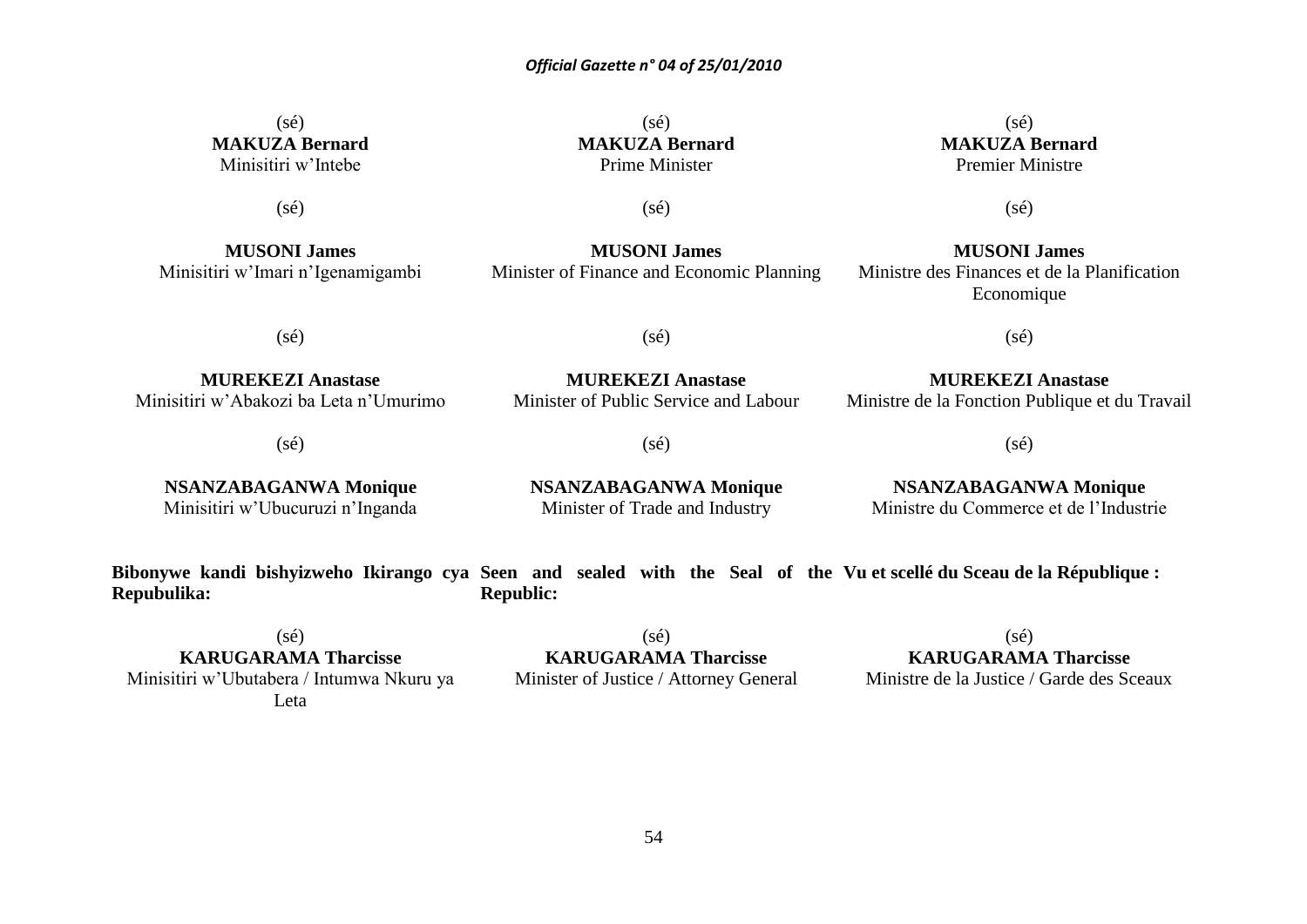ITEKA RYA MINISITIRI W'INTEBE PRIME MINISTER'S ORDER N°95/03 OF ARRETE DU PREMIER MINISTRE **N°95/03 RYO KUWA 23/10/2009 23/10/2009 APPOINTING A CIVIL RISHYIRAHO UMUKOZI WA LETA SERVANT IN A MINISTRY MURI MINISITERI N°95/03 DU 23/10/2009 PORTANT NOMINATION D'UN AGENT DE L'ETAT AU MINISTERE**

### **ISHAKIRO TABLE OF CONTENTS TABLE DES MATIERES**

**Ingingo ya mbere** : Ishyirwaho ry'Umukozi **Article One:** Appointment of a Civil Servant **Article premier** : Nomination d'un agent de l'Etat

Ingingo ya 2: Abashinzwe kubahiriza iri teka Article 2: Authorities responsible for the Article 2: Autorités chargées de l'exécution implementation of this Order du présent arrêté

**Ingingo ya 3**: Ivanwaho zinyuranyije n'iri teka **Article 3 :** Repealing provision **Article 3 :** Disposition abrogatoire

**Ingingo ya 4** : Igihe iri teka ritangira **Article 4 :** Commencement gukurikizwa **Article 4 :** Entrée en vigueur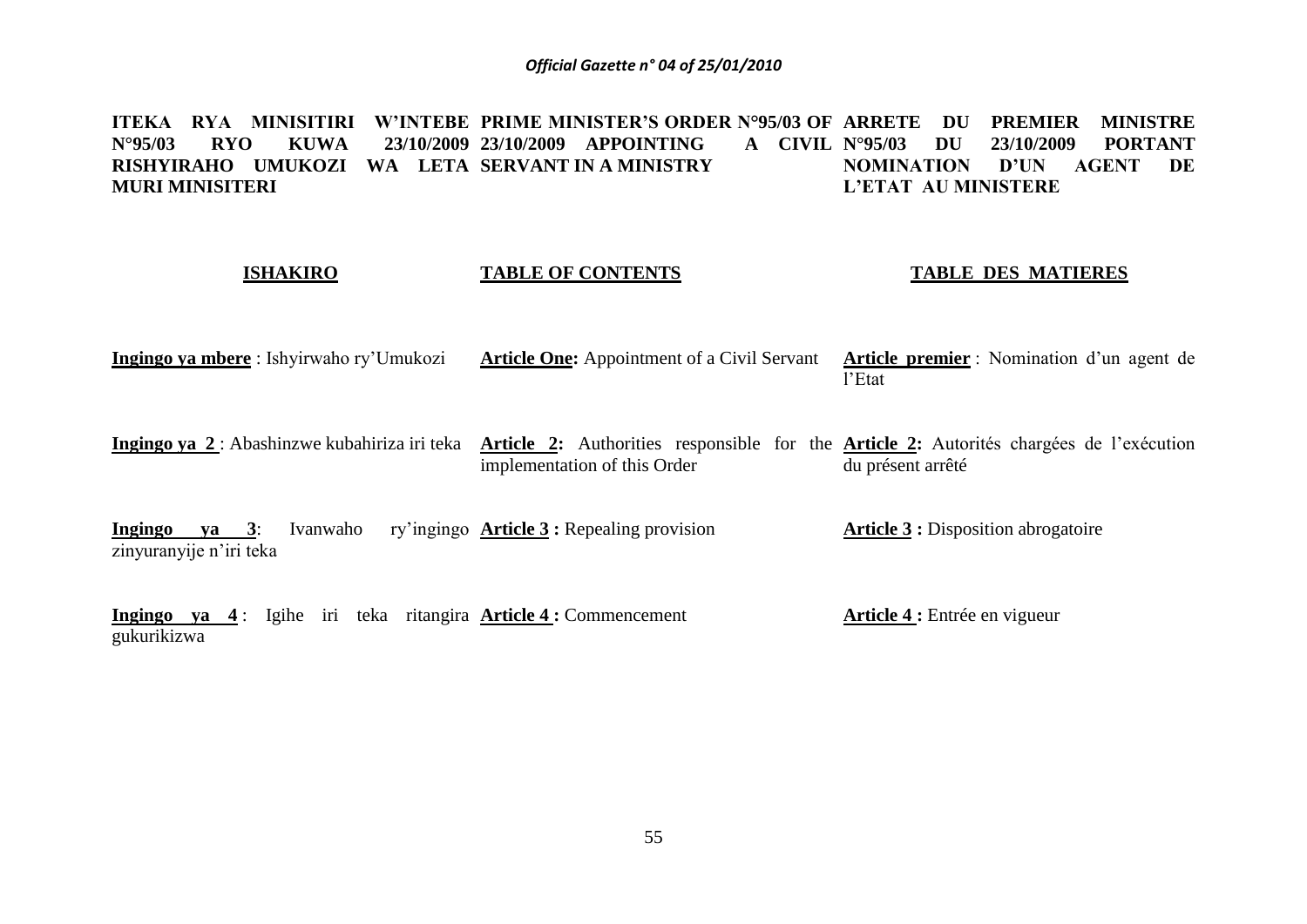ITEKA RYA MINISITIRI W'INTEBE PRIME MINISTER'S ORDER N°95/03 OF ARRETE DU PREMIER MINISTRE **N°95/03 RYO KUWA 23/10/2009 23/10/2009 APPOINTING A CIVIL RISHYIRAHO UMUKOZI WA LETA SERVANT IN A MINISTRY MURI MINISITERI N°95/03 DU 23/10/2009 PORTANT NOMINATION D'UN AGENT DE L'ETAT AU MINISTERE**

**Minisitiri w'Intebe,**

**The Prime Minister,**

**Le Premier Ministre,**

Ashingiye ku Itegeko Nshinga rya Repubulika Pursuant to the Constitution of the Republic of Vu la Constitution de la République du y'u Rwanda ryo ku wa 04 Kamena 2003 Rwanda of 04 June 2003, as amended to date Rwanda du 04 juin 2003 telle que révisée à ce nk'uko ryavuguruwe kugeza ubu, cyane cyane especially in Articles 118, 119, 121 and 201; jour, spécialement en ses articles 118, 119, 121 mu ngingo zaryo iya 118, iya 119, iya 121 n'iya 201; et 201;

Ashingiye ku Itegeko n° 22/2002 ryo ku wa Pursuant to Law n° 22/2002 of 09/07/2002 on Vu la Loi n° 22/2002 du 09/07/2002 portant 09/07/2002 rishyiraho Sitati Rusange igenga General Statutes for Rwanda Public service, Statut Général de la Fonction Publique abakozi ba Leta n'inzego z'imirimo ya Leta, especially in Articles 17, 24 and 35; cyane cyane mu ngingo zaryo iya 17, iya 24 n'iya 35; Rwandaise, spécialement en ses articles 17, 24 et 35;

Bisabwe na Minisitiri ushinzwe Imirimo On proposal by the Minister for Cabinet Sur proposition du Ministre chargé des y'Inama y'Abaminisitiri; Affairs; Affaires du Conseil des Ministres;

Inama y'Abaminisitiri yateranye ku wa After consideration and approval by Cabinet in Après examen et adoption par le Conseil des 27/08/2008, imaze kubisuzuma no kubyemeza; its session of 27/08/2008; Ministres en sa séance du 27/08/2008;

### **ATEGETSE: HEREBY ORDERS: ARRETE :**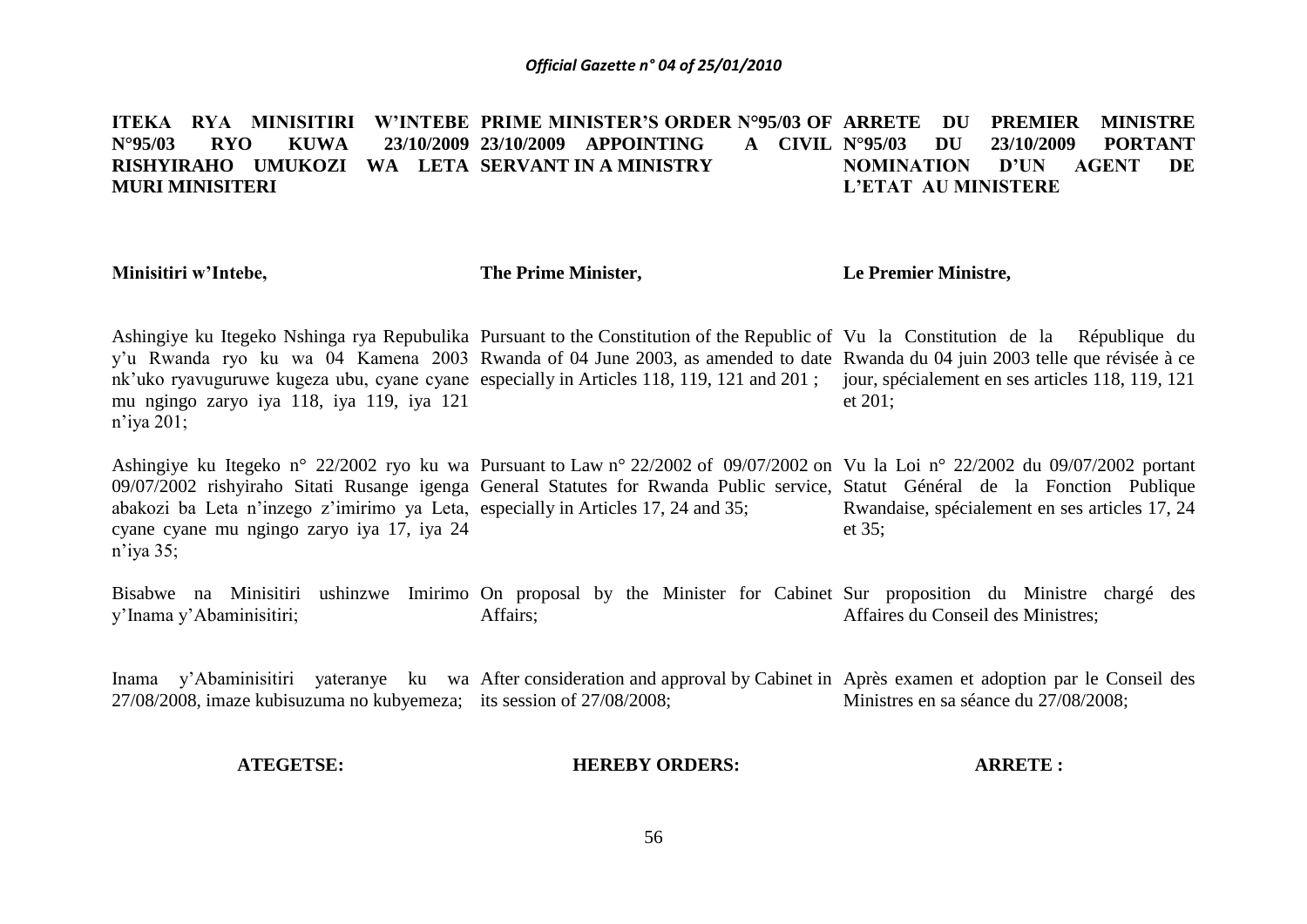| Ingingo ya mbere: Ishyirwaho ry'Umukozi                                                                                                                                                                                                                          | Article One: Appointment of a civil servant Article premier: Nomination d'un agent de                                                                                                                                                                                                                     | l'Etat                                                                                                |
|------------------------------------------------------------------------------------------------------------------------------------------------------------------------------------------------------------------------------------------------------------------|-----------------------------------------------------------------------------------------------------------------------------------------------------------------------------------------------------------------------------------------------------------------------------------------------------------|-------------------------------------------------------------------------------------------------------|
| Bwana KALISA John agizwe «Policy Analyst Mr. KALISA John is hereby appointed Policy<br>in Economic Department » muri Minisiteri Analyst in Economic Department in the Monsieur KALISA John est nommé « Policy<br>ishinzwe imirimo y'Inama y'Abaminisitiri.       | Ministry for Cabinet Affairs.                                                                                                                                                                                                                                                                             | in Economic Department », au<br>Analyst<br>Ministère chargé des Affaires du Conseil des<br>Ministres. |
| Ingingo ya 2: Abashinzwe kubahiriza iri Article 2: Authorities responsible for the Article 2: Autorités chargées de l'exécution<br>teka                                                                                                                          | implementation of this Order                                                                                                                                                                                                                                                                              | du présent arrêté                                                                                     |
| Minisitiri<br>Imirimo<br>ushinzwe<br>y'Abaminisitiri, Minisitiri w'Abakozi ba Leta of Public Service and Labour and the Minister Ministres, le Ministre de la Fonction Publique<br>Minisitiri<br>n'Umurimo,<br>na<br>n'Igenamigambi basabwe kubahiriza iri teka. | y'Inama The Minister for Cabinet Affairs, the Minister Le Ministre chargé des Affaires du Conseil des<br>w'Imari of Finance and Economic Planning are et du Travail, et le Ministre des Finances et de<br>entrusted with the implementation of this la Planification Economique sont chargés de<br>Order. | l'exécution du présent arrêté.                                                                        |
| Ingingo ya 3: Ivanwaho ry'ingingo Article 3: Repealing Provision<br>zinyuranyije n'iri teka                                                                                                                                                                      |                                                                                                                                                                                                                                                                                                           | <b>Article 3: Disposition abrogatoire</b>                                                             |
|                                                                                                                                                                                                                                                                  |                                                                                                                                                                                                                                                                                                           |                                                                                                       |
| Ingingo zose z'amateka abanziriza iri kandi All prior provisions contrary to this Order are Toutes les dispositions antérieures contraires<br>zinyuranyije naryo zivanyweho.                                                                                     | hereby repealed.                                                                                                                                                                                                                                                                                          | au présent arrêté sont abrogées.                                                                      |
| Ingingo ya 4: Igihe iri teka ritangira Article 4: Commencement<br>gukurikizwa                                                                                                                                                                                    |                                                                                                                                                                                                                                                                                                           | Article 4 : Entrée en vigueur                                                                         |
| Iri teka ritangira gukurikizwa ku munsi This Order shall come into force on the date of Le présent arrêté entre en vigueur le jour de sa<br>rishyiriweho umukono. Agaciro karyo gahera its signature. It takes effect as of 27/08/2008.<br>ku wa 27/08/2008.     |                                                                                                                                                                                                                                                                                                           | signature. Il sort ses effets à partir du<br>27/08/2008.                                              |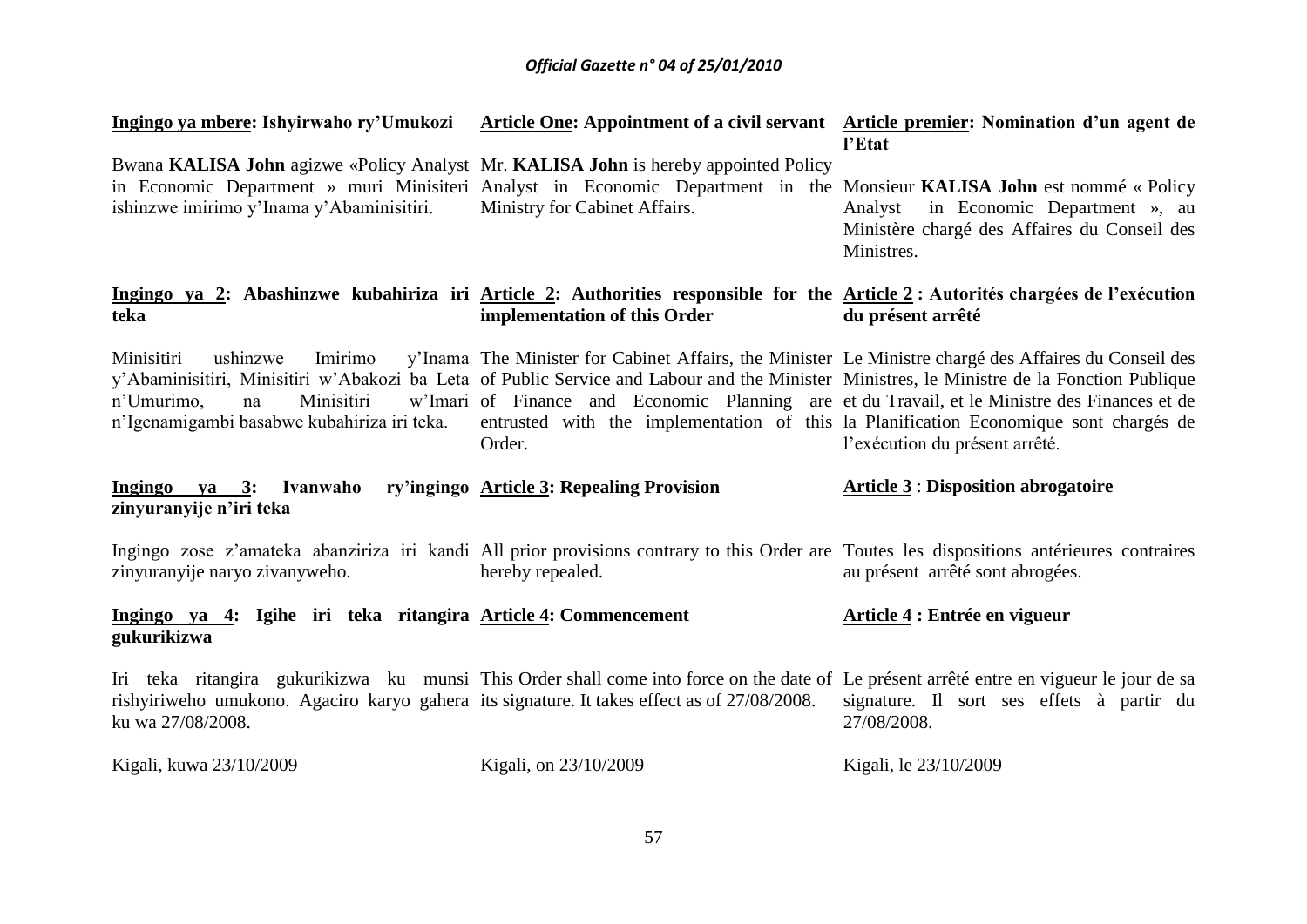### $(sé)$ **MAKUZA Bernard** Minisitiri w'Intebe

 $(s\acute{e})$ **MUREKEZI Anastase** Minisitiri w'Abakozi ba Leta n'Umurimo

 $(sé)$ **MAKUZA Bernard** Prime Minister

(sé) **MUREKEZI Anastase** Minister of Public Service and Labour

(sé) **MAKUZA Bernard** Premier Ministre

(sé) **MUREKEZI Anastase** Ministre de la Fonction Publique et du Travail

(sé) **MUSONI Protais** Minisitiri ushinzwe Imirimo y'Inama y'Abaminisitiri

(sé) **MUSONI Protais** Minister for Cabinet Affairs

### (sé)

**MUSONI Protais** Ministre chargé des Affaires du Conseil des Ministres

(sé)

(sé) **MUSONI James** Minisitiri w'Imari n'Igenamigambi

**Bibonywe kandi bishyizweho Ikirango cya Repubulika:**

(sé) **MUSONI James** Minister of Finance and Economic Planning

**MUSONI James** Ministre des Finances et de la Planification Economique

**Seen and sealed with the Seal of the Vu et scellé du Sceau de la République : Republic:**

 $(sé)$ **KARUGARAMA Tharcisse** Minisitiri w'Ubutabera / Intumwa Nkuru ya Leta

(sé) **KARUGARAMA Tharcisse** Minister of Justice /Attorney General

 $(sé)$ **KARUGARAMA Tharcisse** Ministre de la Justice / Garde des Sceaux

58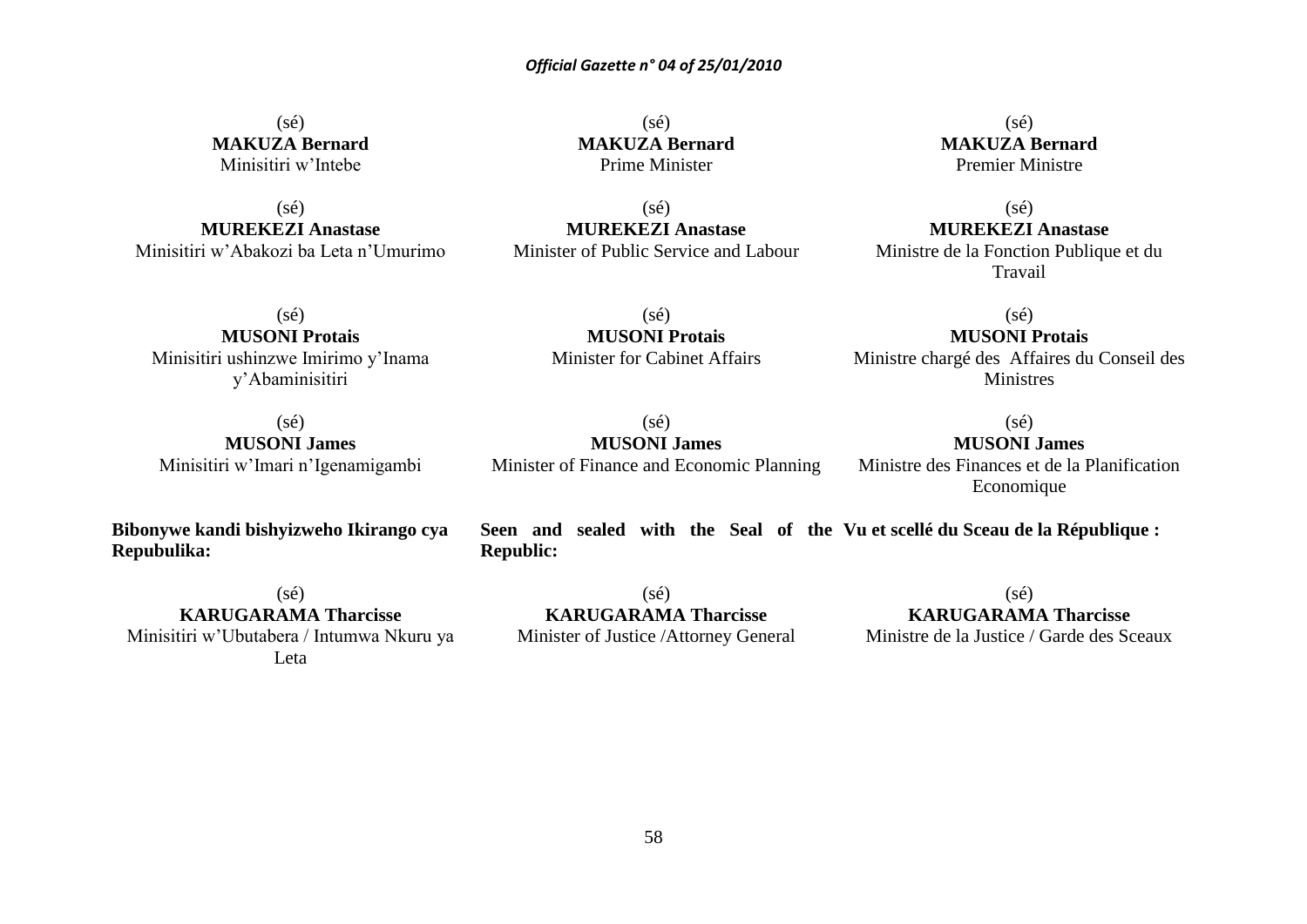ITEKA RYA MINISITIRI W'INTEBE PRIME MINISTER'S ORDER N°96/03 OF ARRETE DU PREMIER MINISTRE **N°96/03 RYO KUWA 23/10/2009 23/10/2009 APPOINTING A MEMBER OF RISHYIRAHO UMWE MU BAGIZE BOARD OF DIRECTORS OF HEALTH NOMINATION D'UN MEMBRE DU INAMA Y'UBUYOBOZI CY'UBWISHINGIZI BW'INDWARA KU GOVERNMENT EMPLOYEES (RAMA) BAKOZI BA LETA (RAMA) INSURANCE SCHEME N°96/03 DU 23/10/2009 PORTANT CONSEIL D'ADMINISTRATION DE LA RWANDAISE D'ASSURANCE MALADIE DES AGENTS DE L'ETAT (RAMA)**

### **ISHAKIRO TABLE OF CONTENTS TABLE DES MATIERES**

**Ingingo ya mbere :** Ishyirwaho ry'umwe mu **Article One:** Appointment of member of **Article premier** : Nomination d'un membre bagize Inama y'Ubuyobozi Board of Directors du Conseil d'Administration

Ingingo ya 2 : Abashinzwe kubahiriza iri teka Article 2 : Authorities responsible for the Article 2: Autorités chargées de l'exécution implementation of this Order du présent arrêté

**Ingingo ya 3**: Ivanwaho zinyuranyije n'iri teka **Article 3 :** Repealing provision **Article 3 :** Disposition abrogatoire

**Ingingo ya 4** : Igihe iri teka ritangira **Article 4 :** Commencement gukurikizwa **Article 4 :** Entrée en vigueur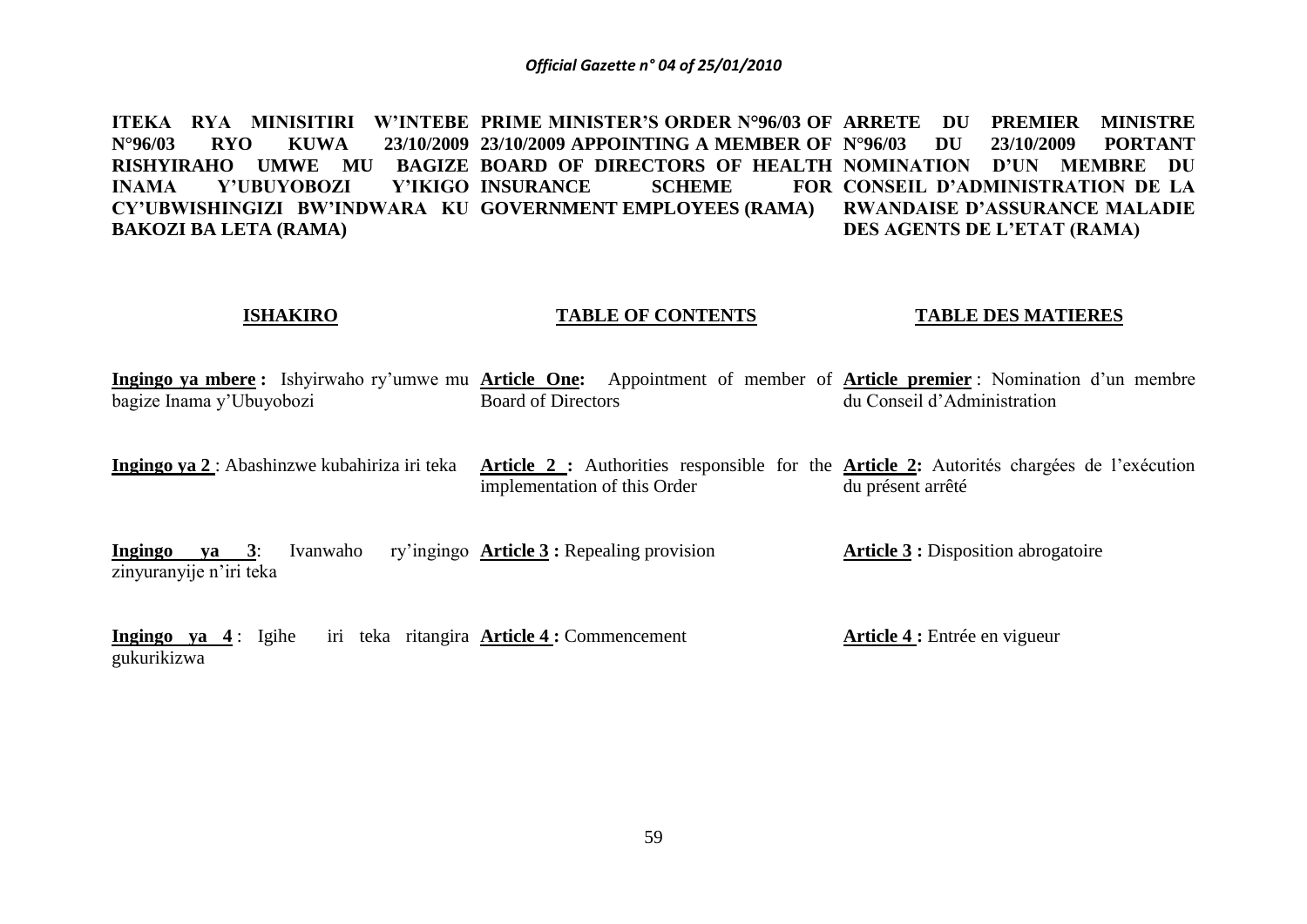ITEKA RYA MINISITIRI W'INTEBE PRIME MINISTER'S ORDER N°96/03 OF ARRETE DU PREMIER MINISTRE **N°96/03 RYO KUWA 23/10/2009 23/10/2009 APPOINTING A MEMBER OF RISHYIRAHO UMWE MU BAGIZE BOARD OF DIRECTORS OF HEALTH NOMINATION D'UN MEMBRE DU INAMA Y'UBUYOBOZI CY'UBWISHINGIZI BW'INDWARA KU GOVERNMENT EMPLOYEES (RAMA) BAKOZI BA LETA (RAMA) INSURANCE SCHEME N°96/03 DU 23/10/2009 PORTANT CONSEIL D'ADMINISTRATION DE LA RWANDAISE D'ASSURANCE MALADIE DES AGENTS DE L'ETAT (RAMA)**

**Minisitiri w'Intebe,**

**The Prime Minister,**

**Le Premier Ministre,**

Ashingiye ku Itegeko Nshinga rya Repubulika Pursuant to the Constitution of the Republic of Vu la Constitution de la République du y'u Rwanda ryo kuwa 04 Kamena 2003 nk'uko Rwanda of 04 June 2003, as amended to date Rwanda du 04 juin 2003 telle que révisée à ce ryavuguruwe kugeza ubu, cyane cyane mu especially in Articles 118, 119, 121 and 201; jour, spécialement en ses articles 118, 119, 121 ngingo zaryo iya 118, iya 119, iya 121 n'iya 201; et 201;

Ashingiye ku Itegeko Ngenga n° 14/2004 ryo Pursuant to Organic Law n° 14/2004 of Vu la Loi Organique n° 14/2004 du kuwa 26/05/2004 rishyiraho amategeko 26/05/2004 establishing General Provisions 26/05/2004 portant dispositions générales rusange yerekeye ibigo bya Leta nk'uko governing Public Institutions as modified and applicables aux Etablissements Publics telle ryahinduwe kandi ryujujwe kugeza ubu, cyane complemented to date, especially in Article 4; que modifiée et complétée à ce jour cyane mu ngingo yaryo ya 4; spécialement en son article 4;

Bisabwe na Minisitiri n'Igenamigambi; On proposal by the Minister of Finance and Sur proposition du Ministre des Finances et de Economic Planning; la Planification Economique ;

Inama y'Abaminisitiri yateranye kuwa After consideration and approval by Cabinet in Après examen et adoption par le Conseil des 27/08/2008 imaze kubisuzuma no kubyemeza ; its session of 27/08/2008; Ministres en sa séance du 27/08/ 2008;

### **ATEGETSE:**

### **HEREBY ORDERS:**

### **ARRETE :**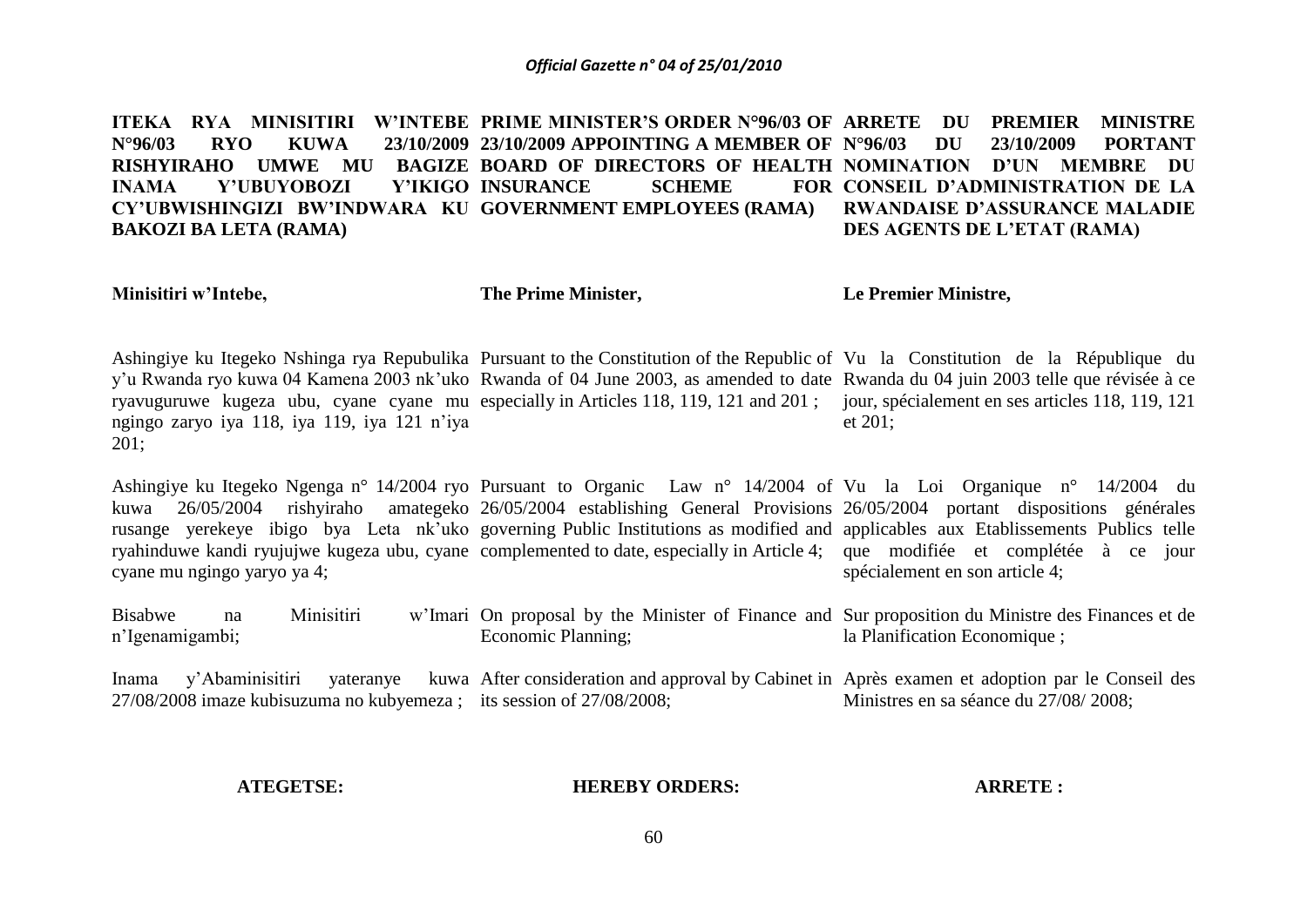| bagize Inama y'Ubuyobozi                                                                                                                                                                                                                                                                                                                                                        | Ingingo ya mbere: Ishyirwaho ry'umwe mu Article One: Appointment of member of Article premier: Nomination d'un membre<br><b>Board of Directors</b>                     | du Conseil d'Administration                                                       |
|---------------------------------------------------------------------------------------------------------------------------------------------------------------------------------------------------------------------------------------------------------------------------------------------------------------------------------------------------------------------------------|------------------------------------------------------------------------------------------------------------------------------------------------------------------------|-----------------------------------------------------------------------------------|
| Bwana MUKURALINDA Faustin agizwe Mr. MUKURALINDA Faustin is hereby Monsieur MUKURALINDA Faustin est<br>umwe mu bagize Inama y'Ubuyobozi y'Ikigo appointed Member of Board of Directors of nommé membre du Conseil d'Administration<br>cy'Ubwishingizi bw'Indwara ku bakozi ba Leta Health Insurance Scheme for Government de la Rwandaise d'Assurance Maladie des<br>$(RAMA)$ . | Employees (RAMA).                                                                                                                                                      | Agents de l'Etat (RAMA).                                                          |
| Ingingo ya 2: Abashinzwe kubahiriza iri Article 2: Authorities responsible for the Article 2: Autorités chargées de l'exécution<br>teka                                                                                                                                                                                                                                         | implementation of this Order                                                                                                                                           | du présent arrêté                                                                 |
| Minisitiri<br>w'Imari<br>Minisitiri w'Abakozi ba Leta n'Umurimo Planning and the Minister of Public Service Economique et le Ministre de la Fonction<br>basabwe kubahiriza iri teka.                                                                                                                                                                                            | n'Igenamigambi na The Minister of Finance and Economic Le Ministre des Finances et de la Planification<br>Labour are entrusted<br>and<br>implementation of this Order. | with the Publique et du Travail sont chargés de<br>l'exécution du présent arrêté. |
| Ingingo ya 3: Ivanwaho ry'ingingo Article 3: Repealing provision                                                                                                                                                                                                                                                                                                                |                                                                                                                                                                        | <b>Article 3: Disposition abrogatoire</b>                                         |
| zinyuranyije n'iri teka                                                                                                                                                                                                                                                                                                                                                         |                                                                                                                                                                        |                                                                                   |
| Ingingo zose z'amateka abanziriza iri kandi All prior provisions contrary to this Order are Toutes dispositions antérieures contraires au<br>zinyuranyije naryo zivanyweho.                                                                                                                                                                                                     | hereby repealed.                                                                                                                                                       | présent arrêté sont abrogées.                                                     |
| Ingingo ya 4: Igihe iri teka ritangira Article 4: Commencement<br>gukurikizwa                                                                                                                                                                                                                                                                                                   |                                                                                                                                                                        | Article 4 : Entrée en vigueur                                                     |
| Iri teka ritangira gukurikizwa ku munsi This Order shall come into force on the date of Le présent arrêté entre en vigueur le jour de sa<br>rishyiriweho umukono. Agaciro karyo gahera its signature. It takes effect as of 27/08/2008.<br>kuwa 27/08//2008.                                                                                                                    |                                                                                                                                                                        | signature. Il sort ses effets à partir du<br>27/08/2008.                          |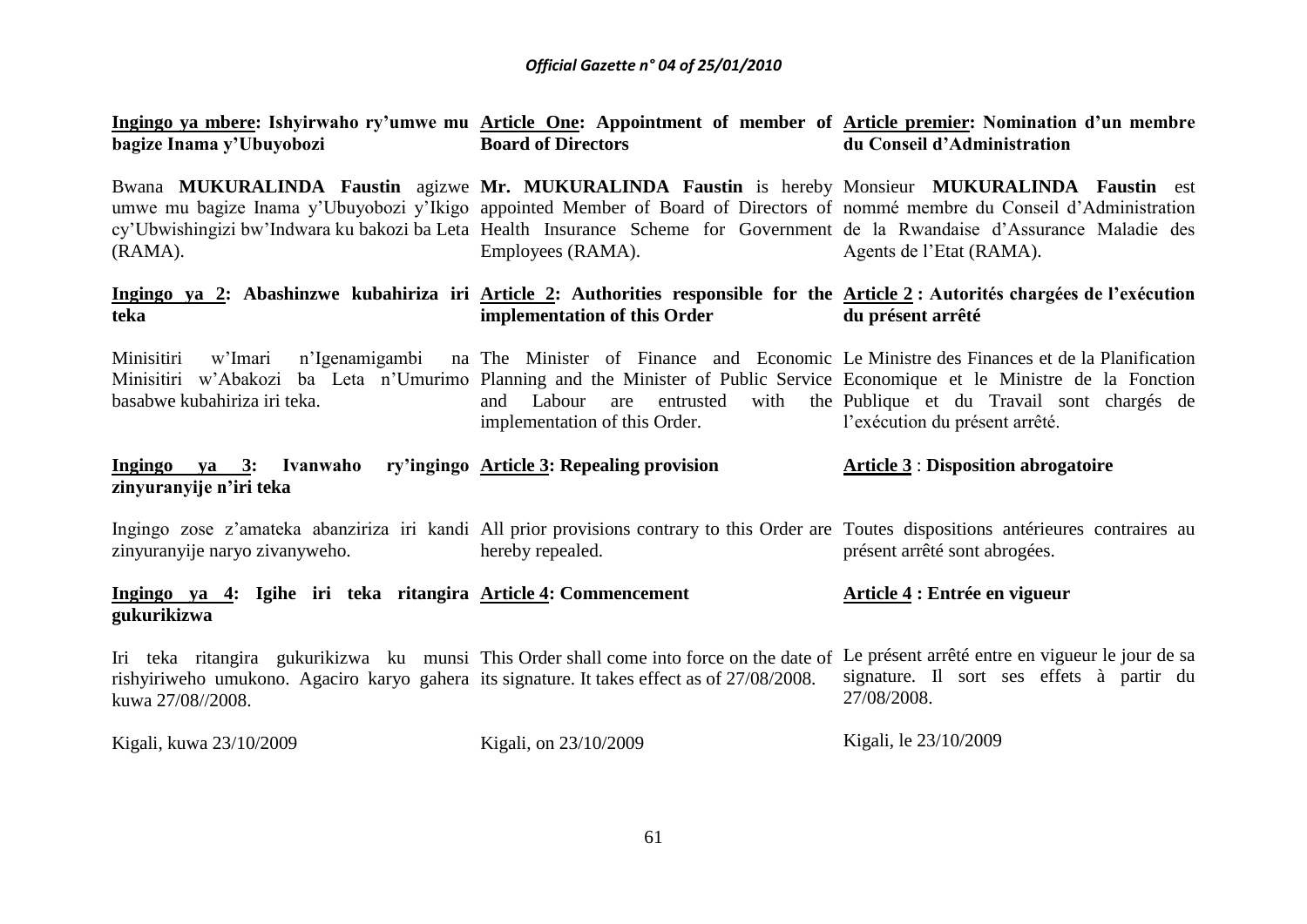**(sé) MAKUZA Bernard** Minisitiri w'Intebe

**(sé) MAKUZA Bernard** Prime Minister

**(sé) MAKUZA Bernard** Premier Ministre

**(sé) MUSONI James** Minisitiri w'Imari n'Igenamigambi

**(sé) MUSONI James** Minister of Finance and Economic Planning

**(sé) MUSONI James** Ministre des Finances et de la Planification Economique

(sé) **MUREKEZI Anastase** Minisitiri w'Abakozi ba Leta n'Umurimo

**(sé) MUREKEZI Anastase** Minister of Public Service and Labour

**(sé) MUREKEZI Anastase**

Ministre de la Fonction Publique et du Travail

**Bibonywe kandi bishyizweho Ikirango cya Seen and sealed with the Seal of the Vu et scellé du Sceau de la République : Repubulika: Republic:**

 $(sé)$ **KARUGARAMA Tharcisse** Minisitiri w'Ubutabera / Intumwa Nkuru ya Leta

**(sé) KARUGARAMA Tharcisse** Minister of Justice / Attorney General  $(s\acute{e})$ 

**KARUGARAMA Tharcisse**

Ministre de la Justice / Garde des Sceaux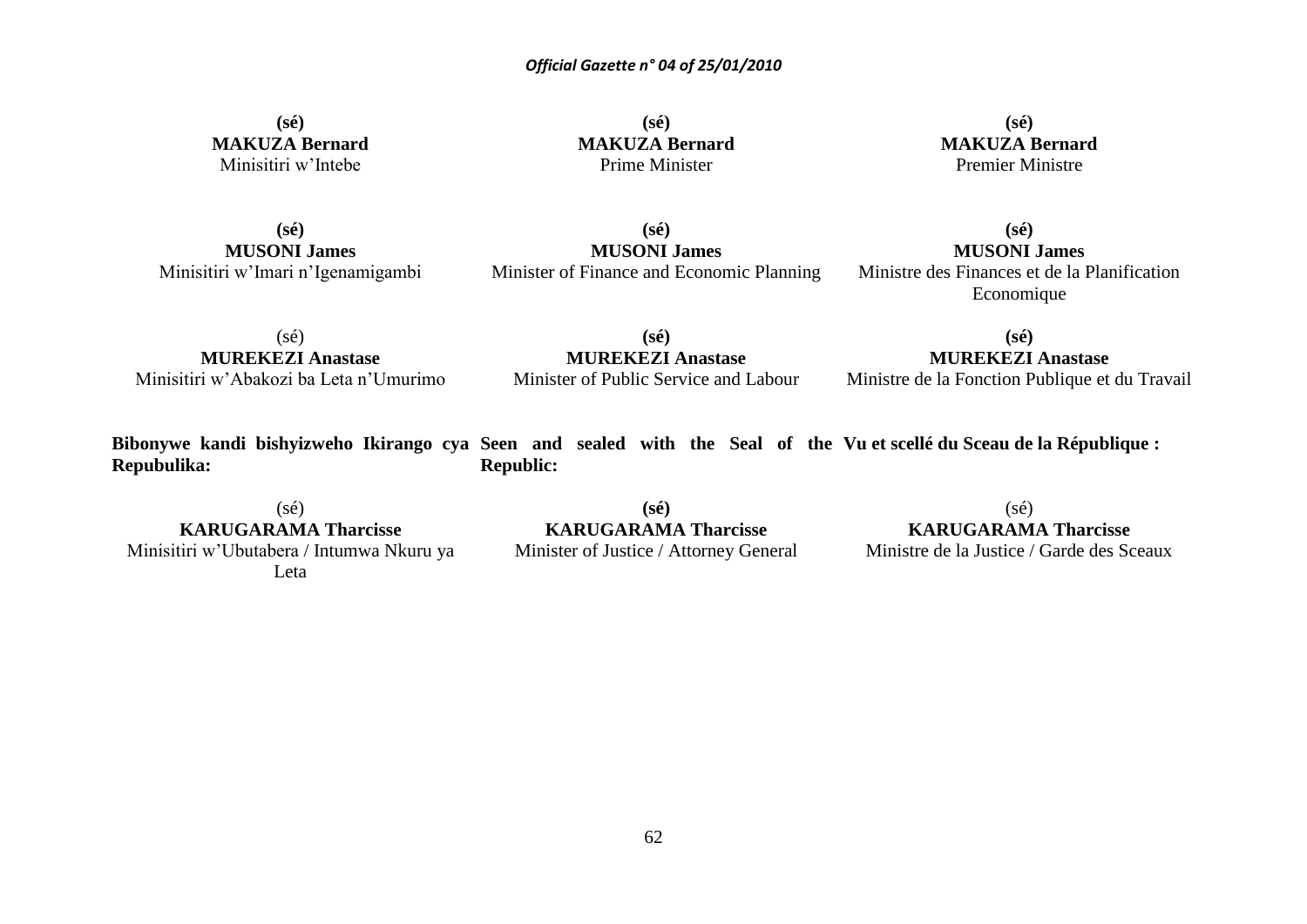### **IKIGUZI CY'IGAZETI YA LETA YA REPUBULIKA Y'U RWANDA N'ICY'INYANDIKO ZIYITANGARIZWAMO SUBSCRIPTION AND ADVERTISING RATES TARIF DES ABONNEMENTS ET DES INSERTIONS**

Hakurikijwe Iteka rya Perezida n° 62/01 ryo kuwa By Presidential Order n° 62/01 of 05/12/2008 and Référence faite à l'Arrêté Présidentiel n° 62/01 05/12/2008 n'Iteka rya Minisitiri n° 01/03.04 ryo Ministerial Order n° 01/03.04 of 01/01/2009 du 05/12/2008 et à l'Arrêté Ministériel n° kuwa 01/01/2009 ashyiraho ikiguzi cy'Igazeti ya concerning subscription and advertising rates for the 01/03.04 du 01/01/2009 portant fixation du Leta ya Repubulika y'u Rwanda n'icy'inyandiko Official Gazette of the Republic of Rwanda; ziyitangarizwamo ;

Ikiguzi cy'Igazeti ya Leta ya Repubulika y'u The Subscription and advertising rates for the Le tarif des abonnements et insertions au Rwanda n'icy'inyandiko ziyitangarizwamo Official Gazette of the Republic of Rwanda shall be Journal Officiel de la République du Rwanda gishyizweho ku buryo bukurikira :

### **A. Ikiguzi cy'umwaka wose**

| -Mu Rwanda                   | 50 000 Frs |
|------------------------------|------------|
| -Mu bihugu bidukikije        | 60 000 Frs |
| -Mu bindi bihugu by' Afurika | 61 000 Frs |
| -Mu Burayi                   | 65 000 Frs |
| -Muri Amerika na Aziya       | 68 000 Frs |
| -Muri Oseyaniya              | 72 000 Frs |

### **B. Ikiguzi cya buri numero: 1000 FRW**

### **C. Ikiguzi cy'inyandiko ziyitangarizwamo**

kuri buri rupapuro rwandikishije imashini cyangwa page typed, whether by computer or typewriter. orudinateri.

uburyo bwo kubara imirongo: umurongo umwe ni amafaranga y'u Rwanda magana atanu na one line. makumyabiri n'atanu (525).

fixed as follows:

### **A. Annual subscription:**

| - Rwanda                                   | 50,000 Frw |
|--------------------------------------------|------------|
| - Bordering Countries                      | 60,000 Frw |
| - Other Countries in Africa                | 61,000 Frw |
| - European Countries                       | 65,000 Frw |
| - American and Asian Countries 68, 000 Frw |            |
| - Oceania                                  | 72,000 Frw |
|                                            |            |

- **B. Retail price per copy : 1000 FRW**
- **C. Advertising rates:**

Ku nyandiko ituzuye urupapuro rumwe, hakoreshwa For inserts of less than one page, the price shall be Pour l'insertion d'un texte de moins d'une five hundred twenty five (525) Rwanda Francs for page, le prix est de cinq cent vingt-cinq (525)

### **A. Abonnement annuel :**

est fixé comme suit :

| -Rwanda                | 50 000 Frw |
|------------------------|------------|
| -Pays limitrophes      | 60 000 Frw |
| -Autres pays d'Afrique | 61 000 Frw |
| -Europe                | 65 000 Frw |
| -Amérique et Asie      | 68 000 Frw |
| -Océanie               | 72 000 Frw |
|                        |            |

tarif des abonnements et d'insertions au Journal Officiel de la République du Rwanda ;

### **B. Prix de détail au numéro : 1000 FRW**

### **B. Prix des insertions :**

Amafaranga ibihumbi cumi na bine (14.000 Frw) Fourteen Thousand (14,000) Rwandan Francs per Quatorze mille (14 000) Francs chaque page de texte dactylographié ou écrit à l'ordinateur.

francs rwandais par ligne.